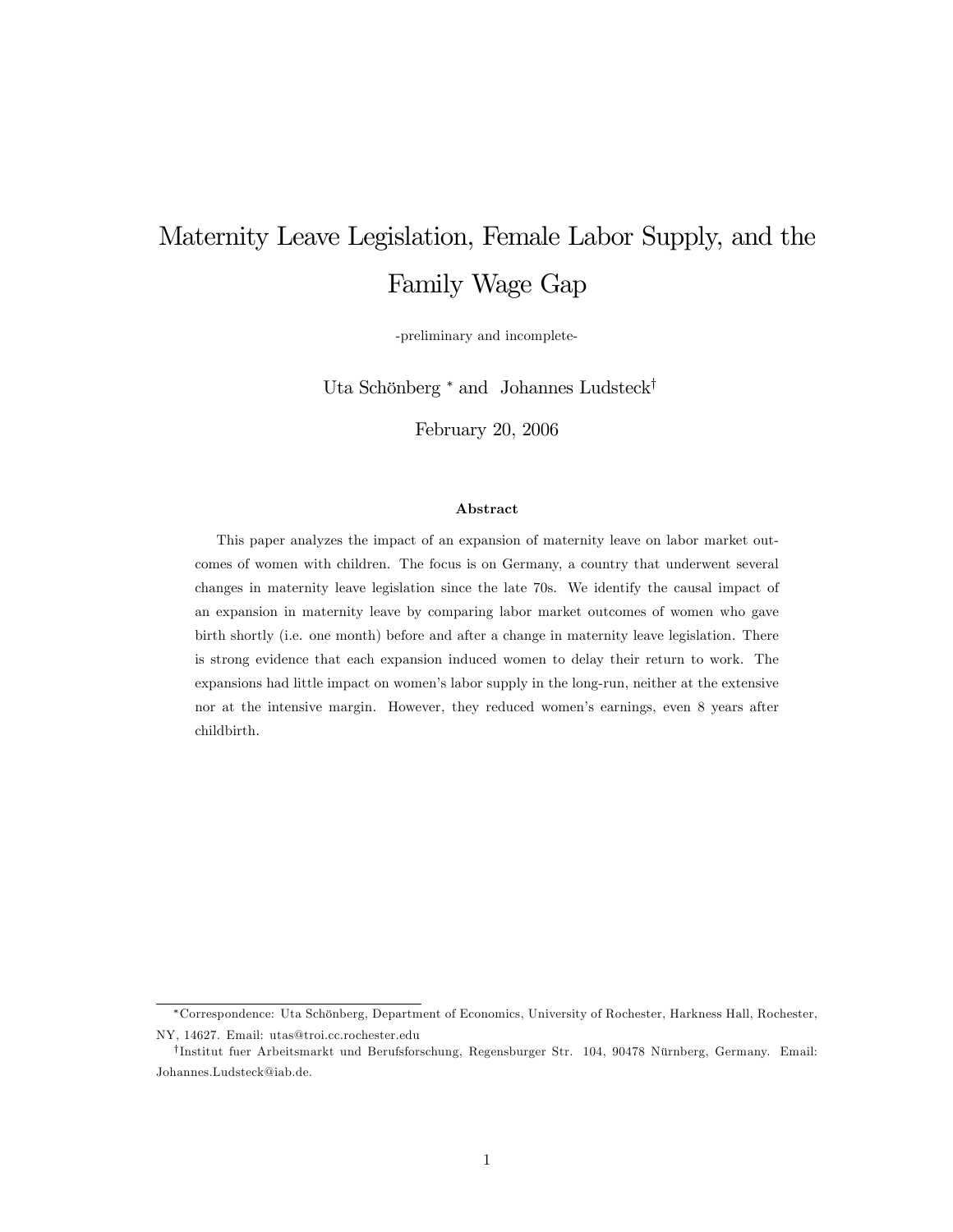# 1 Introduction

With the growing employment rate of mothers with young children, many countries now provide various types of maternity leave policies. A typical policy allows mothers (and sometimes fathers) to leave their workplace for a limited time around childbirth, and give them the right to return to their job afterwards. The period of maternity leave varies substantially from country to country. In the US, it was only in 1993, when the Family and Medical Leave Act (FMLA) was approved, that a federal maternity leave policy came into effect. This act requires companies with more than 50 employees to supply 12 weeks of parental leave. In Germany, in contrast, similar coverage has been available to women since 1968. The maternity leave period has been increased several times since the late 70s. Currently women are entitled to 3 years of (partly paid) maternity leave.

This paper analyzes the impact of the expansions in maternity leave coverage in Germany on women's labor market outcomes after childbirth. We begin with women's decision when to return to work after childbirth: Do women delay their return to work when they are entitled to a longer maternity leave period? We then turn to the long-term impact of maternity leave legislation on labor supply: Does an expansion in maternity leave eventually bring more or less women back to work? We also analyze the impact of an expansion in maternity leave on full-time versus part-time work. From a theoretical point of view, it is ambiguous whether a more generous leave policy increases or decreases labor supply in the long-run. One argument for why an extension in jobprotected leave increases women's participation rates in the long-run is the following. Suppose a mother prefers not to return to her *pre-birth employer*  $T_1$  periods after childbirth, but would return  $T_2$  periods after childbirth. This woman works  $T_2$  periods after childbirth when she is entitled to  $T_2$  periods of leave, but not necessarily when she is entitled to only  $T_1$  periods of leave and does not the option to return to her previous employer at  $T_2$ . This is because she may not have found a job she likes as much as her previous job. On the other hand, there are arguments why an extension in job-protected leave may reduce labour supply in the long-run. First, a delay in the return to work may decrease women's value of labor market skills, which in turn may increase the probability that a woman drops out of the labor market, or that she works part-time if she returns to the labor market. Second, more time at home may increase the mother's preferences for remaining at home with her children - which again might reduce the probability that she will return to the labor market.

Finally, we analyze the impact of an expansion in maternity leave on women's earnings after childbirth. There are several channels through which maternity leave legislation may affect earnings. The most important one is probably through human capital accumulation. If an expansion in maternity leave induces women to postpone their return to work, then they have less time to accumulate human capital in the labor market, and may lose more labor market skills while at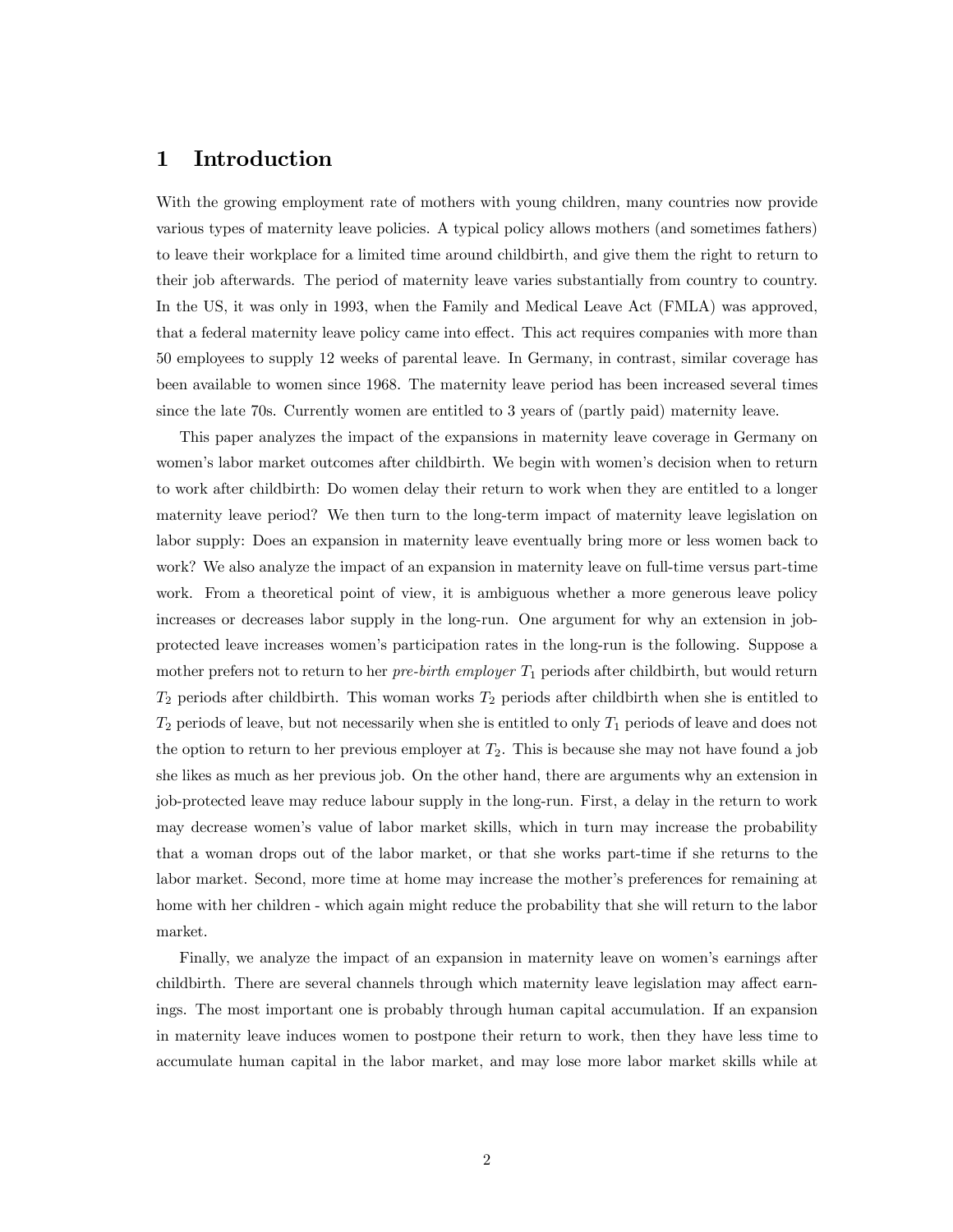home. Second, the maternity leave policy may affect the probability that a woman returns to her previous employer or occupation after childbirth, and thus affect the probability that she retains her firm- or occupation-specific human capital. Third, an expansion in maternity leave may have an impact on the type of women who return to work, thus affecting earnings through selection.

We identify the causal impact of an expansion in maternity leave on labor market outcomes after childbirth by comparing labor market outcomes of women who give birth shortly before and shortly after the change in legislation. For instance, the first policy reform occurred in May 1979 when maternity leave was increased from 2 to 6 months. For this change, we compare women who gave birth in April 1979 and were entitled to 2 months of leave with women who gave birth in May 1979 and were entitled to 6 months of leave. Our identifying assumption is that it is random whether a mother gives birth in April or in May. Later, we provide evidence that this is likely to be the case.

Our main data comes from Social Security Records (BLH — Beschäftigten-Leistungsempfänger-Historik), provided by the Institut fuer Arbeitsmarkt- und Berufsforschung in Nuremberg. The data allows us to construct the complete work history -including time spent in unemployment and on leave of absence- for *every* woman covered by the social security system, for the years 1975 to 2001. A major advantage of our data is its large sample size - which is necessary for our identification strategy. In our final sample, there are at least 20000 women who go on maternity leave each month. A further advantage of our data is that, due to its administrative nature, employment and wages are measured very precisely. The main disadvantage is that it does not contain direct information on children; we only observe whether a mother takes maternity leave. Later, we describe in detail how we deal with this problem.

Our main findings can be summarized as follows. First, we find strong evidence that each expansion in job-protected leave induced women to delay their return to work. This effect is strongest for the first expansion from 2 to 6 months, and weakest for the last expansion from 18 to 36 months. Second, we find no evidence that the expansions affected women's labor supply in the long-run, neither at the intensive nor at the extensive margin. That is, 3 years after childbirth or later, labor force participation rates as well as full-time work, conditional on participating in the labor market, are similar before and after the reform. One possible interpretation of this result is that the effects the effects that predict an increase or decrease in labor supply are both at work, and roughly offset each other. Third, the expansions in job-protected leave, in particular the increase from 6 to 10 months, lead to a decrease in women's earnings, even 8 years after childbirth. This indicates that more time spent at home have long-lasting negative effects on women's career prospects after childbirth.

Our paper also contributes to the literature on the so-called 'family wage gap'. This literature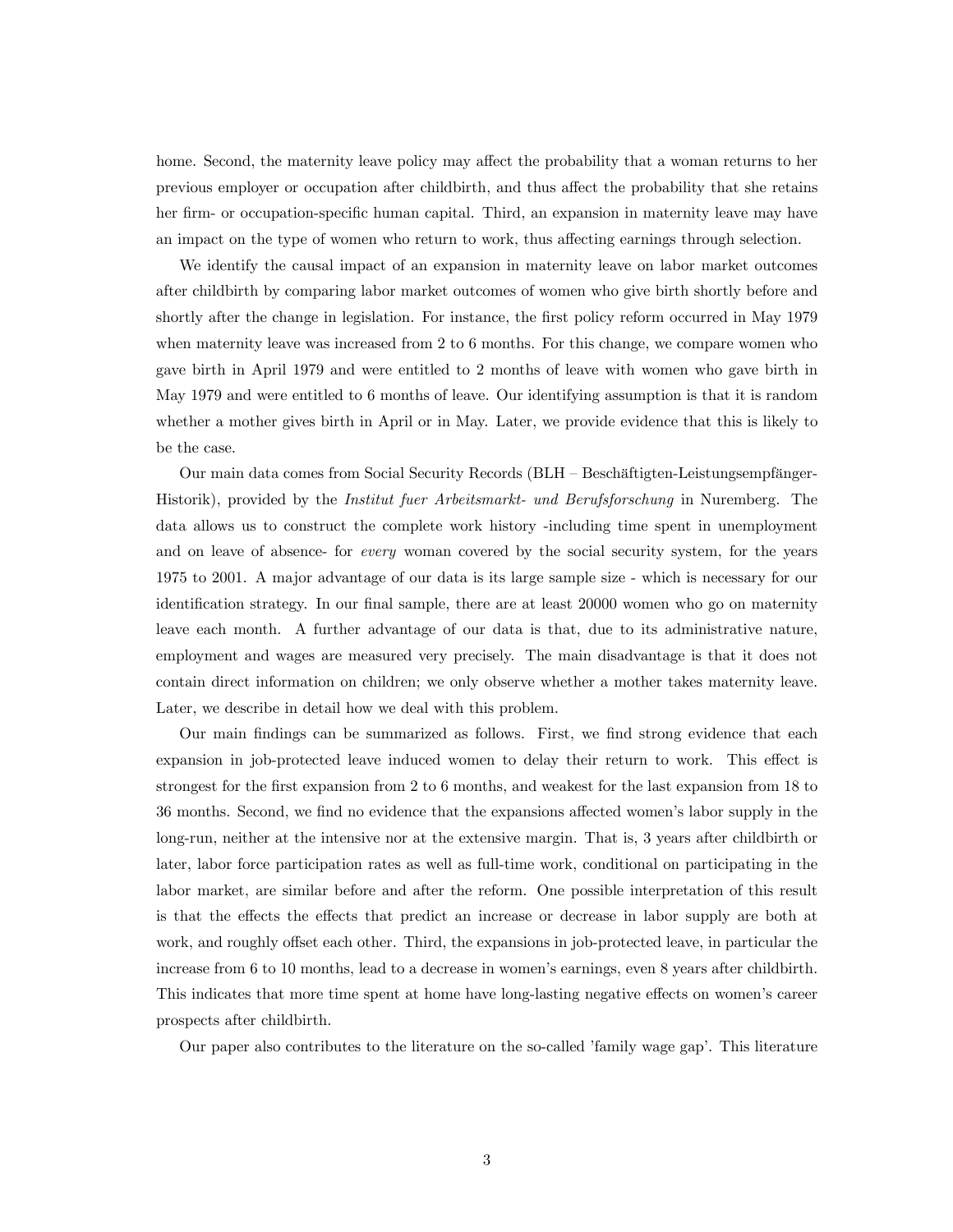attempts to estimate the causal impact of children - and career interruptions due to childbirth on women's wages. In the case of Germany, several studies find that career interruptions due to childbirth substantially reduce women's earnings. For instance, according to Kunze and Ejrnaes (2004), one year out of work after child birth is associated with a wage loss of 12 %. These studies use a first-difference approach, and compare women's wages before and after childbirth. While interesting, they face an important problem: Women who return to work earlier after child birth are likely to differ from women who return later. First differencing may not be enough to deal with this unobserved heterogeneity. This paper uses exogenous variation in time out of the labor market induced by changes in maternity leave legislation to get more reliable estimates for the impact of career interruptions on subsequent earnings. Our results indicate that the impact of time spent at home after childbirth on future wages is causal.

The structure of the paper is as follows. Section 2 briefly discusses the relevant literature. Section 3 highlights the main features of the German maternity leave system. We then describe the data (Section 4), and outline our empirical strategy (Section 5). Section 6 reports results, and Section 7 concludes.

# 2 Literature Review

We first review the literature on the so-called 'family wage gap' - i.e. the differential in pay between women with and without children . We then turn to papers that evaluate the impact of maternity leave on mothers' labor supply and wages.

The family wage gap It is often argued that much of the wage differential between men and women is due to the fact that women bear children and have the primary responsibility for caring or arranging care for them. A first glance at the data indeed shows that in many countries, the 'child penalty' is large. For the US, Waldfogel (1998) finds a family wage gap of 20 %; mothers at age 30 earn 70 % of men's pay, while childless women earn 90  $\%$ <sup>1</sup>. The family wage gap is of similar magnitude in the UK (e.g. Waldfogel  $1998$ )<sup>2</sup> and Canada (e.g. Phipps et al. 2002). In Scandinavian countries, in contrast, the family gap appears to be much smaller<sup>3</sup>. Most studies agree that the loss in work experience and the concentration in part-time jobs play an important role in explaining the family wage gap.

<sup>&</sup>lt;sup>1</sup>Anderson et al. (2002) confirm the strong impact of children on women's wages. They show that the child penalty is particularly strong for highly educated women.

<sup>2</sup>Using different data, Joshi (1991) and Joshi, Paci, and Waldfogel (1999) report a somewhat higher number for the UK: Women with children earn 33 % less than childless women.

<sup>3</sup> See e.g. Datta Gupta and Smith (2002) for Denmark and Albrecht et al. (1999) for Sweden.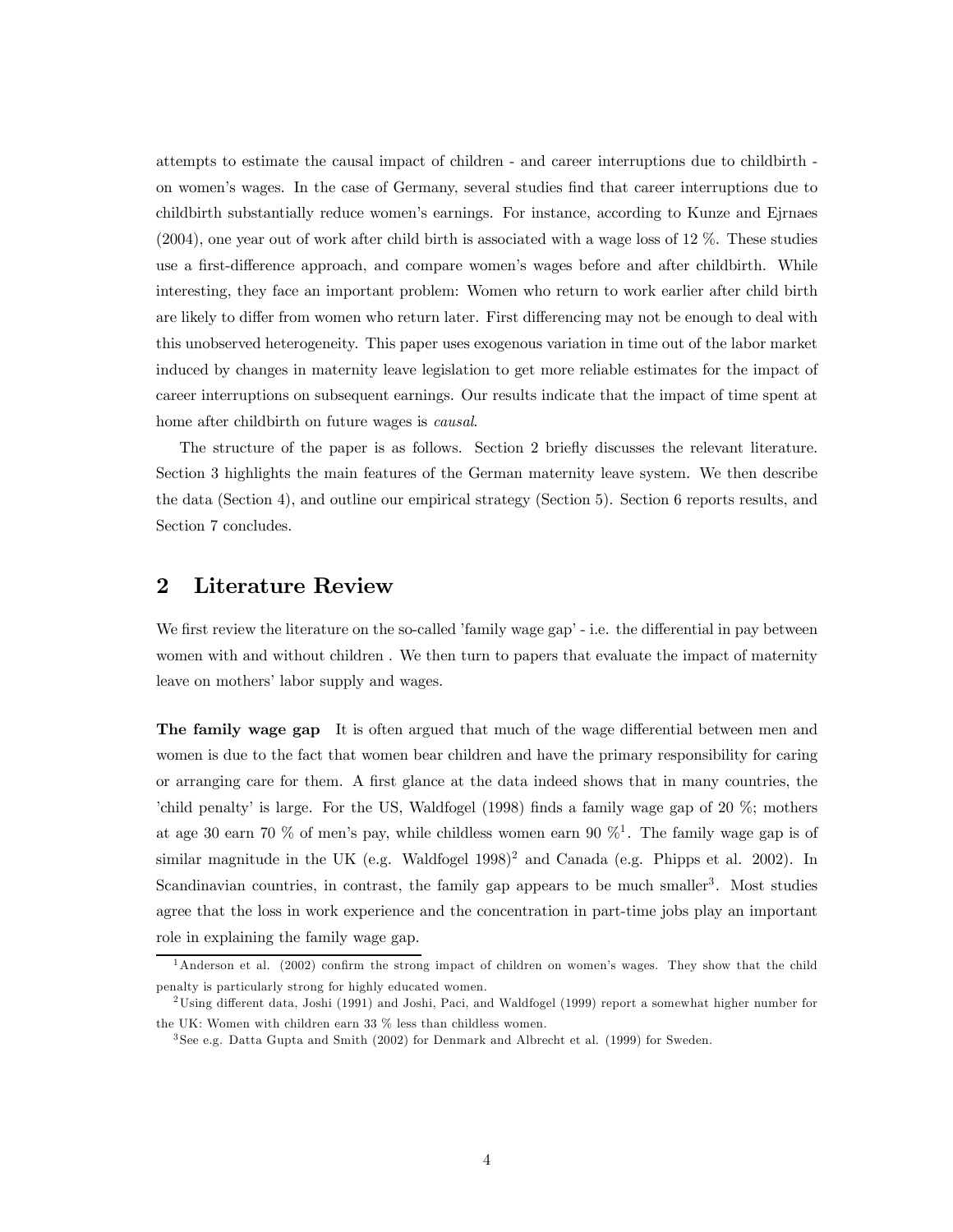Do mothers merely accumulate less human capital than childless women, or do they lose labor market skills while taking care for their children? Using Swedish data, Albrecht et al. (1999) directly estimate the impact of career interruptions on subsequent earnings. They distinguish between several types of career interruptions. All types are found to have a negative impact on earnings. Interruptions due to unemployment, however, result in larger wage losses than interruptions due to maternity leave and child care. Kunze (2002) repeats the analysis for young women in (West) Germany. She confirms the strong negative impact of career interruptions on earnings. However, unlike Albrecht et al. (1999), she finds that interruptions due to child birth cause a greater wage loss than interruptions due to unemployment. Using more detailed data than Kunze (2002), Beblo and Wolf (2002) report similar results. Kunze and Ejrnaes (2004) study the evolution of women's wages around the birth of their first child in more detail. Women who completed an apprenticeship -the biggest education group in Germany-, earn on average 33 % less after childbirth than before child birth. Women who return to work full-time, to the same employer and to the same 3-digit occupation still experience a wage loss of 25 %. One year out of work after child birth is associated with a wage loss of 12 %. Wage losses for the unskilled and highly skilled are lower, but still substantial.

While these studies are interesting, they face an obvious problem: Women who return to work earlier after child birth are likely to differ from women who return later. First differencing may not be enough to deal with this unobserved heterogeneity<sup>4</sup>. This paper uses exogenous variation in time out of work induced by changes in maternity leave legislation to get a more reliable estimate for the impact of career interruptions on subsequent earnings. We first estimate the impact of maternity leave legislation on the labor supply of mothers. We find strong evidence that women postpone their return to work when maternity leave is longer. We then turn to the impact of maternity leave legislation -and thus career interruptions- on wages. Next, we review the literature on the effects of maternity leave on women's labor market outcomes.

The impact of maternity leave on labor supply and wages There are several papers that study the impact of job-protected leave on women's labor market outcomes. Ruhm (1998) analyzes labor market consequences of rights to paternity leave for nine European countries over the 1969 through 1993 period. His analysis is based on aggregate data from the OECD. He focuses on employment-to-population ratios and hourly wages. No distinction is made between women with and without children. Ruhm's results suggest that maternity leave legislation rises women's employment ratios, but has no impact on their earnings<sup>5</sup>. The study leaves open the channels

<sup>4</sup>For this reason, Kunze and Ejraenes (2004) instrument for the time women spend at home. Their main instruments are regional unemployment rates as well as changes in parental leave policies.

<sup>&</sup>lt;sup>5</sup>In a related study, Ruhm and Teague (1997) find that amployment-to-population ratios are higher in countries mandating short or intermediate duartions of leave. Longer durations of leave, in contrast, may lower employment-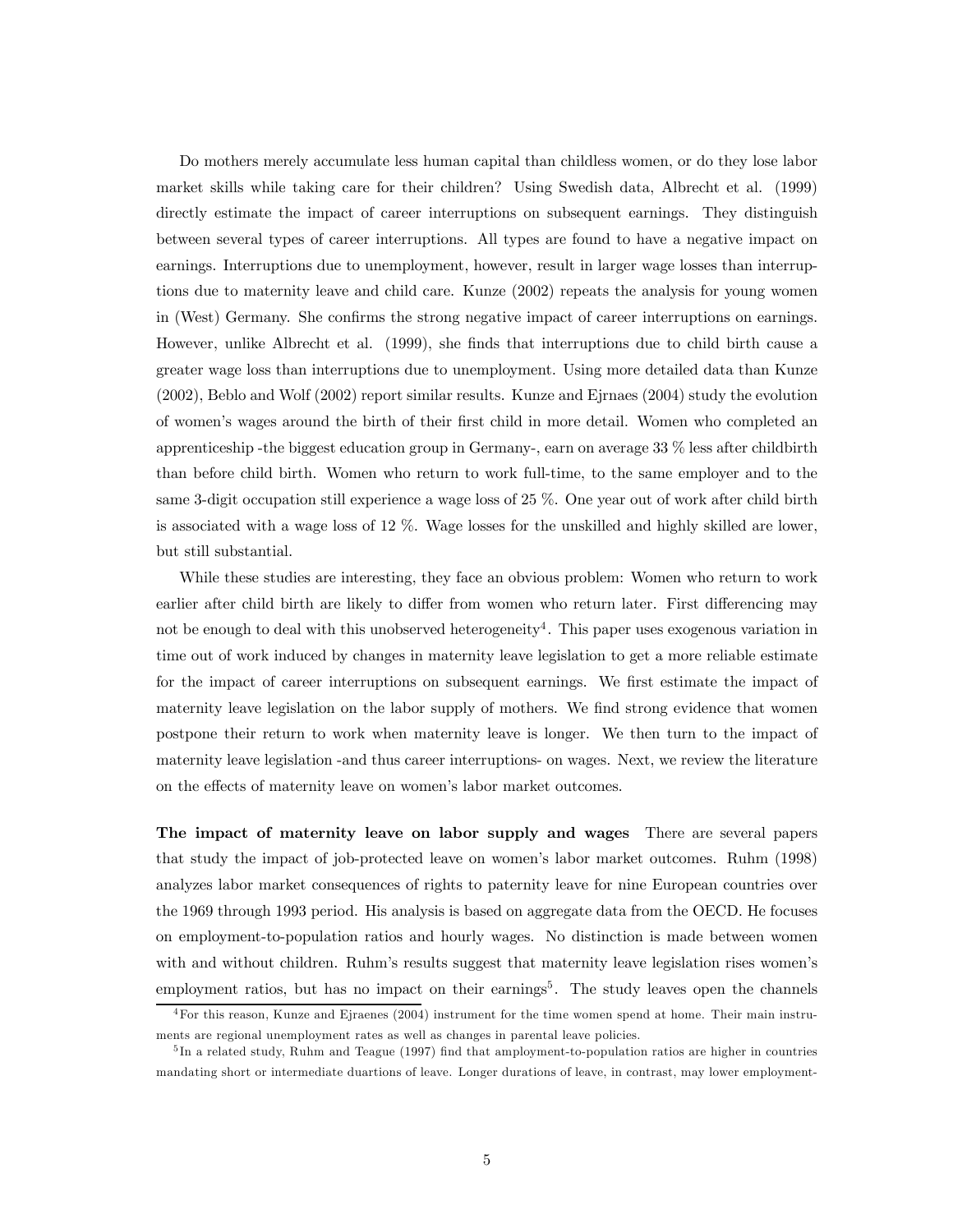through which maternity leave legislation operates. Do more generous maternity leave mandates increase the employment ratio because childless mothers are more likely to work in order to qualify for maternity benefits? Or do more generous leave mandates increase the labor supply of women with children?

For the US, several studies use state-wide variation in maternity leave legislation or the variation induced by the Family and Medical Leave Act (FMLA) in order to analyze the impact of maternity leave legislation on employment and wages for women with children. Waldfogel (1999) exploits variation induced by the FMLA only. She finds that the FMLA had a small and positive, but insignificant, impact on the employment of mothers. Klerman and Leibowitz (1997) only exploit state-wide variation in maternity leave legislation. Using data from the 1980 and 1990 census, they also find that these policies had little impact on mothers' employment status. Baum (2003a) uses both sources of variation. Moreover, unlike the other two studies, his analysis is based on longitudinal data from the NLSY, allowing him to distinguish between the short- and long-run effects of maternity leave legislation on labor supply. He finds suggestive evidence that maternity leave legislation induces women to postpone their return to work, but eventually brings more women back to work. These results are in line with Berger and Waldfogel (2004) who find that women in jobs that provided leave coverage are more likely to take a leave of up to 12 weeks, but return more quickly after 12 weeks. There is also some evidence that the FMLA increased job retention after child birth (Baum 2003a, Waldfogel et al. (1999)).

Baker and Milligan (2004) and Hanratty and Trzcinski (2005) evaluate maternity leave policies in Canada. Baker and Milligan (2004) exploit differences in maternity leave legislation across Canadian provinces. They find that longer mandates increase the time women spend at home with their infants, and increase job continuity over the birth event. No such effects are found for modest mandates<sup>6</sup>. Hanratty and Trzcinski (2005) focus on the impact of the expansion in the duration of paid maternity benefits from 20 to 50 weeks in 2000 on the post-birth employment patterns of young women. They find strong short-term effects of the expansion: Women returned to work later after the expansion. However, there is little evidence that the reform had a long-term effect on women's labor supply: The proportion of women working one year after child birth is similar before and after the reform.

Ondrich et al. (2003) use the German Socioeconomic Panel to evaluate the changes in maternity leave law that took place in Germany after 1986. Their results suggest that longer mandates reduce employment of mothers<sup>7</sup>.

to-population ratios.

 $6$ In a second step, Baker and Milligan (2004) analyze the impact of maternity leave legislation on infant's health. Their results indicate that the mandates had no impact on infant's health, as measured by infant mortality rates and the incidence of low birth weight.

<sup>7</sup>Using aggregated time series data from the German Mikrozensus, Merz (2004) finds that the employment-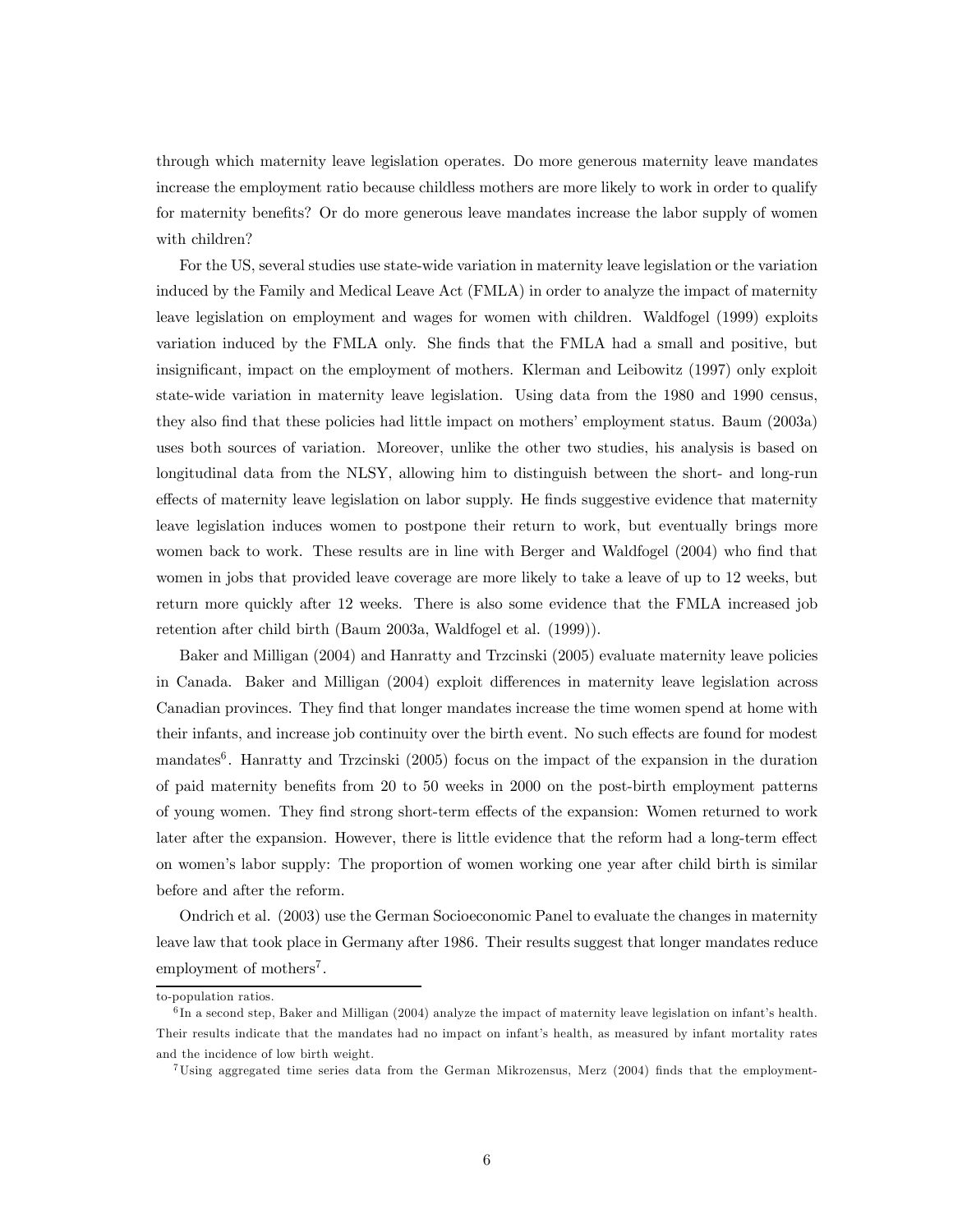Only few papers analyze the impact of maternity leave mandates on wages for returning mothers. Both Baum (2003b) and Waldfogel (1999) find that in the US, the FMLA had no significant effect on women's wages. For Germany, in contrast, Ondrich et al. (2003b) report that the increases in the duration of maternity leave led to lower wage growth for returning mothers. Waldfogel (1997, 1998) examines the effect of maternity leave coverage provided by employers, as opposed to coverage mandated by the government. She finds that women who are covered by maternity leave and returned to work after childbirth earned up to 20 % higher wages than those who are not. She concludes that maternity leave policies might be successful at alleviating some of the adverse effects children have on wages. However, Hashimoto et al. (2004) argue that these large gains are mostly due to the selection of women with a high earnings potential into jobs that provide coverage.

This paper improves on the existing literature in several respects. Most importantly, we identify the causal impact of maternity leave mandates on mother's labor market outcomes in a more convincing way than previous studies. Our sample size is large enough to compare women who give birth just before and just after the law changed. Consider for instance the increase in jobprotected leave from 2 to 6 months that took place in May 1979. Here, our estimation strategy amounts to comparing women who give birth in April and are subject to 2 months of job-protected leave with women who give birth in May and are subject to 6 months of job-protected leave. Our identifying assumption is that it is random whether women give birth in April or in May.

There are two recent papers that use a similar methodology to evaluate changes in maternity leave legislation in Austria and Sweden, respectively. Ekberg et al. (2005) analyze the impact of the Swedish "Daddy-Month-Reform", a reform that allocated one month of parental leave to fathers. Their results indicate that the reform increased fathers' leave taking, but had no longterm effect on father's involvement in care for sick children. Lalive and Zwiemüller (2005) study the impact of the expansion in paternity leave provision from one to two years that took place in Austria in 1990. They focus on mothers' return to work and fertility decisions. They find that the expansion induced mothers to delay their return to work, and to "bunch" planned births. Neither paper analyzes the impact of expansions in maternity leave mandates on wages - which is the main focus of this paper.

The next section describes maternity leave legislation in Germany.

to-population ratio of married women with young children has steadily increased, while their hours worked has decreased since the 80s. Merz attributes some of these changes to the changes in maternity leave legislation.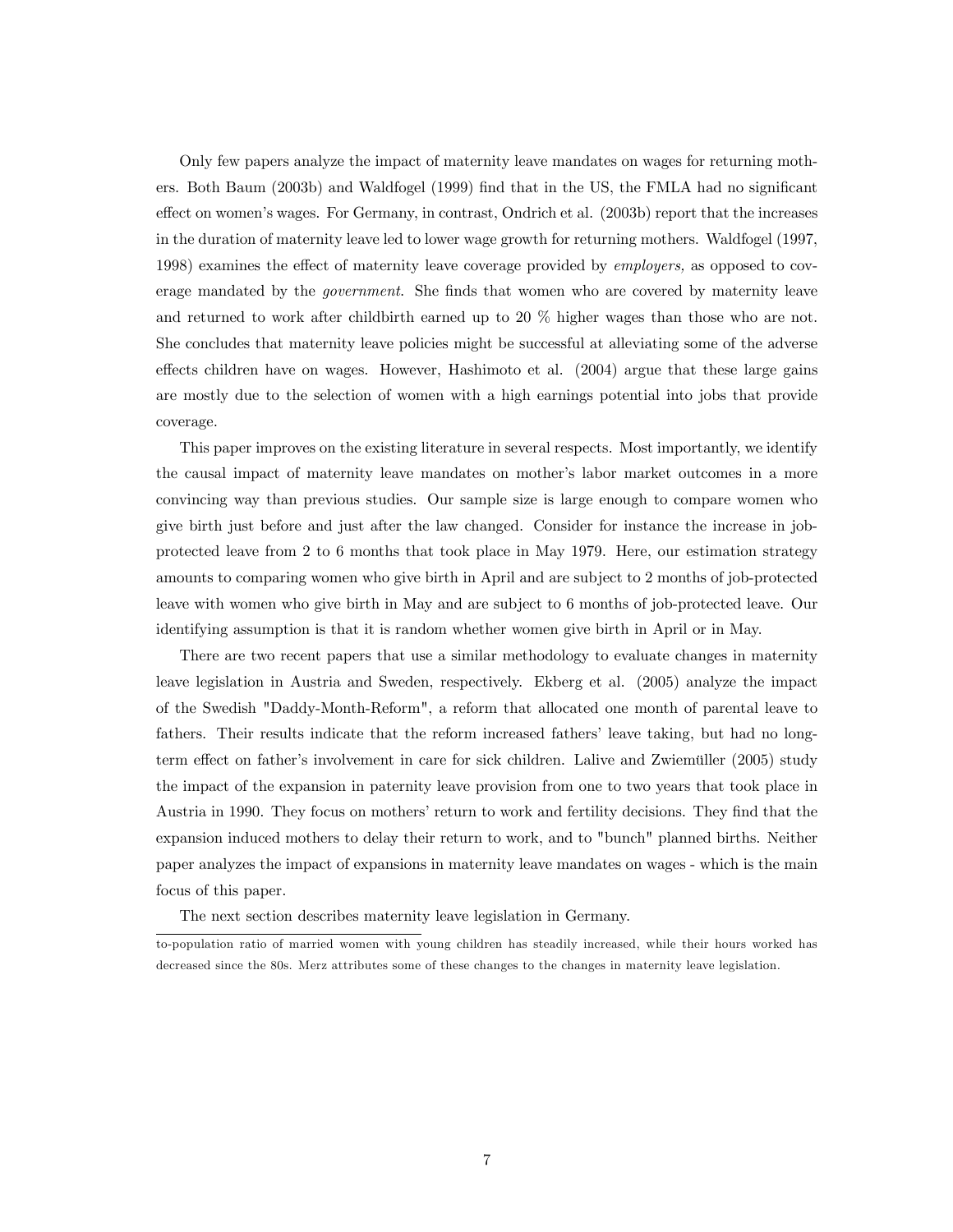# 3 Maternity leave legislation in Germany

In Germany, maternity leave legislation consists of three parts, maternity protection, protected maternity leave, and maternity benefits. We discuss each part in turn.

Maternity protection Maternity protection refers to the first 6 weeks before and 8 weeks after birth. Before 1979, mothers were allowed to work during this period if they wanted to. Since 1979, mothers *must not* work during the maternity protection period.

Protected maternity leave Protected leave implies that mothers have the right to return to a job that is comparable to the job they held before child birth. In other words, firms must keep a comparable, but not the same, job available during the protected maternity leave period, and are not allowed to dismiss women during this period. There is no wage guarantee. Firms are allowed to pay returning mothers a lower wage than they used to earn, even if mothers work the same number of hours as before birth<sup>8</sup>. The duration of protected maternity leave has been subsequently extended since the late 70s. Before 1979, there was no protected maternity leave in addition to the 8 weeks of mother protection after child birth. Since 1992 women are entitled to a total of 3 years of protected leave. Table 1 summarizes the duration of protected leave in different years.

| children born since 1 |                |    | mother protection protected leave benefits: max. duration |
|-----------------------|----------------|----|-----------------------------------------------------------|
| $\dots$ 1.1.1965      | $\overline{2}$ |    |                                                           |
| $\dots$ 1.4.1979      | 2              |    |                                                           |
| $\dots$ 1.1.1986      | 2              | 8  | 10                                                        |
| $\dots$ 1.1.1988      | 2              | 10 | 12                                                        |
| $\dots$ 1.7.1989      | 2              | 13 | 15                                                        |
| $\dots$ 1.7.1990      | 2              | 16 | 18                                                        |
| $\dots$ 1.1.1992      | ٠,             | 34 | 18                                                        |

Table 1: Maternity leave legislation in Germany

Between 1979 and 1986, maternity benefits were available only to working mothers, depended on womens' income before child birth, and were equal to up to 750 DM per month. Since 1986, maternity benefits are available to all women and are equal to 600 DM per month during the first 6 months after child birth, independently of womens' income. From the 7th month onwards, maternity benefits are means-tested.

 $8$ Note, however, that the majority of workers in Germany (about 75 %) are covered by collective bargaining agreements. Firms that recognize unions have to pay at least the union wage to its workers. This restricts firms by how much they can reduce wages of returning mothers.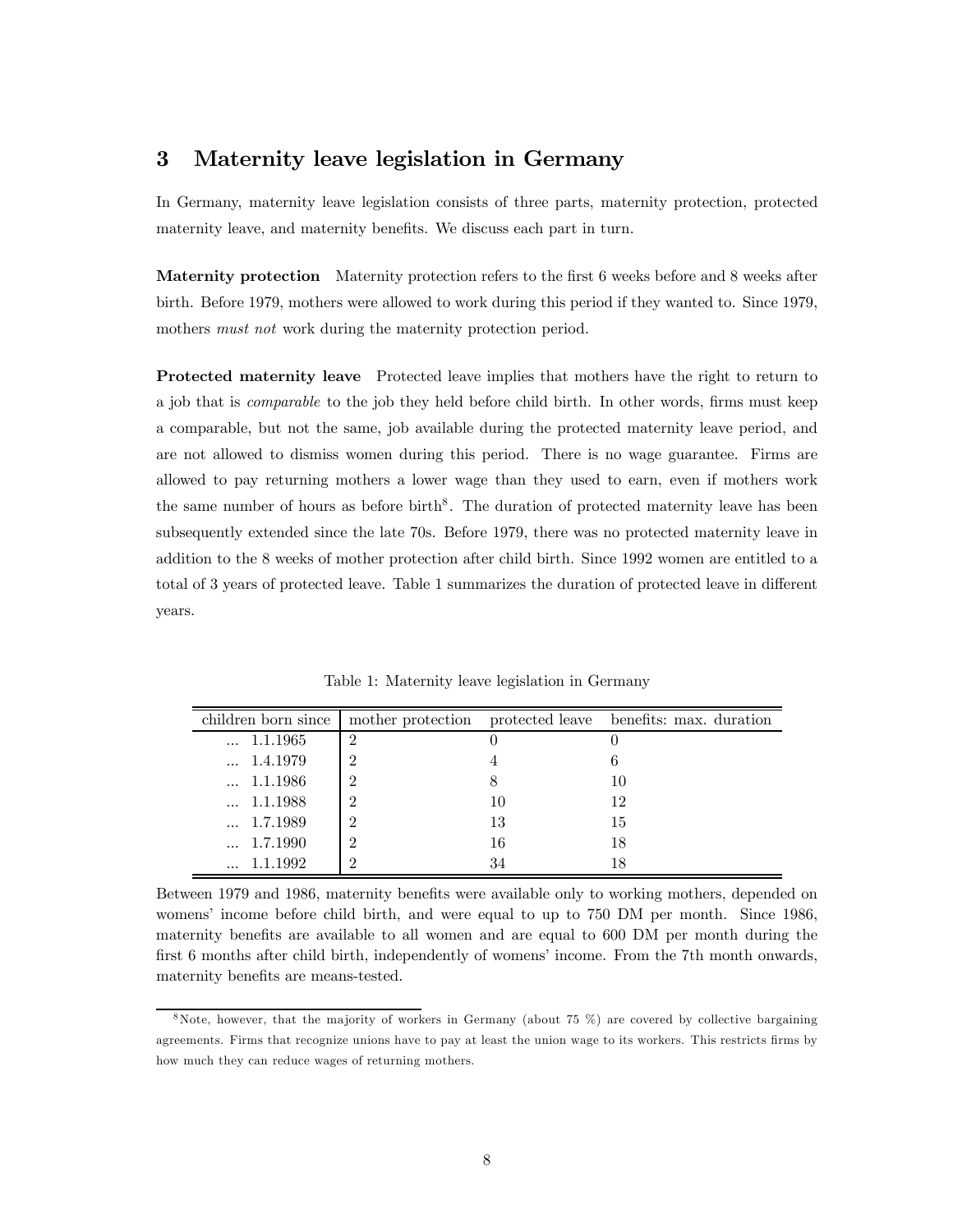Before 1986, only mothers had the right to go on leave. Since 1986 both mothers and fathers are eligible for job-protected leave. However, the proportion of fathers who take parental leave is very small; in 2001 it was 1.6 % (Engstler and Menning (2003)). This paper therefore analyzes the impact of maternity leave legislation on mothers only.

Since 1986, protected paternal leave is compatible with part-time work. Between 1986 and 1988, mothers (or fathers) were allowed to work up to 15 hours per week during job-protected leave, without losing the right to work for their pre-birth employer. Since 1989, women are allowed to work up to 19 hours per week.

Maternity benefits The third part of maternity leave legislation refers to maternity benefits. Payment during the maternity protection period, i.e. 6 weeks before and 8 weeks after child birth, has not changed since the late 60s. During this period women are entitled to payment equivalent to their average income during the last three months prior to child birth. Costs are shared between the public health insurance, the federal government, and the employer. The federal government contributes 400 DM as a one time payment per child. The health insurance pays 25 DM per calender day, or about 750 DM per month. The additional costs are borne by the employer<sup>9</sup>.

The duration mothers are entitled to maternity benefits has been increased in tandem with the duration of job-protected leave. From 1979 to 1986, when the maternity leave period in addition to the maternity protection period was four months, mothers were entitled to maternity benefits for a total of six months. Payment during the maternity leave period was equivalent to sick pay, and up to 750 DM per month<sup>10</sup>. Costs were borne entirely by the federal government, and not by employers. Only women who were employed before child birth were entitled to maternity benefits.

Since 1986, all mothers receive maternity benefits for at least six months, regardless of their employment status before birth. Benefits during the maternity leave period are equal to 600 DM. From the seventh month onwards, maternity benefits are means-tested, and depend on the annual net family income two years before child birth. It is reduced on a sliding scale basis. The maximum duration women are entitled to maternity benefits is listed in table 1. Benefits are paid by the federal government. In 1987, 83.6 % of West German women received maternity benefits for more than six months. Since the income limits have not been increased since 1986, proportions are somewhat lower in later years (Engstler and Menning (2003)). Some West-German states pay maternity benefits in addition to the federal benefits $11$ .

<sup>9</sup>Firms with less than 20 employees are exempt from paying maternity benefits. In this case, the additional costs are borne by the federal government.

 $10$  It was reduced to 510 DM per child and month in 1984.

<sup>&</sup>lt;sup>11</sup>The West-German states who pay additional maternity benefits are Bayern, Baden-Württemberg, and Rheinland-Pfalz. See Rosenschon (2001) for details.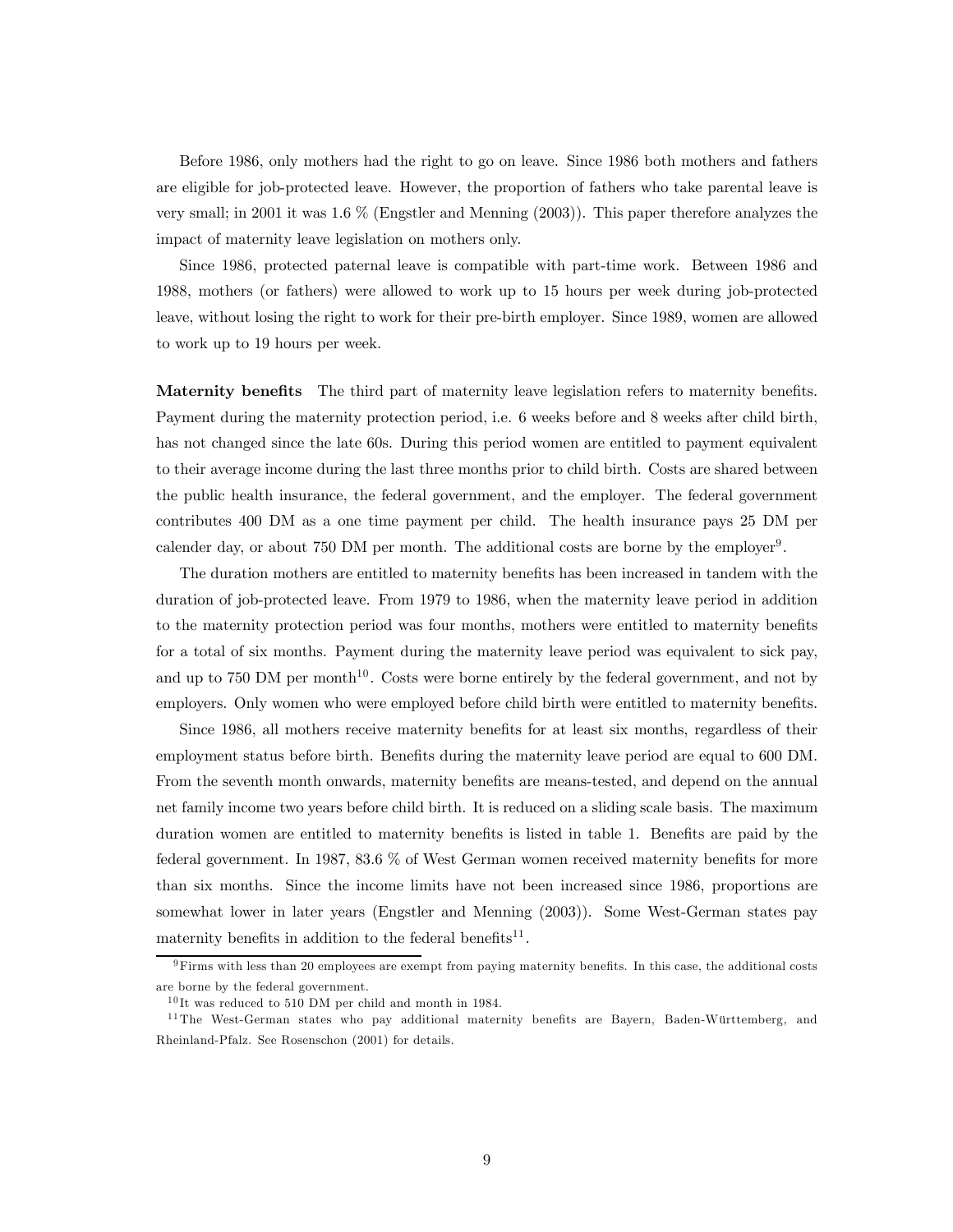### 4 Data

Our main data comes from Social Security Records (BLH — Beschäftigten-Leistungsempfänger-Historik). The data allows us to construct the complete work history -including time spent in unemployment and on leave of absence- for *every* man and woman covered by the social security system. Not included in the data are civil servants and the self employed. So-called marginal jobs that are exempt from social security contributions, i.e. jobs with at most 15 hours per week or temporary jobs that last no longer than 6 weeks, are included in the data only from 1999 onwards. Altogether, the data represents about 80 % of the German work force. Unlike many other administrative data sets, our data contains an unusually rich set of background information for the individual, including age, education, gender, nationality, occupation, job position, etc.

An important advantage of our data is its huge sample size; in our final sample, there are about 20000 women who go on maternity leave each month. This is crucial for our estimation strategy which relies on comparing women who gave birth just before and just after a change in maternity leave legislation. Another advantage is that, due to the administrative nature of the data, employment and wages are measured very precisely.

However, the data is not without limitations. There are three main problems. First, our data does not contain direct information on children. We only observe whether and when a woman goes on leave. We thus have to infer the birth month of the child from the month the mother goes on leave. Hence, the child's birth month is likely to be measured with error. For women who give birth around the change in law, we may thus not know for sure which law applies. Second, in our data not all leave taking may be due to maternity leave. Alternative reasons include military service, illness, disability, and early retirement. Our sample may thus include some women who are on leave but have not given birth. Third, we do not observe the number of hours a woman works, but only observe whether a woman works full-time (more than 30 hours) or part-time (less than 30 hours). A reduction in the woman's wage after child birth may thus either be due to a reduction in the hourly wage, or due to a reduction in the number of hours worked.

We use two additional data sources, the German Microcensus and data from the German Pension Register, to address each of these problems. The German Pension Register is a 1 % random sample drawn from our data base, supplemented with precise information on when a woman has given birth. The data is principally available from 1975 to 1995. However, reliable data on fertility exists only from 1986 onwards. We use this data source to analyze how many leave spells are due to child birth, and how the month a woman goes on maternity leave is related to the month she gives birth.

The German micro census is a survey of 1 % randomly selected households. Although the survey has been conducted since 1969 on an annual basis, it is publicly available only for the years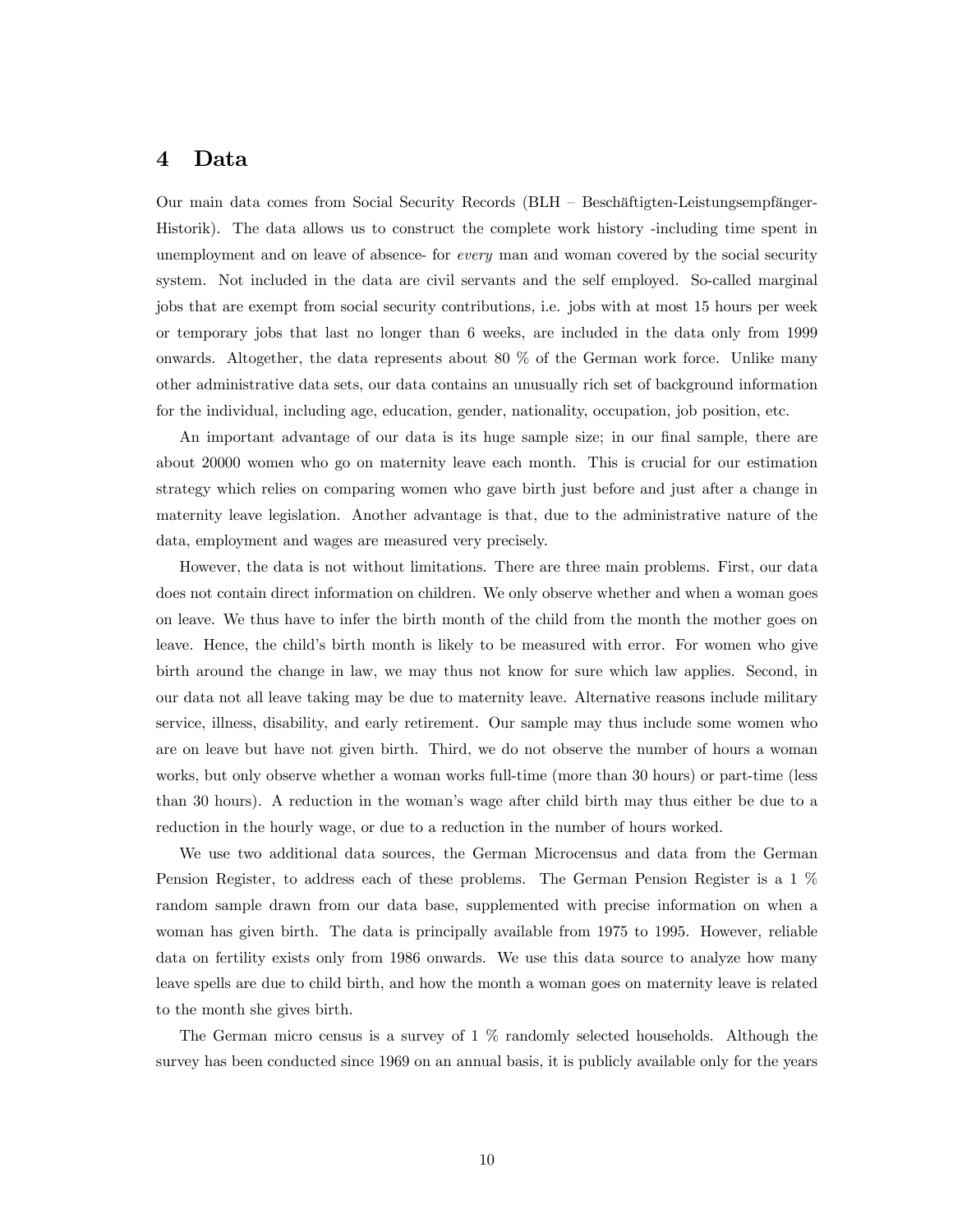1989, 1991, and 1993 to 2002. We use this data to analyze how the number of children affects the number of hours worked, separately for women working full-time or part-time. Details on the sample selection for each data set and variable definitions can be found in Appendix A and B.

How many leave spells are due to child birth? One problem of our data is that not all leave spells are due to maternity leave. Alternative reasons include military service, illness, disability, and early retirement. We use data from the Pension Register to evaluate how often a woman is reported to be on leave, but has not given birth. To do so, we select all women with a leave spell. We drop leave spells that are shorter than 2 months<sup>12</sup>, leave spells where the woman was older than 45, leave spells that were preceded by a spell in registered unemployment<sup>13</sup>, and leave spells during apprenticeship training<sup>14</sup>.

|                | maternity leave spells, | maternity leave spells,   | erroreously dropped spells: |
|----------------|-------------------------|---------------------------|-----------------------------|
|                | no restriction          | $\neq$ first of the month | first of a month            |
| N              | 14028                   | 13091                     | 1805                        |
| 1              | 63.84 %                 | 91.71 %                   | $30.30\%$                   |
| $\overline{2}$ | $91.22\%$               | $91.57\%$                 | 85.92 %                     |
| 3              | 89.63 %                 | 89.94 %                   | 85.00 %                     |
| 4              | 88.35 %                 | 91.78 %                   | 74.68 %                     |
| 5              | $92.41\%$               | $92.62\%$                 | 88.73 %                     |
| 6              | $91.20\%$               | $91.65\%$                 | 82.86 %                     |
|                | $91.09\%$               | $91.62\%$                 | 81.16 \%                    |
| 8              | $91.84\%$               | $92.50\%$                 | 81.40 %                     |
| 9              | $90.49\%$               | 91.27%                    | 76.79 %                     |
| 10             | 86.47 \%                | 87.90 %                   | 61.19 $%$                   |
| 11             | 89.78 %                 | $90.05\%$                 | 85.07 %                     |
| 12             | $91.13\%$               | 91.39%                    | 85.71 %                     |
| Total          | 86.64 %                 | $90.99\%$                 | 51.91 %                     |

Table 2: Leave spells and childbirth

Data: German Pension Register. Sample: All leave spells after restrictions have been imposed (sample 1). The first column shows the proportion of leave spells that are due to child birth in the raw data. The second column shows the proportion of leave spells that are due to child birth after leave spells that start at the first of a month have been dropped. The third column shows the proportion of leave spells that are due to child birth if the leave spell started at the first of a month.

 $12$  We do so because since 1979, mothers are not allowed to work 6 weeks before and 8 weeks after birth. Every woman should thus be on leave for at least 3 months.

 $13$  We do this because only currently employed mothers can take maternity leave.

 $14$ We do this because a different maternity leave legislation applies to women in apprenticeship training.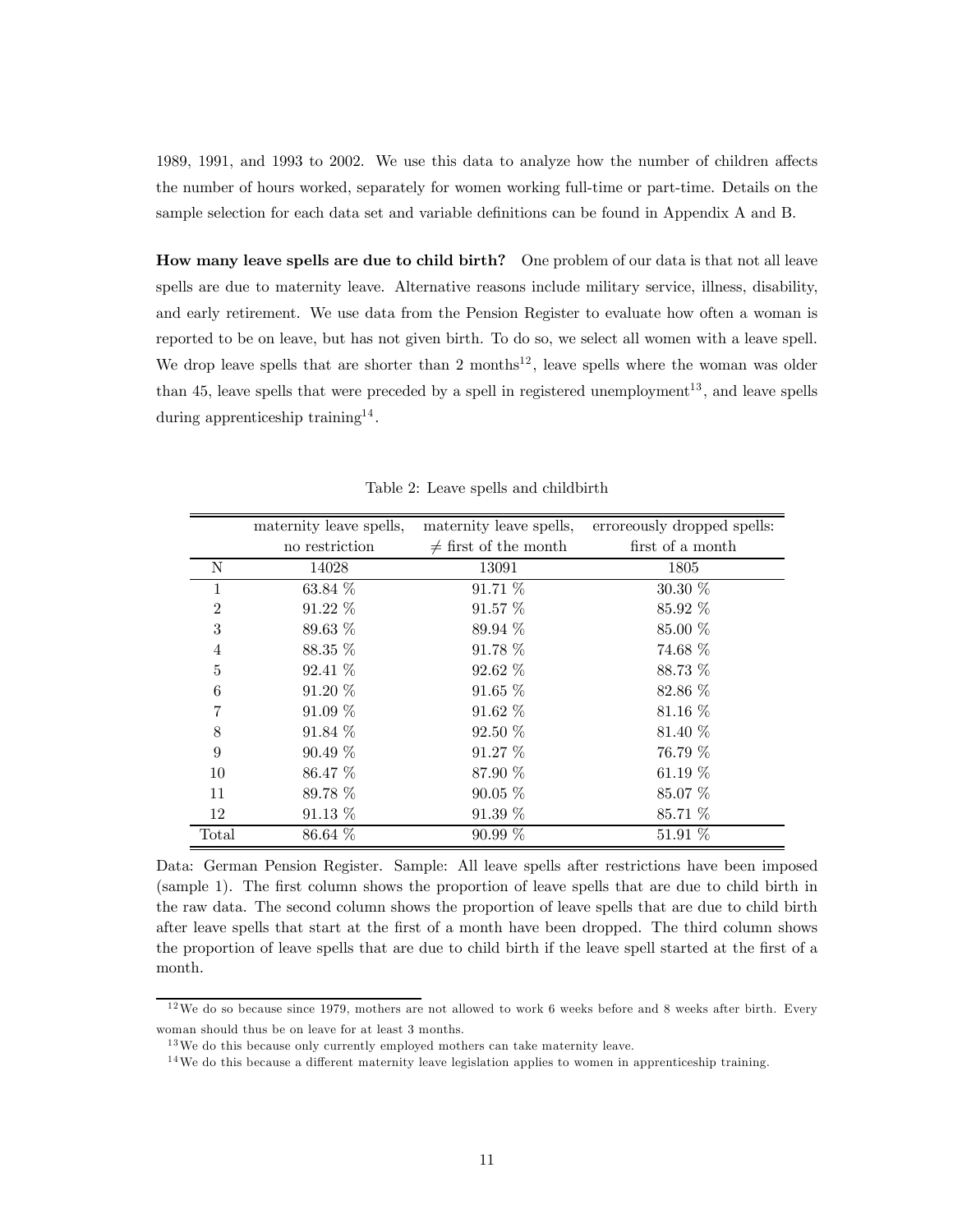The first column of table 2 shows the proportion of leave spells that are due to childbirth ("true leave spells") in the raw data, separately by the month the leave started. In total, about 14 %f the leave spells are not due to child birth. In January, however, the fraction of incorrect spells is more than 36 %. It turns out that most of these leave spells start at the first of January. Column 2 of table 2 displays the proportion of true leave spells after spells that start at the first of a month have been dropped. Thee proportion of leave spells that are not due to child birth reduces to about 9 %. More importantly, the fraction of true leave spells is now roughly the same in all months.

Since the start date of the leave spell is not a perfect predictor for false maternity leave spells, we delete true maternity leave spells. The third column of table 2 displays the proportion of leave spells that start at the first of a month, but are true leave spells. The fraction is 30 % in January, and up to 88 % in other months. Erroneously dropping these spells is a problem if they systematically differ from the other leave spells. Table 15 in Appendix C compares the two types of spells in terms of labor supply. We find no significant differences. Hence, dropping true leave spells that start at the first of a month does not appear to be a serious problem.

The inclusion of incorrect leave spells in our sample is unfortunate, but unavoidable. We checked whether observable characteristics, such as the year and month the leave started, help to predict the incidence of incorrect leave spells. In a linear probability model, year dummies are individually insignificant, but jointly significant at a 10 % level. The same holds for month dummies. Other characteristics, such as women's education and age at childbirth, were found to be insignificant. Since maternity leave legislation was changed either in May, July, or January, a comparison between the months April and May, June and July, as well as January and December is particularly relevant. The differences between these months are small  $(< 1\%)$ , and insignificant  $(p-value > 0.35)^{15}$ . We also checked whether labor market outcomes of women with incorrect leave spells vary with the year and month the leave spell started. We did not find this to be the case. Section 5.2 describes in more detail how this type of measurement error affects our estimates.

The month a mother goes on leave versus the month she gives birth A further disadvantage of our data is that it only contains information on when a mother goes on leave, but not when she gives birth. We thus have to infer the birth month of the child from the month the mother goes on leave. We use data from the Pension Register to analyze the relationship between

<sup>&</sup>lt;sup>15</sup>In January 1988, job-protected leave was increased from 10 to 12 months. In July 1989, it was raised further to 15 months. The second and third change occured in July 1990 (18 months) and January 1992 (3 years). The difference between the fraction of correct leave spells in December 1987 and January 1988 is 0.00089 (p-value 0.771); it is -0.0072 (p-value 0.798) for leave spells that started in June and July 1989; it is 0.01719 (p-value 0.563) for leave spells that began in June and July 1990; and -0.0059 (p-value 0.364) for leave spells that began in December 1991 and January 1992. However, the samples are rather small (about 160 observations per month).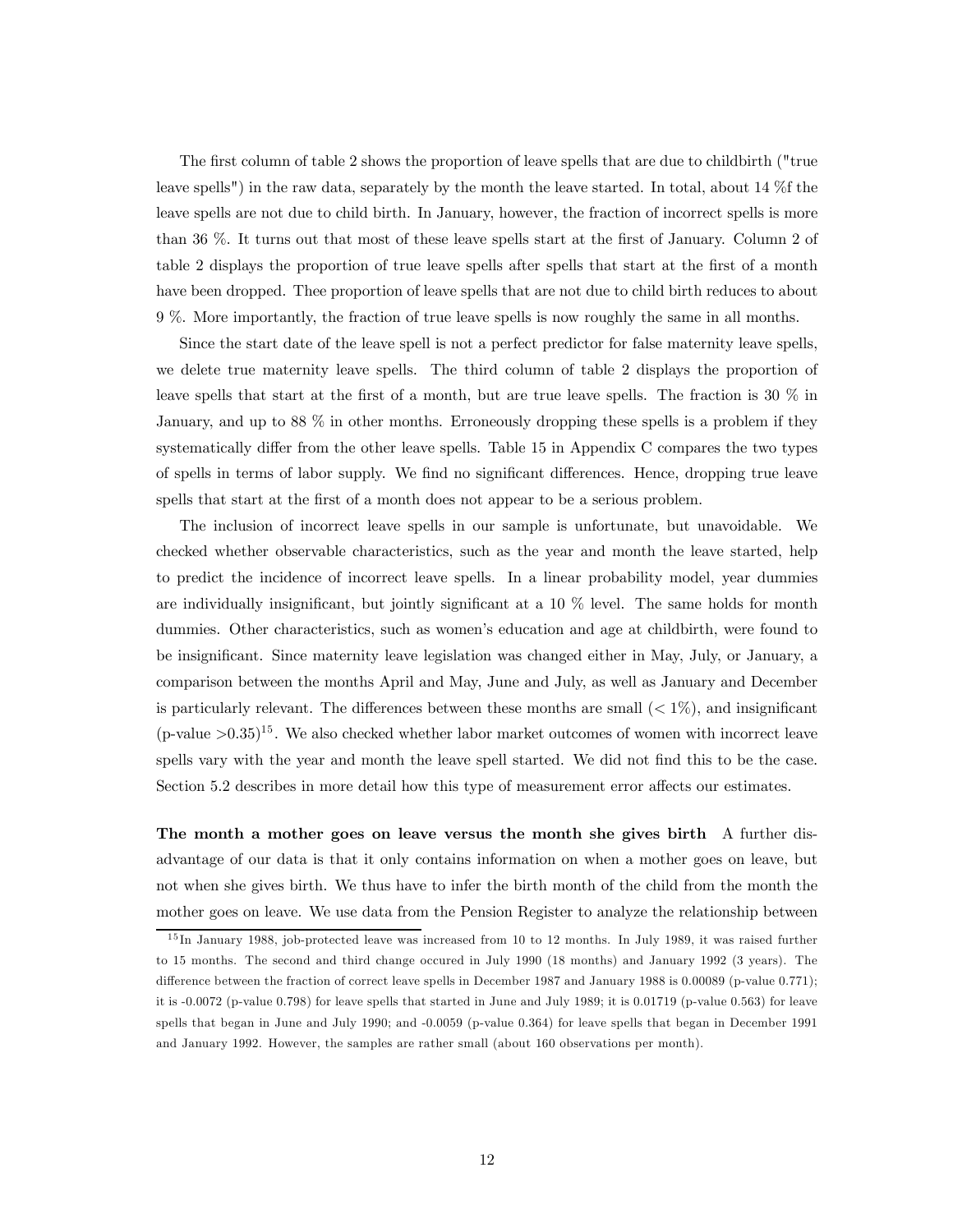the month a woman gives birth and the month she goes on leave. We first select all women who give birth between January 1986 and December 1992 and take maternity leave. To make this sample comparable to our final sample, we then impose the same restrictions as in the previous section. Since women are entitled to 6 weeks of leave before birth, we expect the majority of women to go on leave about 6 weeks before their due date. We thus approximate the birthday of the child as 6 weeks after the mother went on leave. Table 3 shows that with this procedure, the month the child is born is specified as the correct birth month in about 70 %.of the cases. In about 12 % of the cases, the actual birth occurred either one month before or one month after our recorded birth. The second pair of columns in table 3 reveal that the distribution is somewhat asymmetric: There are more "too early" than "too late" child births  $(13.09\% \text{ vs } 17.11\%)$ . This is not surprising since women who are sick during pregnancy are likely to go on leave earlier.

|                            | $N = 11198$ |                      | $N = 11198$ |
|----------------------------|-------------|----------------------|-------------|
| birth occured              |             |                      |             |
| more than one month before | $0.64\%$    | birth occured.       |             |
| one month before           | $12.50\%$   | before               | $13.09\%$   |
| in the same month as       | 69.80 $%$   | in the same month as | 69.80 %     |
| one month after            | 11.88 %     | after                | 17.11 %     |
| more than one month after  | $5.23\%$    | the imputed birth    |             |
| the imputed birth          |             |                      |             |

Table 3: True birth month and imputed birth month

Data: German Pension Register. Sample: All leave spells that are due to child birth (sample 3).

We checked whether observable characteristics help to predict the probability of a correct birth month. Both year and month dummies are jointly insignificant (p-values of 0.3535 and 0.5369, respectively). Other characteristics were not found to be significant either. In Section 5.2, we describe how we deal with this type of measurement error.

Children and hours worked A final disadvantage of our data is that we only observe whether a woman works full- or part-time, but not the number of hours worked. A reduction in the daily wage after child birth could thus be either due to a reduction in the number of hours worked -conditional on working full-time or part-time, or due to a reduction in the hourly wage rate. We use data from the German Microcensus to evaluate how children affect the number of hours worked. The first panel of table 4 reports actual working hours for women who were regularly employed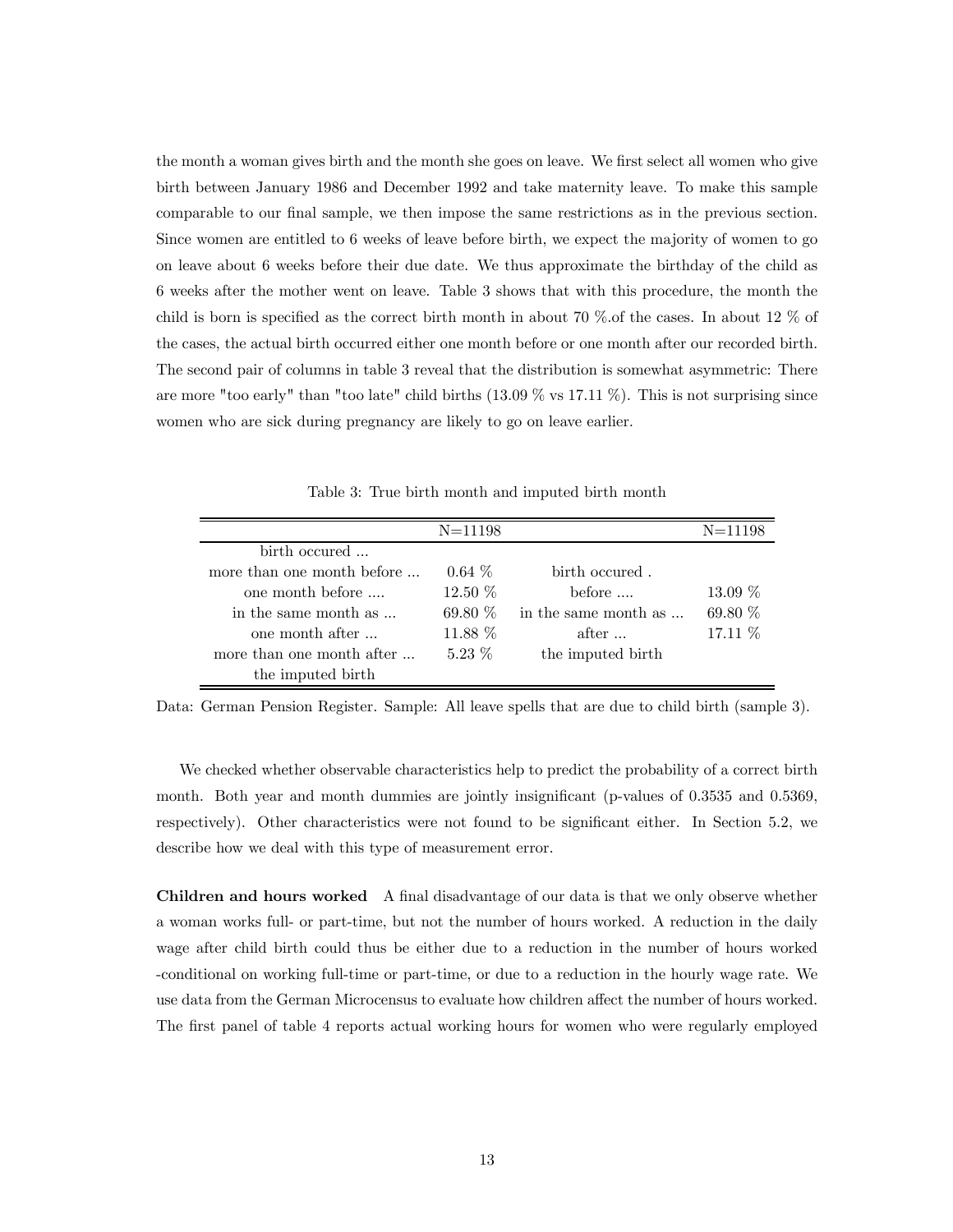during the survey week, and had non-zero working hours<sup>16</sup>. The second panel repeats the analysis for women who worked at least 20 hours in the survey week. We imposed this tighter restriction in order to approximate employment relationships for which social security contributions have to be paid. Both panels reveal the same picture. Clearly, women with children are more likely to work part-time. However, the number of actual hours worked, conditional on working full-time or part-time, varies very little with the number of children. The hypothesis that the number of actual working hours is the same for women with and without children cannot be rejected, not even at a 20 % significance level. Hence, any difference between wages before and after child birth -conditional on working full-time or part-time- should be mostly due to differences in hourly wages, rather than due to differences in hours worked.

Table 4: Actual weekly hours and number of children: Evidence from the German Microcensus (1991)

|                        |                   |                   | actual working hours $> 0$  |                   |                   |
|------------------------|-------------------|-------------------|-----------------------------|-------------------|-------------------|
|                        |                   |                   | youngest child              |                   |                   |
|                        | no children       | $0-2$ years old   | 3-5 years old               | 6-9 years old     | older than 9      |
| Propoprtion working    | 85.2 %            | $13.4\%$          | $41.2\%$                    | 48.2 %            | $60.5\%$          |
| full-time              | 92.61 %           | $35.82\%$         | 31.79%                      | 33.88 %           | 47.30 %           |
| actual working hours   | 39.8 <sub>h</sub> | 40.2 <sub>h</sub> | 40.1 h                      | 39.9 <sub>h</sub> | 40.1 h            |
| part-time              | $7.39\%$          | 64.18 %           | $68.21\%$                   | $66.12\%$         | 52.70 %           |
| actual working hours   | 17.8 <sub>h</sub> | 17.5 <sub>h</sub> | 17.7h                       | 17.8 <sub>h</sub> | 17.6 <sub>h</sub> |
| N (working women only) | 15289             | 1745              | 1837                        | 2273              | 2665              |
|                        |                   |                   | actual working hours $> 20$ |                   |                   |
|                        |                   |                   | youngest child              |                   |                   |
|                        | no children       | $0-2$ years old   | 3-5 years old               | 6-9 years old     | older than 9      |
| Proportion working     | 84.9 %            | 8.4 \%            | 37.2 %                      | $43.2\%$          | $52.5\%$          |
| full-time              | 93.51             | 38.71             | $33.54\%$                   | $35.61\%$         | $50.20\%$         |
| actual working hours   | 40.1 h            | 40.3 <sub>h</sub> | 40.0 <sub>h</sub>           | 40.2 h            | 40.1 h            |
| part-time              | 6.49 $%$          | 61.29 $%$         | $66.46\%$                   | 64.39 $%$         | 49.80 %           |
| actual working hours   | 24.3h             | 23.9 <sub>h</sub> | 24.1 h                      | 24.0h             | 24.1 h            |
| N (working women only) | 14321             | 1394              | 1427                        | 1801              | 2665              |

Data: German Microcensus. Sample: West German women between 20 and 40 whose highest degree completed is an apprenticeship degree.

<sup>&</sup>lt;sup>16</sup>We require women to have non-zero working hours because some women on maternity leave report to be regurly employed with 0 working hours.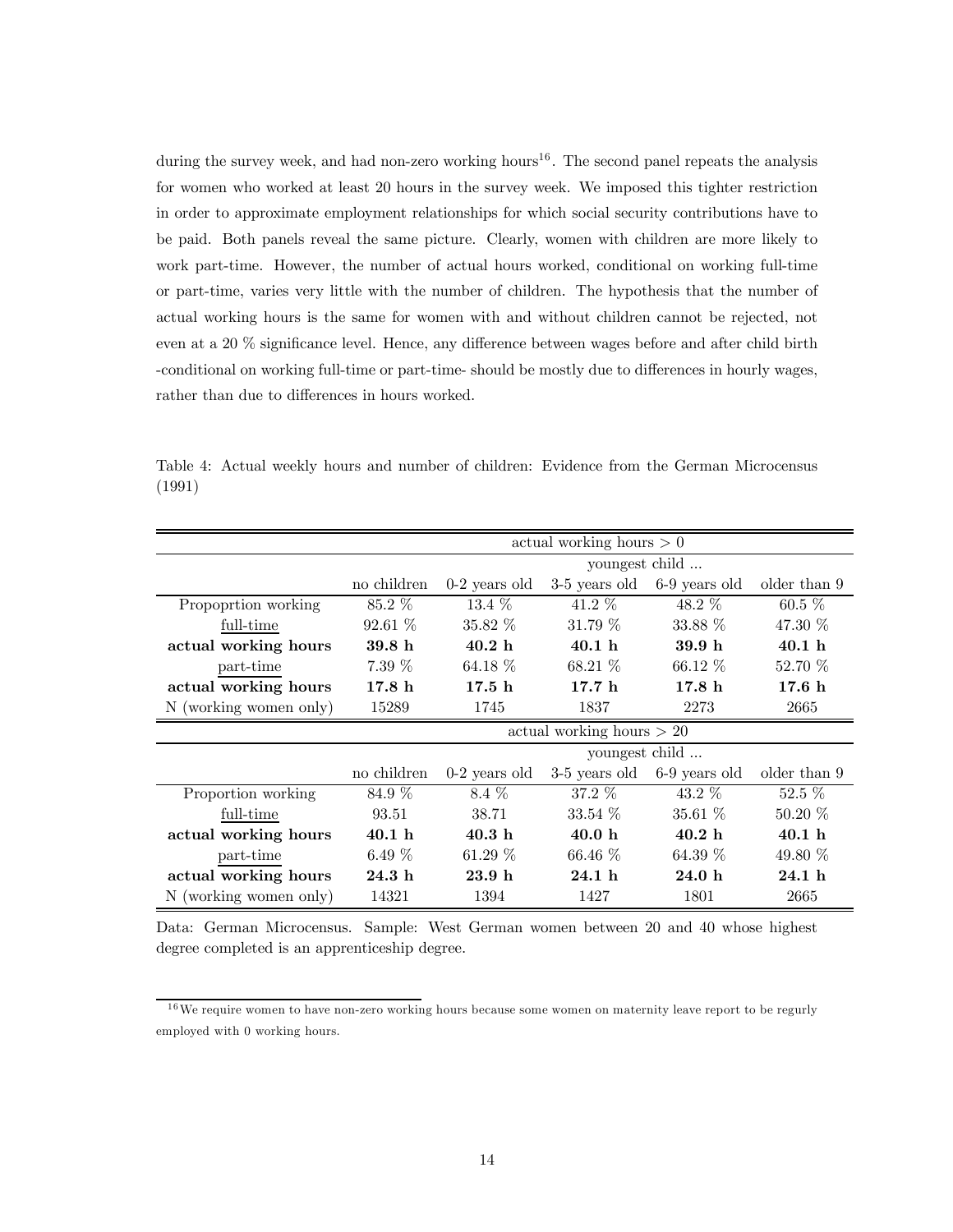Variable Description We now briefly describe the main variables used in the empirical analysis. Details can be found in Appendix B. The month a woman returns to work after childbirth is the month she is first observed working after giving birth, conditional on being employed for at least two consecutive months. We impose this restriction because up to 5 % of women return to work for less than two months, typically right when job-protected leave expires. Many of these women return to work only many years later.

A woman is considered as working t months after childbirth if at  $t-1$ , t, or  $t+1$ , she has returned to work and is reported to be working. Hence, according to this definition, a woman is working 6 months after childbirth if she worked at either the 5th, 6th, or 7th month after giving birth. We find it convenient to define women's employment status in this way because in about 30 % of the cases, we over- or underestimate the child's birth month by one month. It is important to stress that women on so-called marginal jobs, i.e. jobs with less than 15 hours per week, are not considered as working.

Pre-birth characteristics, such as the wage and full-time status, refer to 9 months before childbirth, i.e. around the time the child was conceived.

|         | childbirth |                    | 1 year |      | 2 years     |      | 3 years after |      |
|---------|------------|--------------------|--------|------|-------------|------|---------------|------|
| woman 1 | 12/85      |                    | 12/86  | 1/87 | 12/87       | 1/88 | 12/88         | 1/89 |
|         |            | returning: $7/86$  |        |      |             |      |               |      |
|         |            | wage: 7-12         |        |      | wage: 13-24 |      | wage: 25-37   |      |
| woman 2 |            | 1/86               | 12/86  | 1/87 | 12/87       | 1/88 | 12/88         | 1/89 |
|         |            | returning: $11/86$ |        |      |             |      |               |      |
|         |            | wage: 10-11        |        |      | wage: 12-23 |      | wage: 24-36   |      |

Table 5: The measurement of wages in the BLH data: An example

Woman 1 gives birth in December 1985, returns to work in July 1986, and continues to work for the same employer in the next three years. Woman 2 gives birth in January 1986, returns to work in November 1986, and continues to work for the same employer in the next three years.

Unlike our employment data, which refers to a point in time, our wage data refers to a spell. Table 5 illustrates how wages are measured in our data. Consider a woman who gives birth in December 1985 and is entitled to 6 months of job-protected leave. Suppose she returns to work at the end of the leave period in July 1986. Further suppose that for the next 3 years she keeps working for a pre-birth employer. For this woman, we observe the average daily wage between July and December 1986, i.e. the average daily wage between the 7th and 12th month after childbirth. The next wage observation refers to January till December 1987, i.e. to the 13th till 24th months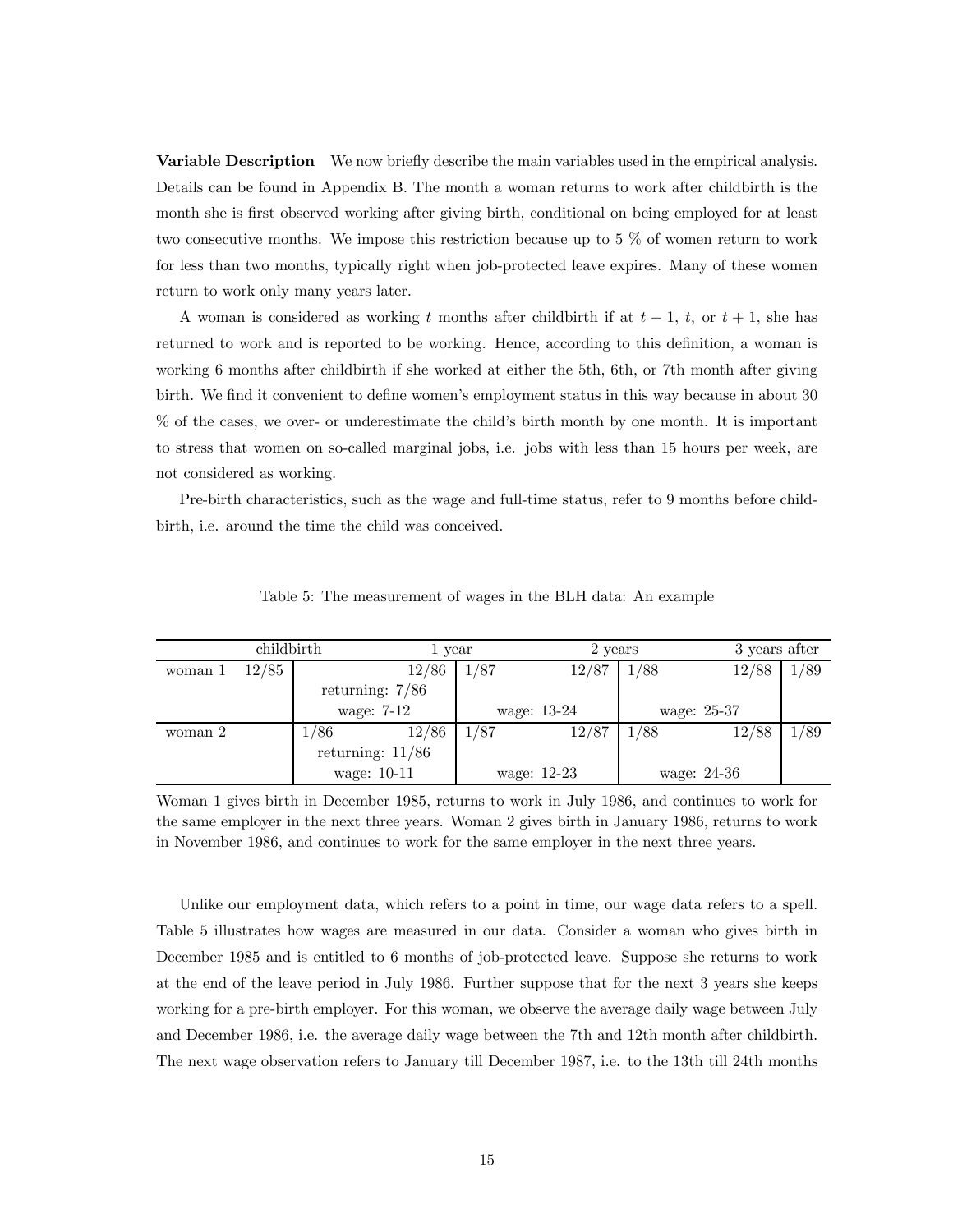after childbirth, and so on. Next, consider a woman who gives birth in January 1986 and is eligible for 10 months of job-protected leave. Suppose she returns to work at the end of the leave period in November 1986, and continues to work for her pre-birth employer for the next three years. For this woman, we observe the average daily wage between November and December 1986, i.e. the average daily wage between the 10th and 11th month after childbirth. The second wage observation refers to January till December 1987, i.e. to the 12th till 23rd month after childbirth. For these two women, we define the wage 1 year after childbirth to be the wage they earned between January and December 1987. It is important to note that for this wage spell, the woman who gives birth in December 1985 has one additional month of post-birth work experience. This is even more of a problem if we compare women who give birth in November 1985 and February 1986. To see how the measurement of wages affects our results, we will compare wages of women who gave birth in December (November) and January (February) in a year in which there was no change in maternity leave legislation.

Sample Characteristics This section briefly describes the main characteristics of our sample. Column 3 and 4 of Table 6 show the number of all births in West Germany as well as the number of births in our data. The first thing to note is that in years with a higher number of births in West Germany we also observe a higher number of births in our data. The ratio between the number of births in our data and total births in the country (column 5) is likely to be a lower bound for the fraction of mothers who go on maternity leave. It is a lower bound since, among other reasons, our data excludes about 15 % of the German work force, such as civil servants. We also exclude women in (West-)Berlin, and women with a foreign citizenship. The second thing to note is that the incidence of leave taking appears to have increased over time period under consideration: The fraction between the number of observations in our data and total number of births increased from 19 % in 1978 to 33 % in 1992.

Table 7 provides more reliable estimates for the fraction of mothers who take maternity leave using data from the German Pension Register. The table reports results separately by mother's education and by children's birth year. Unfortunately, the pension data is only available from 1986 onwards. As expected, the pension data reveals a substantially higher incidence of leave taking. In line with the results in Table 6, the fraction of mothers on maternity leave has increased from about 48 % in 1986 to about 54 % in 1992. This increase in leave taking could be a consequence of the expansions in maternity leave legislation. Our estimation strategy does not allow us to evaluate this hypothesis. Somewhat surprisingly, medium-educated women are most likely to go on maternity leave<sup>17</sup>.

<sup>&</sup>lt;sup>17</sup>Here, it is important to bear in mind that our data excludes women in the public sector. College graduates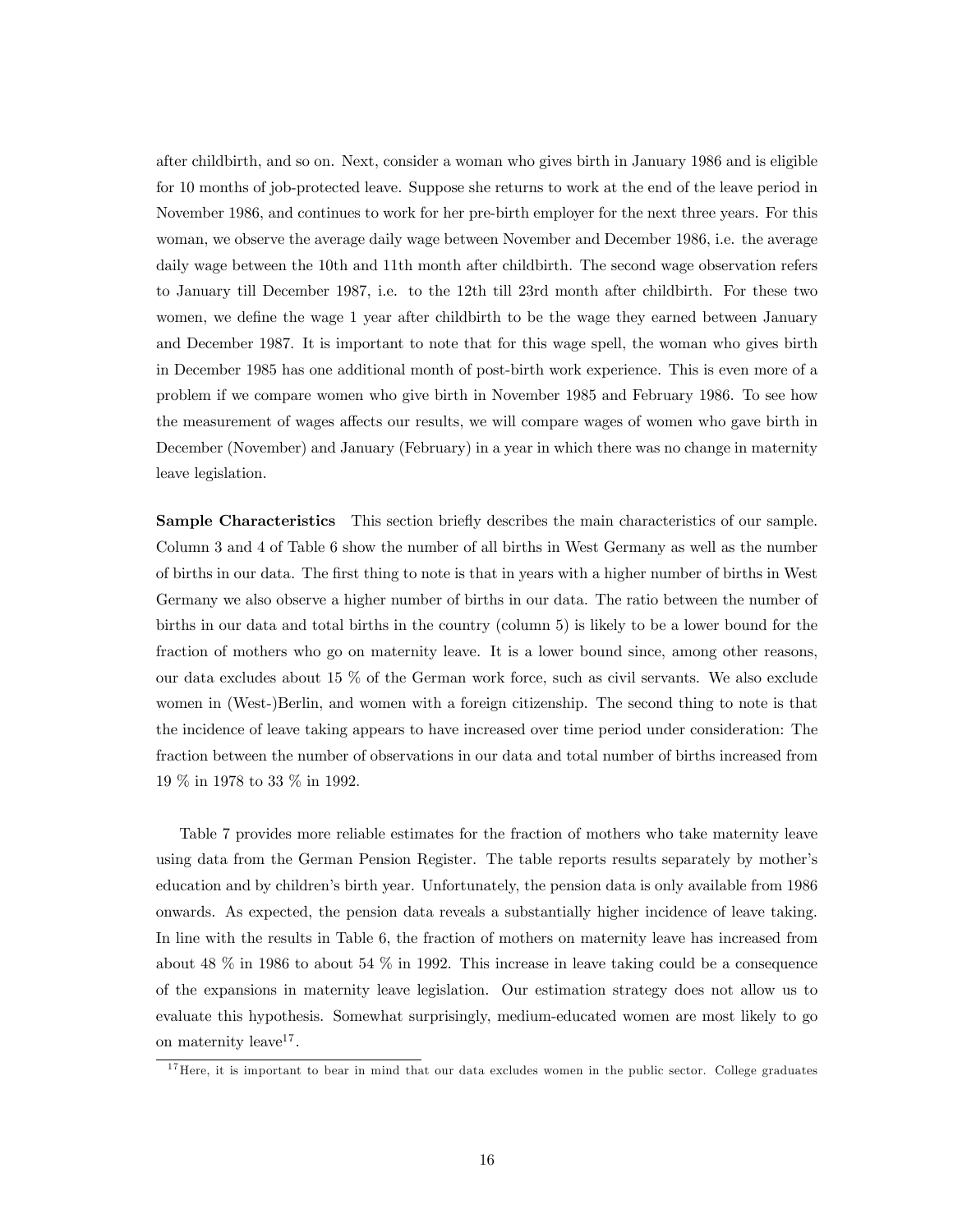| 1    | $\overline{2}$ | 3                  | 4                | 5          | 6              |
|------|----------------|--------------------|------------------|------------|----------------|
|      | МL             | $# \text{ births}$ | $#$ observations | Proportion | fertility rate |
| 1978 | $\overline{2}$ | 576 468            | 106 443          | 18.46 %    | 1.378          |
| 1979 | 2/6            | 581 984            | 115 944          | 19.92 %    | 1.377          |
| 1980 | 6              | 620 657            | 130 711          | $21.06\%$  | 1.443          |
| 1981 | 6              | 624 557            | 155 539          | $24.90\%$  | 1.433          |
| 1982 | 6              | 621 173            | 175 872          | $28.31\%$  | 1.405          |
| 1983 | 6              | 594 177            | 166 363          | 28.00 %    | 1.329          |
| 1984 | 6              | 584 157            | 158 148          | 27.07 %    | 1.289          |
| 1985 | 6              | 586 155            | 162 777          | 27.77 %    | 1.279          |
| 1986 | 10             | 625 963            | 182 392          | $29.14\%$  | 1.344          |
| 1987 | 10/12          | 642 010            | 191 836          | 29.88 \%   | 1.366          |
| 1988 | 12             | 677 259            | 206 340          | $30.47\%$  | 1.411          |
| 1989 | 12/15          | 681 537            | 204 439          | $30.00\%$  | 1.394          |
| 1990 | 15/18          | 727 199            | 231 666          | $31.86\%$  | 1.448          |
| 1991 | 18             | 722 250            | 243 664          | 33.73 %    | 1.420          |
| 1992 | 36             | 720 794            | 241 755          | $33.54\%$  | 1.400          |

Table 6: Number of Births vs Number of Observations in Data

Column 2: number of weeks of job-protected leave. Column 3: number of births in West-Germany. Column 4: number of observations in data. Column 5: Ratio number of observations in data/number of births. Column 5: average number of children of women 15-45 years old.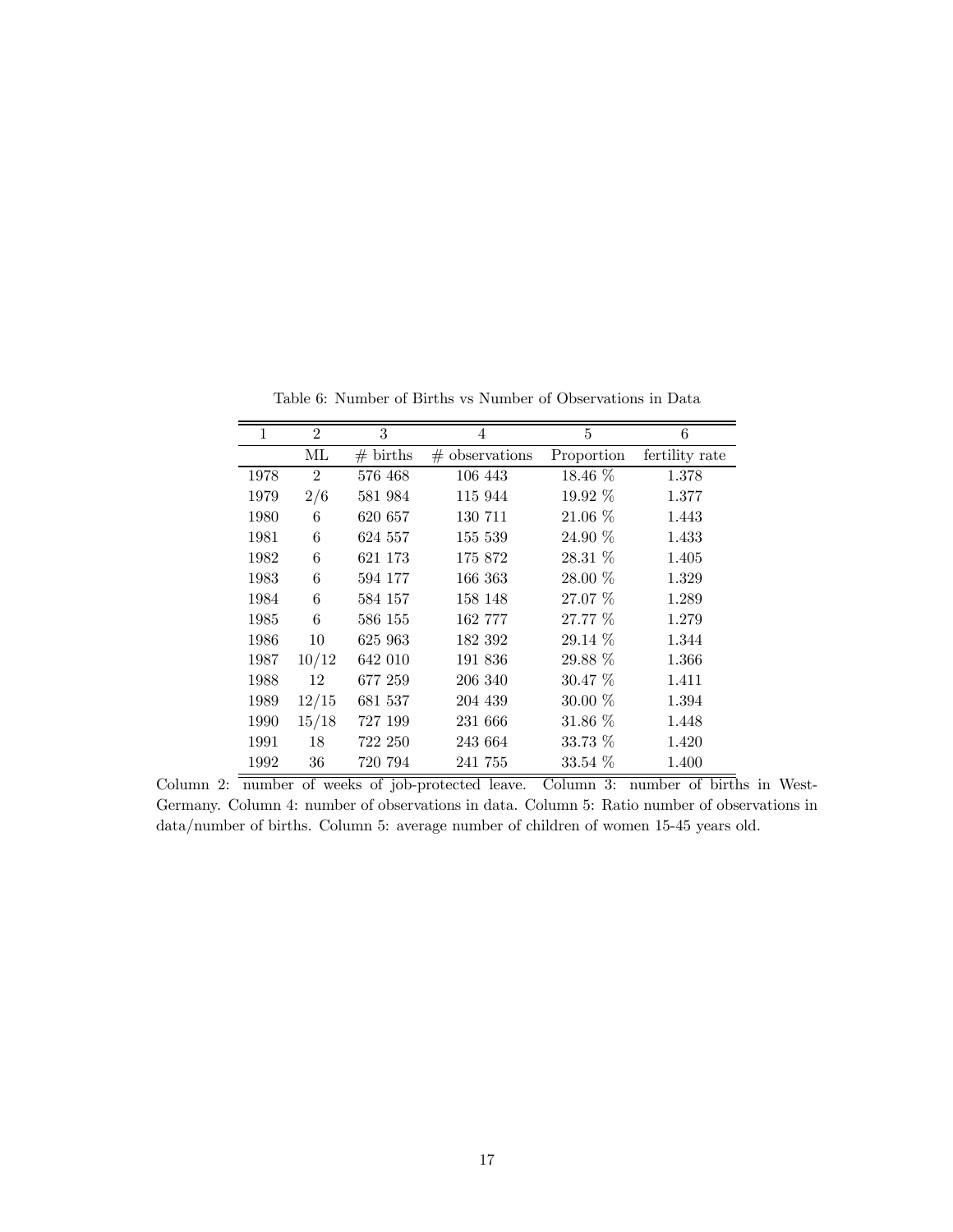|      |      | all       |     | low       |      | medium    |     | high       |
|------|------|-----------|-----|-----------|------|-----------|-----|------------|
|      | N    | $\%$      | N   | $\%$      | N    | $\%$      |     |            |
| 1986 | 4384 | 48.86 %   | 728 | 37.64 %   | 3428 | 51.92 %   | 228 | 38.60 %    |
| 1987 | 4563 | 48.81 %   | 793 | 40.98 $%$ | 3578 | 50.81%    | 192 | 43.75 $%$  |
| 1988 | 4831 | $50.42\%$ | 786 | 42.75 $%$ | 3786 | 50.81%    | 259 | 49.035 $%$ |
| 1989 | 4755 | $50.89\%$ | 748 | 40.51 $%$ | 3758 | 53.59 %   | 249 | 41.37 $\%$ |
| 1990 | 4760 | $52.02\%$ | 673 | 42.79 %   | 3842 | 53.59 %   | 245 | 38.37 \%   |
| 1991 | 4760 | 54.50 %   | 633 | $42.18\%$ | 3766 | $57.27\%$ | 241 | 43.57 $%$  |
| 1992 | 4751 | 54.70 %   | 637 | $45.05\%$ | 3858 | 56.79 %   | 256 | 47.27 %    |

Table 7: How many women take maternity leave? Evidence from the German Pension Register

Data: German Pension Register. Sample 2. Low: no post-secondary education. Medium: apprenticeship degree. High: college degree.

A more generous leave policy may also affect women's fertility. Column 6 of Table 6 reports the fertility rate, i.e. the average number of children of women who are between 15 and 45 years old. While there are sizable fluctuations over time, there appears to be no long-run trend.

Table 8 reports pre-birth characteristics of mothers on maternity leave in our data, by the birth year of the child. The first set of columns refer to all mothers on leave. The last set of columns refer to mothers with an apprenticeship degree, the group our empirical analysis focuses on. The table shows an increase the proportion of mothers with an apprenticeship degree as well as an increase in the pre-birth wage. Moreover, the average age at childbirth has increased from in 1978 to in 1992. A similar trend has been observed in many developed countries. Finally, part-time work has become increasingly common since the early 80s. These trends are important to bear in mind when interpreting the empirical results.

# 5 Estimation strategy

This section describes our estimation strategy. We first describe how we estimate the causal effect of maternity leave legislation on labor supply and wages assuming that there is no measurement error (subsection 5.1). We then explain how we deal with the two types of measurement error we face (subsection 5.2).

are overrepresented in the public sector. At the same time, women in the public sector may be more likely to take maternity leave.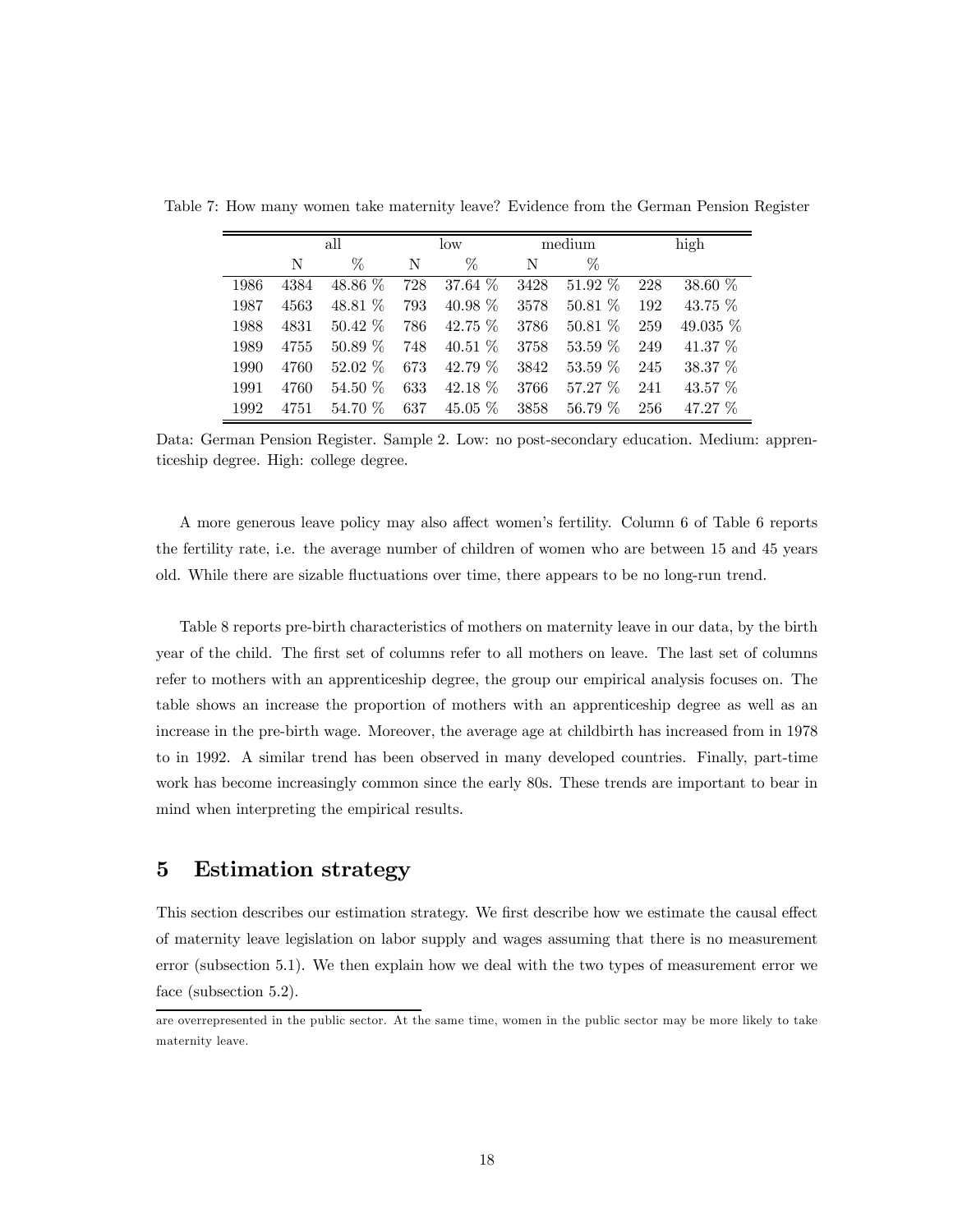|      |                 | all mothers    |       |       |           |       | apprentices only |           |
|------|-----------------|----------------|-------|-------|-----------|-------|------------------|-----------|
|      | 1               | $\overline{2}$ | 3     | 4     | 5         | 6     | 7                | 8         |
|      | МL              | apprentices    | age   | wage  | part-time | age   | wage             | part-time |
| 1978 | $\overline{2}$  | 73.23 %        | 28.45 | 4.55  | 15.94 %   | 27.00 | 4.434            | 13.35 %   |
| 1979 | 2/6             | 73.45 %        | 28.45 | 4.60  | 17.02 %   | 27.24 | 4.450            | $13.89\%$ |
| 1980 | $6\phantom{.}6$ | 74.47 %        | 28.98 | 4.63  | $16.90\%$ | 27.30 | 4.459            | 13.83 %   |
| 1981 | $6\phantom{.}6$ | 76.14 %        | 28.64 | 4.63  | 15.76 %   | 27.19 | 4.481            | 13.33 %   |
| 1982 | $6\phantom{.}6$ | 78.00 %        | 28.41 | 4.622 | 14.64 %   | 27.12 | 4.487            | 12.67 %   |
| 1983 | 6               | 78.80 %        | 28.69 | 4.63  | $14.95\%$ | 27.32 | 4.485            | 12.89 %   |
| 1984 | 6               | 78.87 %        | 29.04 | 4.64  | $16.03\%$ | 27.57 | 4.484            | $13.97\%$ |
| 1985 | 6               | 79.57%         | 29.18 | 4.66  | 16.69 %   | 27.62 | 4.487            | 14.44 %   |
| 1986 | 10              | 80.35 %        | 29.28 | 4.69  | 17.58 %   | 27.70 | 4.500            | 15.45 %   |
| 1987 | 10/12           | 80.94 \%       | 29.39 | 4.73  | 17.86 \%  | 27.77 | 4.531            | $15.75\%$ |
| 1988 | 12              | $81.59\%$      | 29.49 | 4.76  | $18.48\%$ | 27.80 | 4.548            | 16.40 %   |
| 1989 | 12/15           | 81.61 %        | 29.68 | 4.78  | 19.06 %   | 27.89 | 4.548            | 16.87 %   |
| 1990 | 15/18           | 82.16 %        | 29.86 | 4.80  | $20.07\%$ | 28.03 | 4.559            | 17.94 %   |
| 1991 | 18              | 82.12 \%       | 30.16 | 4.83  | $20.41\%$ | 28.26 | 4.586            | $18.31\%$ |
| 1992 | 36              | $82.48\%$      | 30.50 | 4.87  | $21.07\%$ | 28.51 | 4.611            | $18.93\%$ |

Table 8: Pre-birth Characteristics of Mothers by Birth Year of Child

Column 2: number of weeks of job-protected leave. Column 3: Proportion of mothers with an apprenticeship degree. Column 4: Age at birth of all mothers. Column 5-6: Wage and part-time status 9 months before childbirth of all mothers. Column 7: Age at birth of mothers with an apprenticeship degree. Column 8-9: Wage and part-time status 9 months before childbirth of mothers with an apprenticeship degree.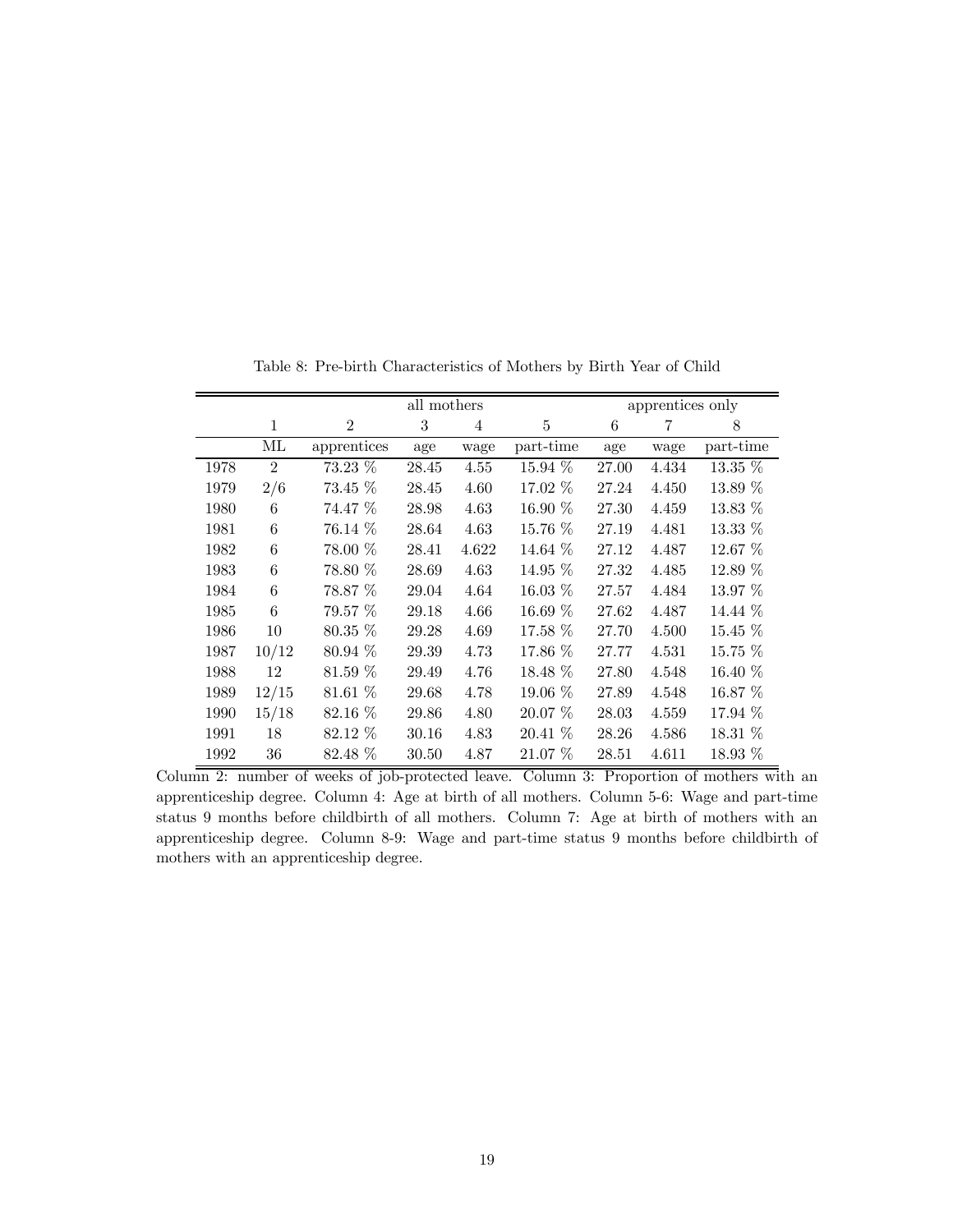#### 5.1 The idea

We identify the causal effect of maternity leave legislation on labor market outcomes by comparing women who give just before and just after the law changed. Consider for instance the increase in job-protected leave from 2 to 6 months that took place in May 1979. Here, our estimation strategy amounts to comparing women who give birth in April and are subject to 2 months of job-protected leave with women who give birth in May and are subject to 6 months of job-protected leave. Our identifying assumption is that it is random whether a woman gives birth in April or in May. We can partially test the validity of this assumption by comparing labor market outcomes of women who give birth in April and May in years in which there was no change in maternity leave legislation. We find no systematic differences between these two groups of women. The same holds for the other changes in maternity leave legislation.

Yet, there are reasons why our identifying assumption might be violated. First, our identification strategy would not be valid if women time the birth of their child as a response to the change in law. We believe that this is unlikely, at least for the reforms that took place in 1979, 1986, 1989 and 1992<sup>18</sup>. This is because parents could not anticipate these reforms. We searched three leading German newspapers<sup>19</sup> for articles about the reform. The first articles typically appear two to three months before the reform was finally implemented. By that time, children who were born around the change in the law were already conceived. It is true that women still have some possibilities to time the birth of their child through induced births and cesarean cuts. However, induced births and cesarean cuts mostly allow women to bring the birth date forward - whereas in our case women would like to postpone child birth in order to be eligible for the more generous leave policy. We also would like to point out that throughout the time period of consideration, cesarean cuts were relatively rare and predominantly occurred for medical reasons.

Second, even if it is random whether a woman gives birth shortly before or shortly after a change in law, the probability that she takes maternity leave may not be exogenous, and could be influenced by the change in law. That is, a woman who expects to give birth in May and thus would be eligible for 6 months of leave may be more likely to take maternity leave than a woman who expects to give birth in April and thus would be eligible for only 2 months of leave. Consequently, women who give birth in April or May and take maternity leave may differ. Women have to notify their employer about their plans to take maternity leave only one month before they expect to go on leave. From our newspaper search, it is possible that women knew about the reform early enough so that it could influence their decision to take maternity leave. To check

<sup>&</sup>lt;sup>18</sup>The 1988 reform that extended job-protected leave from 10 to 12 months was already decided in 1986. The 1990 reform that extended job-protected leave from 15 to 18 months was already decided in 1989.

<sup>&</sup>lt;sup>19</sup>The search was conducted for the following newspapers: Süddeutsche Zeitung, Frankfurter Allgemeine, and Die Zeit.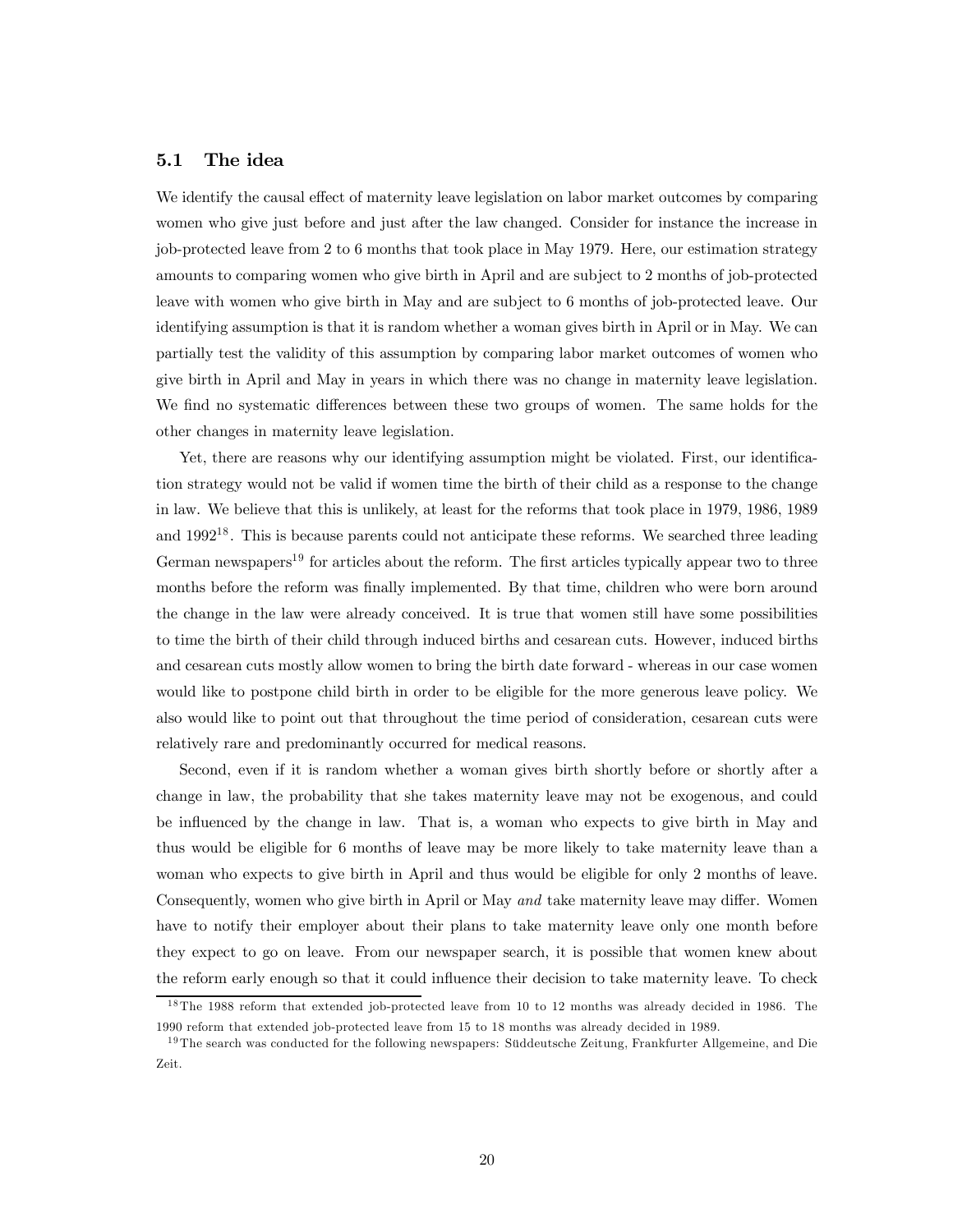whether this is a problem, we first compare *pre-birth* labor market outcomes of mothers who gave birth shortly before and after an extension in maternity leave legislation. Table 9 reports results for the three main expansions in job-protected leave. For each change, the first  $(-1m/+1m)$  and second  $(-3m/+3m)$  row refers women who gave birth one or three months before and one or three months after the change in the law, while the third row compares labor market outcomes of women who gave birth one year before and one year after child birth. Age at childbirth as well as the pre-birth wage and part-time status refer to mothers with an apprenticeship degree -the group we focus on in the empirical analysis. The table shows that for women who give birth one month before and after a change in the law, pre-birth labor market outcomes are very similar, and not statistically different from each other. Differences between labor market outcomes of women who give birth three months before and after an expansion in job protected leave tend to be somewhat larger, and are sometimes statistically significant. Differences between labor market outcomes of women who gave birth one year before and after a change in maternity leave legislation tend to be largest, and are always statistically significant. This reflects the secular increase in part-time work, pre-birth wages and age at childbirth that was already visible in Table 8.

We also use the pension data to check whether there is a discontinuity in the fraction of women

|           |                |                | 2 vs 6 months                      |                   |
|-----------|----------------|----------------|------------------------------------|-------------------|
|           | prop. appr.    | wage           | age                                | part-time         |
| $-1m/+1m$ | 0.0086(0.0061) | 0.0015(0.0079) | $-0.0723(0.0988)$                  | $-0.0077(0.0059)$ |
| $-3m/+3m$ | 0.0072(0.0038) | 0.0053(0.0046) | 0.0875(0.0567)                     | $-0.0093(0.0035)$ |
| $-1y/+1y$ | 0.0093(0.0018) | 0.0140(0.0020) | 0.1864(0.0275)                     | 0.0019(0.0017)    |
|           |                |                | $6 \text{ vs } 10 \text{ months}$  |                   |
|           | prop. appr.    | wage           | age                                | part-time         |
| $-1m/+1m$ | 0.0042(0.0050) | 0.0076(0.0059) | $-0.0342(0.0737)$                  | 0.0066(0.0049)    |
| $-3m/+3m$ | 0.0081(0.0028) | 0.0012(0.0034) | $0.0569$ $(0.0537)$                | 0.0063(0.0028)    |
| $-1y/+1y$ | 0.0078(0.0014) | 0.0128(0.0016) | 0.0796(0.0196)                     | 0.0102(0.0014)    |
|           |                |                | $18 \text{ vs } 36 \text{ months}$ |                   |
|           | prop. appr.    | wage           | age                                | part-time         |
| $-1m/+1m$ | 0.0013(0.0037) | 0.0074(0.0047) | $-0.0020(0.0533)$                  | 0.0030(0.0042)    |
| $-3m/+3m$ | 0.0083(0.0022) | 0.0015(0.0028) | 0.0914(0.0568)                     | 0.0082(0.0025)    |
| $-1y/+1y$ | 0.0036(0.0011) | 0.0252(0.0014) | 0.2498(0.01495)                    | 0.0062(0.0012)    |

Table 9: Differences between Observable Pre-Birth Characteristics of Mothers Who Give Birth Shortly Before and Shortly After the Change in Maternity Leave Legislation

 $-1m/\overline{+1m}$ : 1 month before and after the change in law.  $-3m/\overline{+3m}$ : 3 months before and after the change in law.  $-1y/+1y$ : 1 year before and after the change in law. Wage, age, and part-time status refer to mothers with an apprenticeship only.

taking maternity leave when job-protected leave is extended. Since the data starts in 1986 only, we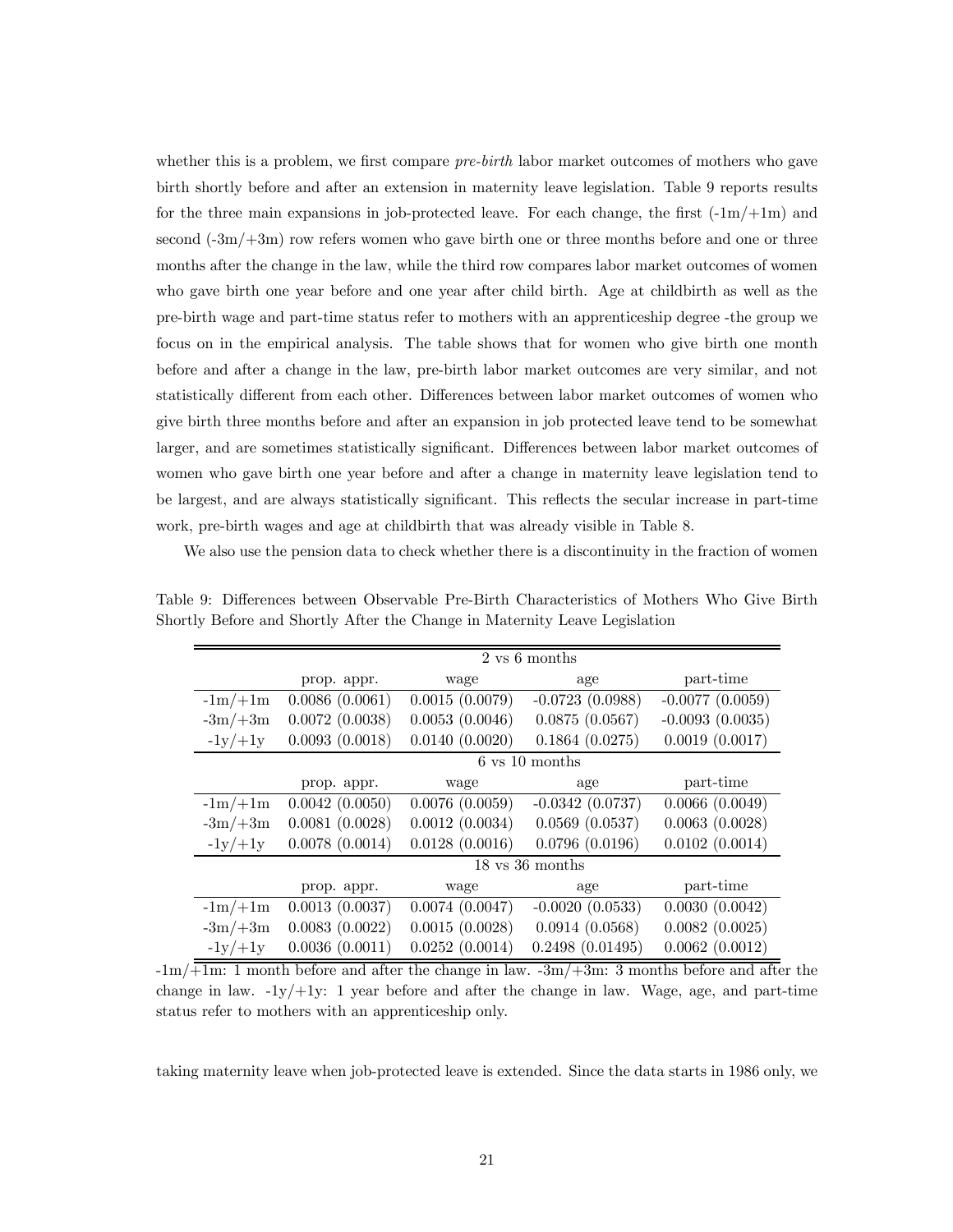are not able to evaluate the impact of the early extensions in job protected leave -i.e. the increase from 2 to 6 months and the increase from 6 to 10 months- on the incidence of leave-taking. Results for the changes that occurred after 1986 can be found in Appendix D. We find no significant increase or drop in the incidence of leave taking at the time of a change in the law, although the sample size may be too small to draw definite conclusions.

A final remark is in order. Our identification strategy allows us to identify only the immediate effect of a change in maternity leave legislation on labor market outcomes. It is possible that maternity leave legislation has a long-term effect on labor market outcomes through slowly changing society's attitudes towards labor force participation of young mothers. Our estimation strategy does not allow us to pick up this effect.

### 5.2 Measurement Error

So far, we have ignored the two types of measurement error we face. First, in our data, the birth month is correctly measured only in about 70 % of all births. In about 20 % of the cases, we either over- or underestimate the true birth month by one month (see Table 3). Second, in our data, only 91 % of all leave spells are due to childbirth (see Table 2). This section describes how we deal with these two types of measurement error. We begin with the mis-recording of the month the child was born.

Consider the increase in maternity leave from 2 to 6 months that occurred in May 1979. Suppose that the difference in labor market outcomes of women giving birth in April and May identifies the causal effect of this change, and is thus the parameter of we would like to estimate. How does the mis-recording of the birth month affect this estimate? Let  $Y_j^M$  denote the labor market outcome (e.g. working full-time 1 year after childbirth) of women who give birth in month j and to whom maternity leave legislation  $M$  applies. Let  $P_0$  denote the proportion of births that are correctly recorded. P−<sup>1</sup> denotes the proportion of births that are recorded one month too late (e.g. the true birth month is March, but we record April).  $P_{+1}$  and  $P_{+2}$  denote the proportion of births that are recorded one or two month too early (e.g. the true birth month is April, but we record March or February). For simplicity, we ignore the very few births (less than 1 %) where the true birth occurred more than one month before the imputed birth. From Table 3,  $P_{-1}$ ,  $P_{0}$ , and  $P_{+1}$ are estimated as  $\hat{P}_{-1} = 0.1250, \ \hat{P}_{0} = 0.6980, \ \hat{P}_{+1} = 0.1188, \text{ and } \ \hat{P}_{+2} = 0.0523.$  It is important to stress that these fractions appear to be independent of the year and month a woman gives birth. The parameter we would like to estimate is  $Y_{April}^2 - Y_{May}^6$ . The difference between labor market outcomes of women whom we record to give birth in April and May,  $\overline{Y}_{April}^2 - \overline{Y}_{May}^6$ , equals

$$
\overline{Y}_{April}^2 - \overline{Y}_{May}^6 = (P_{-1}Y_{March}^2 + P_0Y_{April}^2 + P_{+1}Y_{May}^6 + P_{+2}Y_{June}^6) - (P_{-1}Y_{April}^2 + P_0Y_{May}^6 + P_{+1}Y_{June}^6 + P_{+2}Y_{July}^6).
$$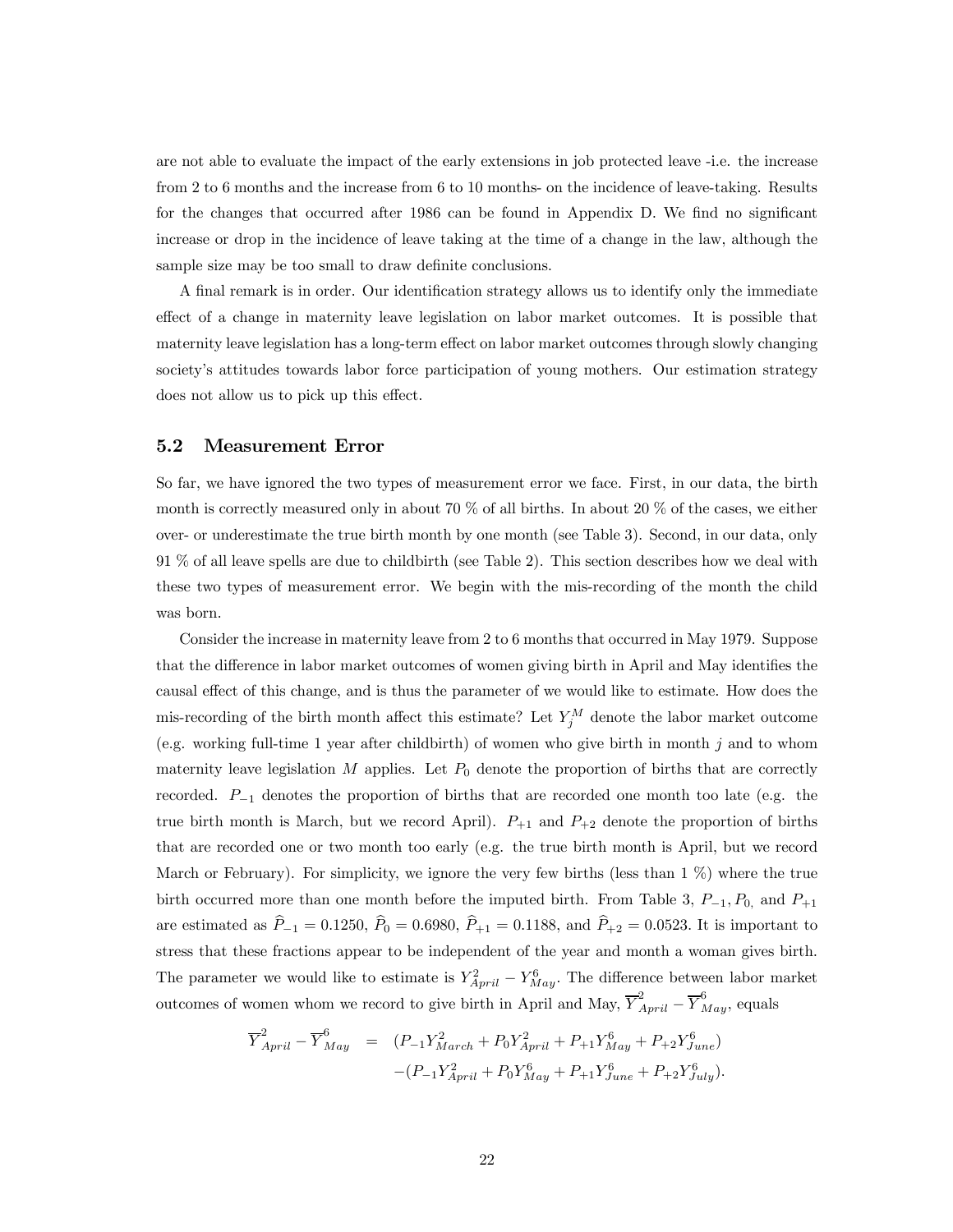Under the assumptions that  $Y_{March}^2 = Y_{April}^2$ ,  $Y_{May}^6 = Y_{June}^6 = Y_{July}^6$ , this difference equals  $P_0(Y_{April}^2 - Y_{May}^6)$ . Hence, we can obtain an estimate for  $Y_{April}^2 - Y_{May}^6$  as

$$
(Y_{April}^{2} - Y_{May}^{6})^{e} = \frac{\overline{Y}_{April}^{2} - \overline{Y}_{May}^{6}}{\hat{P}_{0}}.
$$
\n(1)

We can also compare labor market outcomes of women whom we record to give birth in March and June. The difference in labor market outcomes for these two groups of women,  $\overline{Y}_{Feb}^2 - \overline{Y}_{June}^6$ , equals

$$
\overline{Y}_{March.}^{2} - \overline{Y}_{June}^{6} = (P_{-1}Y_{Feb}^{2} + P_{0}Y_{March.}^{2} + P_{+1}Y_{April}^{2} + P_{+2}Y_{May}^{6}) - (P_{-1}Y_{May}^{6} + P_{0}Y_{June}^{6} + P_{+1}Y_{July}^{6} + P_{+2}Y_{August}^{6}).
$$

Under the assumptions that  $Y_{Feb}^2 = Y_{March}^2 = Y_{April}^2$ ,  $Y_{May}^6 = Y_{June}^6 = Y_{July}^6 = Y_{Aug}^6$ , this difference equals  $(1 - P_{+2})(Y_{April}^2 - Y_{May}^6)$ . We can thus get an alternative estimate for  $Y_{April}^2 - Y_{May}^6$  as

$$
(Y_{April}^{2} - Y_{May}^{6})^{e} = \frac{\overline{Y}_{March}^{2} - \overline{Y}_{June}^{6}}{1 - \widehat{P}_{+2}}.
$$
\n(2)

A third alternative is to compare labor market outcomes of women whom we record to give birth in March and June. The difference in labor market outcomes for these two groups of women,  $\overline{Y}_{Feb}^2 - \overline{Y}_{June}^6$ , equals

$$
\overline{Y}_{Feb}^{2} - \overline{Y}_{June}^{6} = (P_{-1}Y_{Jan}^{2} + P_{0}Y_{Feb}^{2} + P_{+1}Y_{March}^{2} + P_{+2}Y_{April}^{2}) - (P_{-1}Y_{May}^{6} + P_{0}Y_{June}^{6} + P_{+1}Y_{July}^{6} + P_{+2}Y_{August}^{6}).
$$

Under the assumptions that  $Y_{Jan.}^2 = Y_{Feb.}^2 = Y_{March}^2 = Y_{April}^2$ , and  $Y_{May}^6 = Y_{June}^6 = Y_{July}^6 = Y_{Aug}^6$ , this difference equals  $Y_{April}^2 - Y_{May}^6$ . We can thus get third estimate for  $Y_{April}^2 - Y_{May}^6$  as

$$
(Y_{April}^2 - Y_{May}^6)^e = \overline{Y}_{Feb.}^2 - \overline{Y}_{Aug.}^6.
$$
\n(3)

Compared to (1) and (2), this estimate does not require an estimate for  $P_0$  or  $P_{+2}$ , but relies on the additional assumption that  $Y_{Jan}^2 = Y_{April}^2$  and  $Y_{June}^6 = Y_{August}^6$ . In the empirical analysis, we first plot labor market outcomes against the month women give birth. This gives us a visual expression on how much labor market outcomes vary month by month. We then report estimates for the impact of maternity leave legislation using formulas  $(1)$ ,  $(2)$ , and  $(3)$ . All methods yield similar estimates. We are thus confident that the measurement error of the child's birth month has little impact on our estimates.

The second type of measurement error is that only 91 % of leave spells are due to childbirth. Again, it's important to stress that the fraction of true leave spells appears to be independent of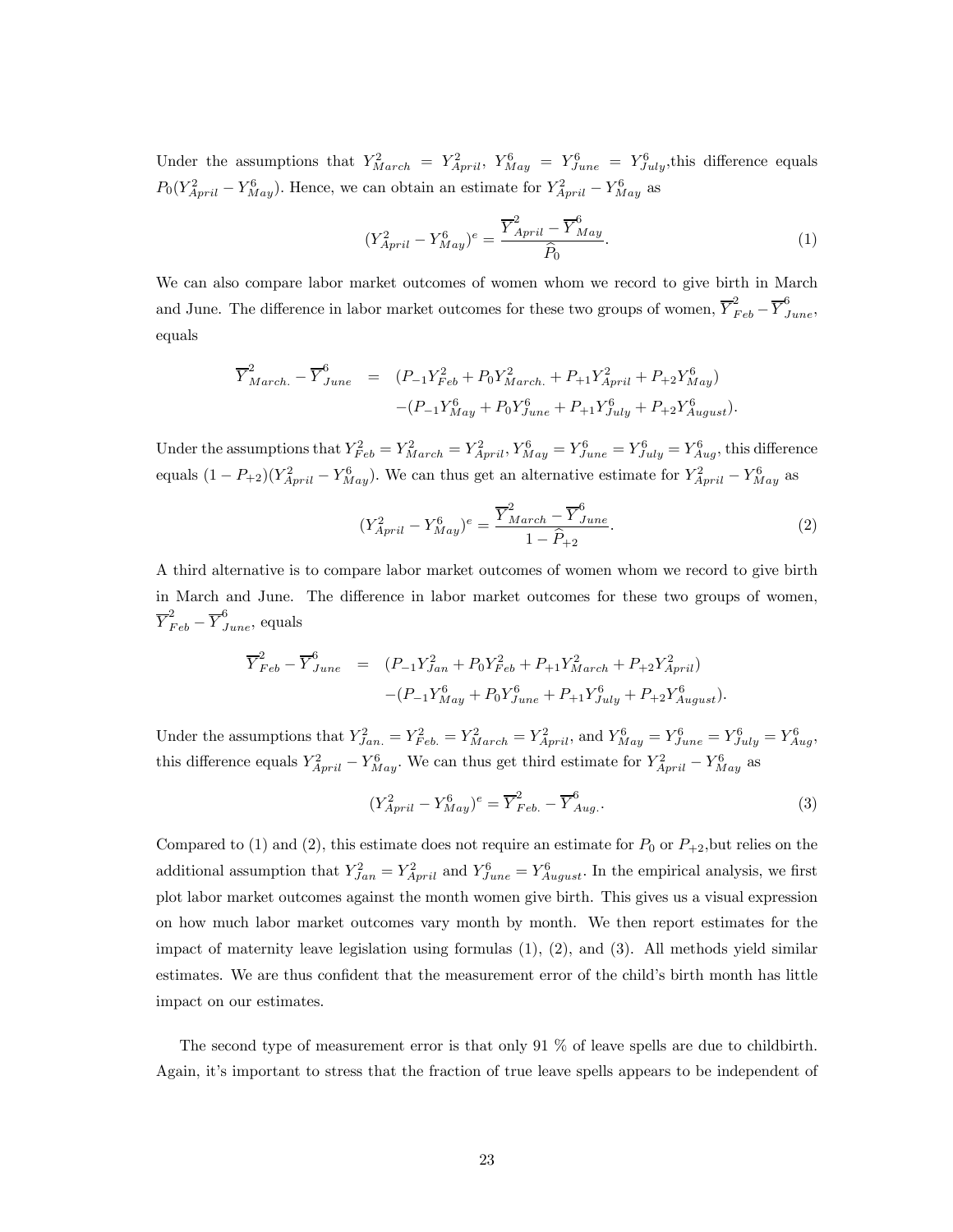the month and year a woman gives birth. Moreover, labor market outcomes of women with leave spells that are not due to childbirth do not vary with the year and month the leave spell started. Let  $p$  denote the proportion of correct leave spells, i.e. leave spells that are due to childbirth. As before, let  $Y_j^M$  denote a labor market outcome of women who give birth in month j and to whom maternity leave legislation M applies. Labor market outcomes of women whose leave spell started in month j but have not given birth are denoted by  $I_j$ . Ignoring that the child's birth month is measured with error, the difference between labor market outcomes of women whose leave spell started in April and May equals

$$
\overline{Y}_{April}^{2} - \overline{Y}_{May}^{6} = (pY_{April}^{2} + (1-p)I_{April}) - (pY_{May}^{6} + (1-p)I_{May}).
$$

Under the assumption that  $I_{April} = I_{May}$  -which is supported by the data-,  $\overline{Y}_{April}^2 - \overline{Y}_{May}^6 =$  $p(Y_{April}^2 - Y_{May}^6)$ . Hence, this type of measurement error will lead to an underestimate of the causal impact of maternity leave legislation on labor market outcomes. Since the fraction of incorrect leave spells is relatively small, we decided not to correct for it.

## 6 Results

We first analyze the impact of maternity leave legislation on labor supply, for women who take maternity leave (Section 6.1). We then turn to the impact of maternity leave legislation on earnings and wages (Section 6.2). Our baseline results refer to women who completed an apprenticeship.

### 6.1 Maternity leave and labor supply

We begin with the impact of maternity leave legislation on women's labor supply after childbirth. We then distinguish between part time and full time employment. In a third step, we analyze which women (e.g. high educated workers) are most affected by a change in maternity leave legislation. Finally, we offer some explanations for our findings.

#### 6.1.1 Proportion of women working

We begin with a graphical analysis. Figure 1 plots the proportion of women who return to work t months after their child was born. The left figure refers to all women who went on maternity leave, while the right figure refers to women who went on maternity leave and returned to the labor market within 8 years after giving birth. The figure reveals that a large fraction of mothers return exactly when maternity leave expires. This fraction is lower for more generous leave policies. For instance, in the late 70s when women were entitled to 2 months of job-protected leave, 28 % of women returned to work exactly two months after childbirth. In 1992, when women were entitled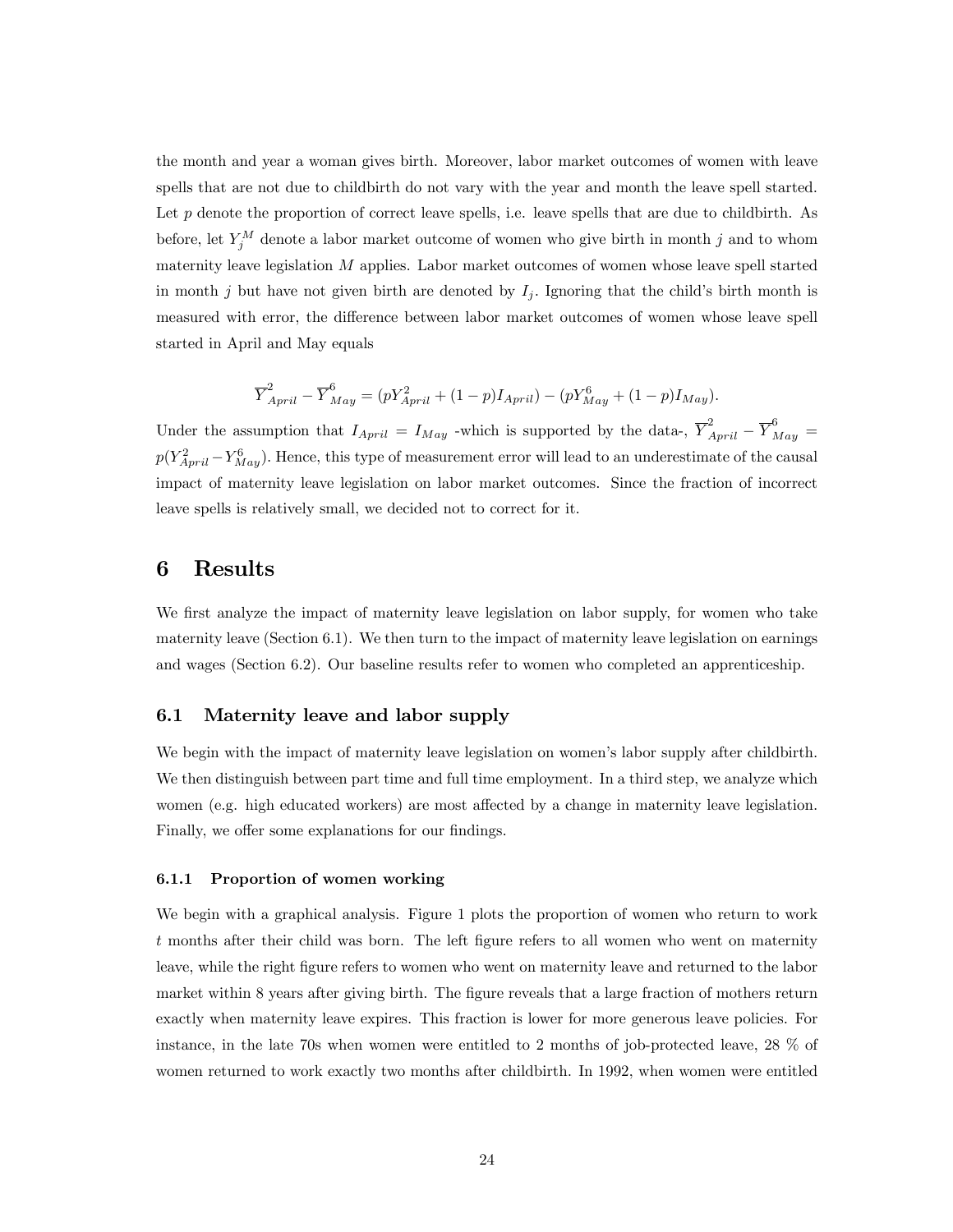

Figure 1: Proportion of mothers who return to work t months after childbirth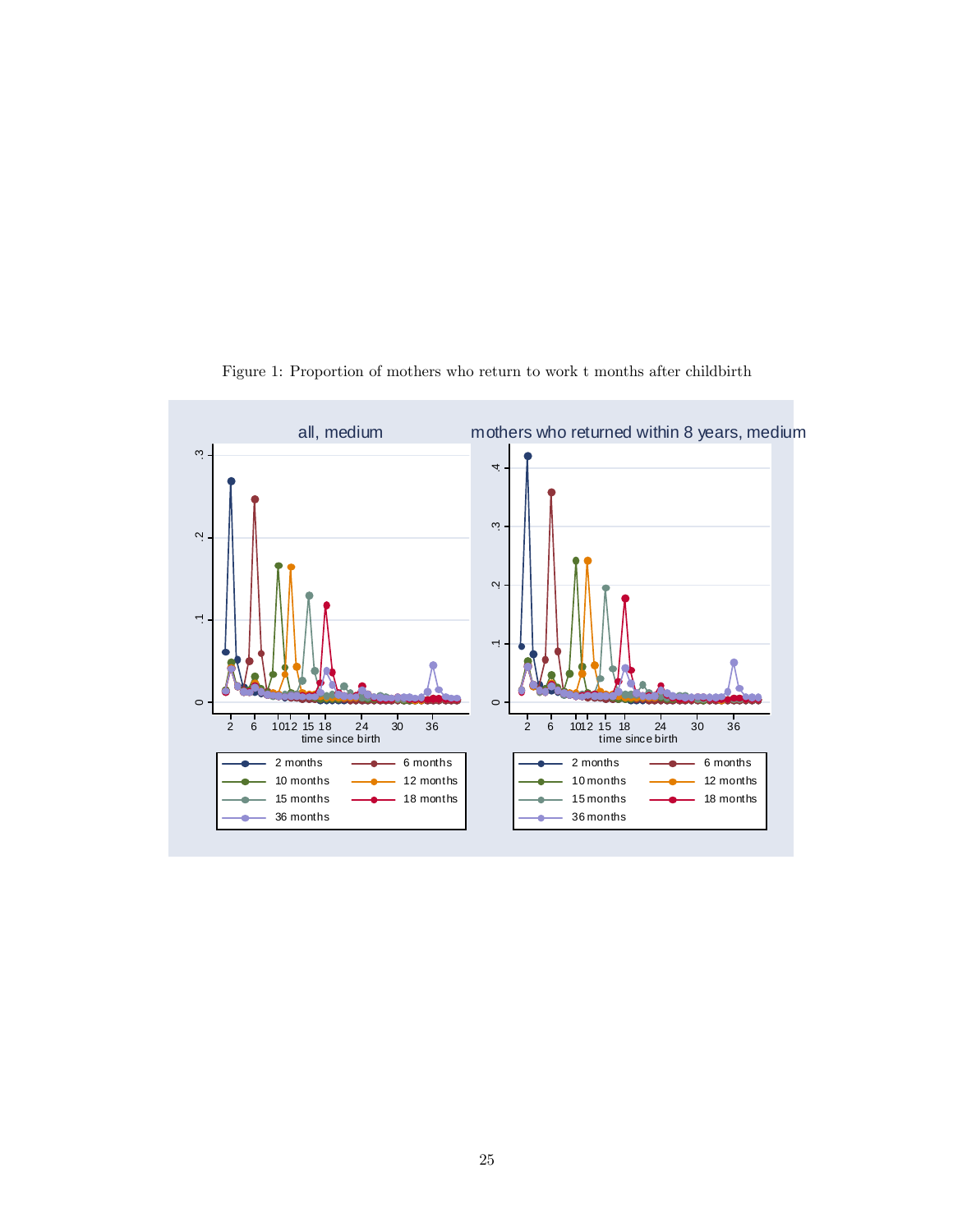

Figure 2: Fraction of Women Working 2, 6 and 10 Months after Childbirth, by Month Woman Gave Birth

to 3 years of job-protected leave, 6 % returned to work exactly 3 years after childbirth. When we focus on women who return to the labor market within 8 years after childbirth, these fractions increase to 41 % and 9 %, respectively. Moreover, the fraction of women who return to work in the month before or after maternity leave expires is higher than in other months. This is expected since in about 30  $\%$  of the cases, we over-or underestimate the birth month by one month. Finally, we observe a higher fraction of women returning to the labor market when maternity benefits are reduced or expire (i.e. after 2, 6, or 18 months), indicating that women do not only care about a job guarantee, but also about maternity benefits.

Next, we turn to the fraction of women working at several points of time after childbirth. We again start with a graphical analysis. In Figures 2 to 4, the x-axis refer to the month a woman gives birth. Each dot represents the average proportion of women who are working  $t$  months after child birth. The vertical lines indicate a change in maternity leave legislation, while the boxes list the number of months women are entitled to job-protected leave. The figures nicely illustrate that each change in the law induced women to postpone their return to work. Consider for instance the increase in job-protected leave from 2 to 6 months. For this change, the proportion of women working two months after childbirth drops by almost 35 percentage points, from about 41 % for women who give birth in March 1979 to about 5 % for women who give birth in June 1979. In line with Figure 1, the drop is smaller for the longer extensions. For instance, the fraction of women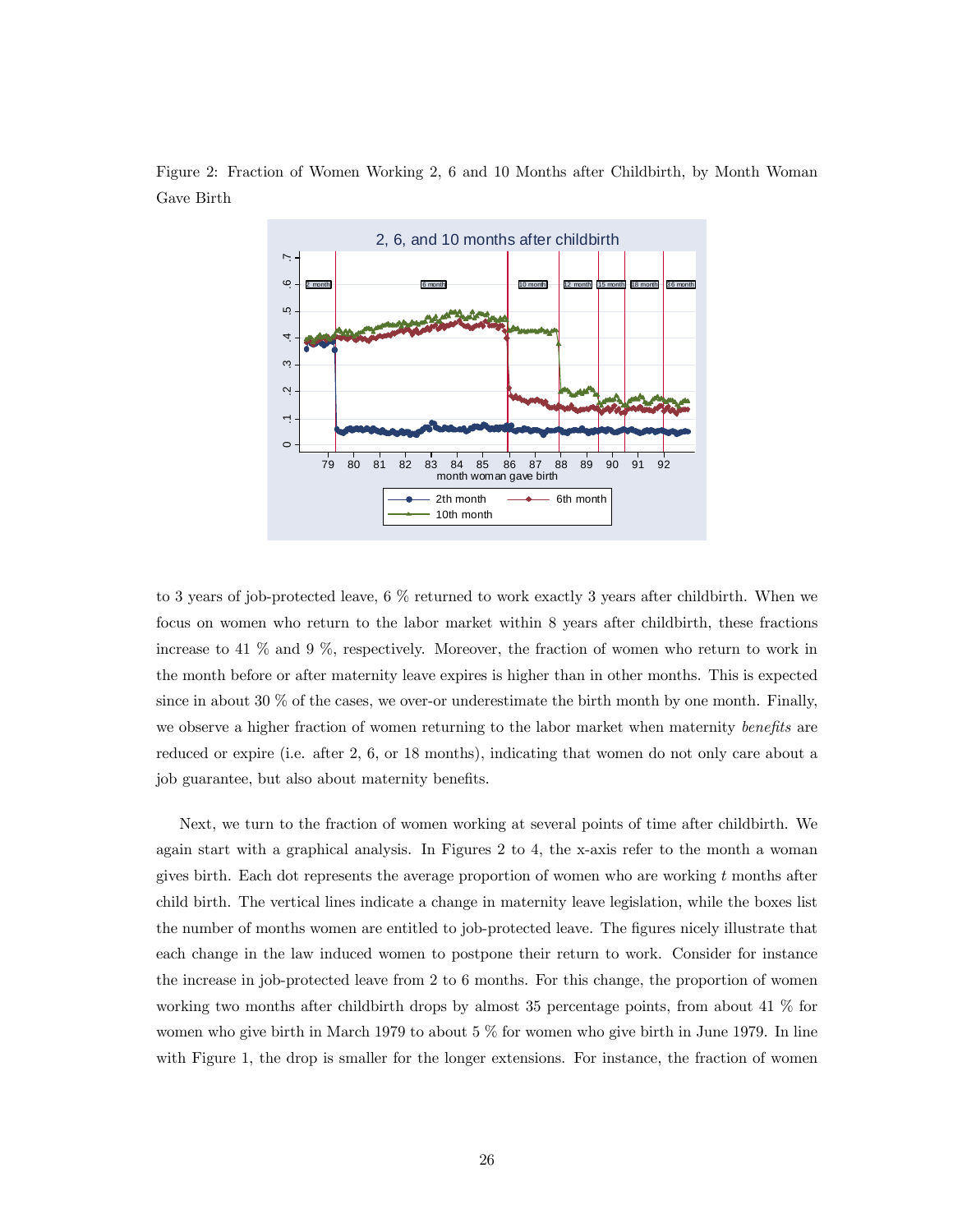

Figure 3: Fraction of Women Working 12, 15, and 18 Months after Childbirth, by Month Woman Gave Birth

Figure 4: Fraction of Women Working 3, 5, and 8 Years after Childbirth, by Month Woman Gave Birth

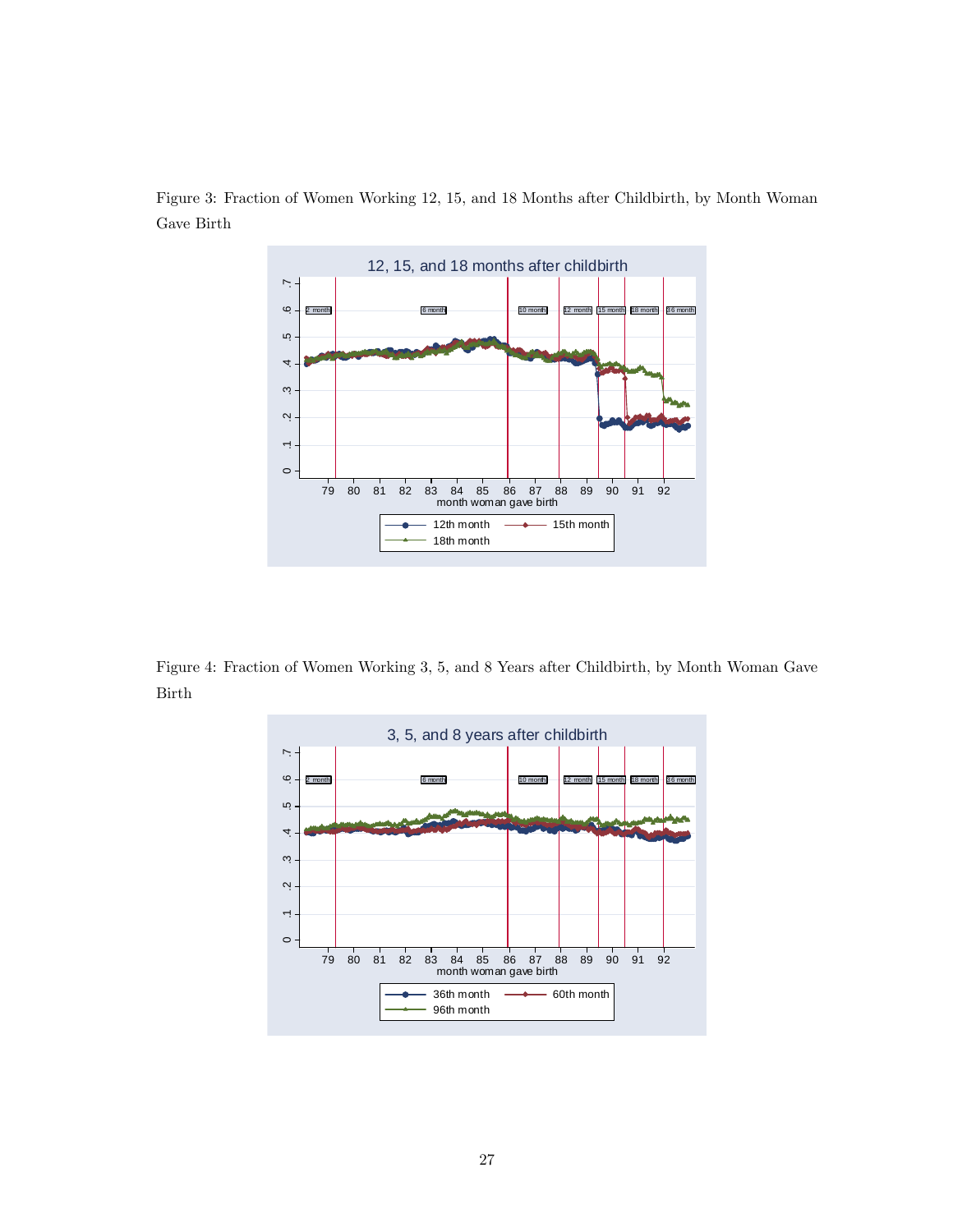working 18 months after childbirth decreases only by about 10 % when maternity leave is extended from 18 to 36 months, from about 36 % for women giving birth in November 1991 to about 25 % for women giving birth in February 1992 (Figure 3).

What about the long-term effects of maternity leave legislation on labor supply? From Figure 2, there is some evidence that the extension of job-protected leave from 6 to 10 month lowered the fraction of women working 10 months after childbirth by about 3 percentage points. However, the decline disappears once we look at the fraction of women working 1 year or later after childbirth. Likewise, there is little evidence for a discontinuous jump in the fraction of women working in the long-run for any other increase in job-protected leave. Hence, changes in maternity leave legislation do not appear to have a long-term impact on female labor supply after childbirth.

Figures 2 to 4 reveal other interesting patterns. Most importantly, once maternity leave expires the fraction of women working rises only little, and may even decline slightly. For instance, for women who gave birth in March 1979, the fraction of women working 2 months after childbirth was about 41 %, compared to 43.5 % 8 years after childbirth. On the other hand, 64 % had returned to the labor market at some point of time within 8 years after childbirth. This illustrates that many women do not permanently return to work, possibly to have another child. Hence, focusing on women's return decision alone could give a misleading picture.

It is also interesting to point out the long-run trends in labor supply of women with small children. From Table 6 and 7 in Section 8, there is evidence that leave taking has become increasingly common among mothers. Throughout the early 80s, we also observe a substantial increase in the fraction of women working after childbirth, both in the medium (e.g.. 1-3 years after childbirth) and long-term (e.g. 5-8 years after childbirth). However, since the mid-80s the fraction of women working seems to have declined somewhat in the medium-run (see Figure 3), and remained roughly constant in the long-run (see Figure 4). Since there is no discontinuous jump in the fraction of women working in the long-run around the change in maternity leave legislation, these changes are not immediately responsible for these long-run trends.

Table 10 reports our estimates for the impact of an extension in job-protected leave on the fraction of women working t months after childbirth. The table focuses on the three main changes in May 1979 (from 2 to 6 month), January 1985 (from 6 to 10 months), and January 1992 (from 18 to 36 months). For each change, the first row  $(+1m/\text{-}1m)$  compares labor force participation rates of women who gave birth one month before and one month after the change in law. The second row  $(+1m)/-1m$ , corrected) corrects for measurement error in a way described in Section 5.2. Similarly, rows 3 and 4  $(+2m/-2m; +2m/-2m$  corrected) report the difference in labor force participation rates of women who gave birth 2 months before and after the change in law, and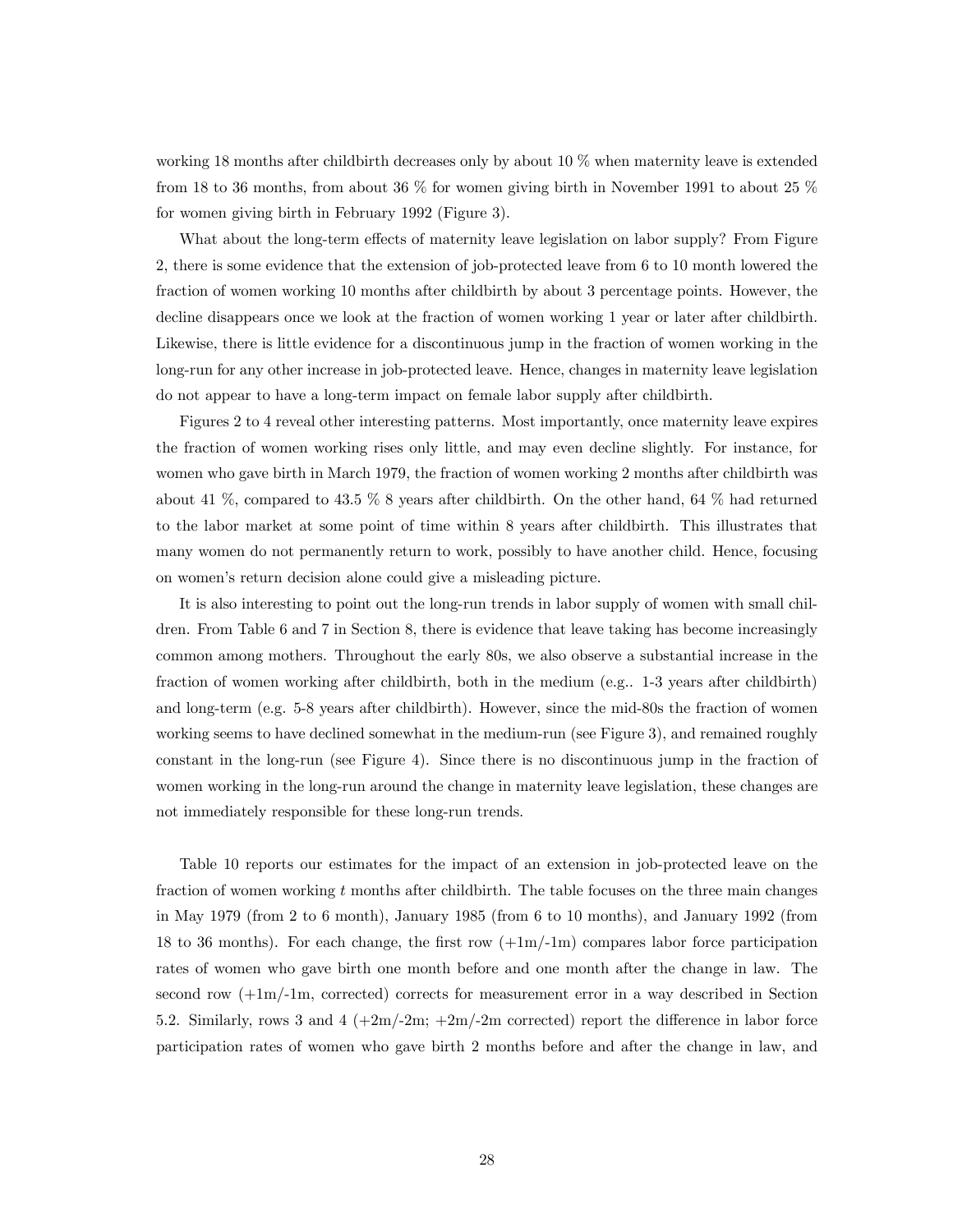|                      |                |                |                    |                 | 1st change: 2 months vs 6 months   |                 |           |              |
|----------------------|----------------|----------------|--------------------|-----------------|------------------------------------|-----------------|-----------|--------------|
|                      | $\overline{2}$ | 6              | 10                 | 12              | 18                                 | $\overline{36}$ | 60        | 96           |
| Working March 79     | 0.4219         | 0.4466         | 0.4478             | $0.4445\,$      | 0.4551                             | 0.4405          | 0.4380    | 0.4353       |
| $-1/+1$              | $-0.2412$      | $-0.0028$      | $-0.0068$          | $-0.0006$       | $-0.0061$                          | 0.0017          | 0.0008    | 0.0002       |
|                      | (0.0072)       | (0.0084)       | (0.0084)           | (0.0084)        | (0.0084)                           | (0.0084)        | (0.0083)  | (0.0083)     |
| $-1/+1$ , corrected  | $-0.3455$      | $-0.0040$      | $-0.0100$          | 0.0009          | $-0.0087$                          | 0.0024          | 0.0011    | 0.0003       |
| $-2/+2$              | $-0.3429$      | $-0.0030$      | 0.0032             | 0.0063          | 0.0044                             | 0.0016          | 0.0048    | 0.0032       |
|                      | (0.0068)       | (0.0085)       | (0.0085)           | (0.0085)        | (0.0085)                           | (0.0085)        | (0.0084)  | (0.0084)     |
| $-2/+2$ , corrected  | $-0.3618$      | $-0.0031$      | $\,0.0033\,$       | 0.0066          | 0.0048                             | $0.0017\,$      | 0.0050    | 0.0037       |
| $-3/+2$              | $-0.3611$      | $-0.0025$      | 0.0042             | $-0.0054$       | $-0.0041$                          | $-0.0081$       | $-0.0047$ | $-0.0037$    |
|                      | (0.0069)       | (0.0091)       | (0.0086)           | (0.0062)        | (0.0091)                           | (0.0061)        | (0.0061)  | (0.0062)     |
| $-1$ year $/+1$ year | $-0.3210$      | 0.0100         | 0.0145             | $0.0103\,$      | 0.0110                             | $0.0150\,$      | 0.0106    | $0.0103\,$   |
|                      | (0.0019)       | (0.0024)       | (0.0019)           | (0.0021)        | (0.0022)                           | (0.0021)        | (0.0024)  | (0.0024)     |
|                      |                |                |                    |                 | 2nd change: 6 months vs 10 months  |                 |           |              |
|                      | $\overline{2}$ | $\sqrt{6}$     | $\overline{10}$    | $\overline{12}$ | 18                                 | 36              | 60        | 96           |
| Working Nov. 85      | 0.0929         | 0.4274         | 0.4578             | 0.4596          | 0.4586                             | 0.4351          | 0.4446    | 0.4603       |
| $-1/+1$              | 0.0003         | $-0.1932$      | $-0.0394$          | $-0.0086$       | $-0.0048$                          | 0.0065          | 0.0019    | 0.0033       |
|                      | (0.0040)       | (0.0062)       | (0.0068)           | (0.0068)        | (0.0068)                           | (0.0068)        | (0.0068)  | (0.0068)     |
| $-1/+1$ , corrected  | 0.0004         | $-0.2767$      | $\textit{-0.0560}$ | $-0.0109$       | $-0.0058$                          | 0.0098          | 0.0027    | 0.0047       |
| $-2/+2$              | $\,0.0023\,$   | $-0.2418$      | $-0.0338\,$        | $-0.0099$       | $-0.0065$                          | 0.0056          | 0.0062    | 0.0069       |
|                      | (0.0037)       | (0.0064)       | (0.0065)           | (0.0071)        | (0.0071)                           | (0.0065)        | (0.0071)  | (0.0071)     |
| $-2/+2$ , corrected  | 0.0024         | $-0.2554$      | $-0.0350$          | $-0.0101$       | $-0.0065$                          | 0.0058          | 0.0065    | 0.0072       |
| $-3/+2$              | 0.00006        | $-0.2715$      | $-0.0328$          | $-0.0101$       | $-0.0094$                          | $-0.0036$       | 0.0035    | 0.0026       |
|                      | (0.0036)       | (0.0058)       | (0.0048)           | (0.0065)        | (0.0065)                           | (0.0067)        | (0.0068)  | (0.0069)     |
| $-1$ year $/+1$ year | 0.0062         | $-0.2695$      | $-0.0585$          | $-0.0400$       | $-0.0257$                          | $-0.0226$       | $-0.0155$ | $-0.0116$    |
|                      | (0.0011)       | (0.0017)       | (0.0019)           | (0.0019)        | (0.0019)                           | (0.0019)        | (0.0019)  | (0.0019)     |
|                      |                |                |                    |                 | 6th change: 18 months vs 36 months |                 |           |              |
|                      | $\overline{2}$ | $\overline{6}$ | 10                 | 12              | 18                                 | 36              | 60        | 96           |
| Working Nov. 91      | 0.0834         | 0.1388         | 0.1743             | 0.1810          | 0.3591                             | ${0.3815}$      | 0.3923    | 0.4473       |
| $-1/+1$              | $-0.0037$      | $-0.0066$      | $-0.0116$          | $-0.0118$       | $-0.0790$                          | $-0.0041$       | $-0.0024$ | 0.0070       |
|                      | (0.0029)       | (0.0038)       | (0.0041)           | (0.0042)        | (0.0049)                           | (0.0052)        | (0.0053)  | (0.0054)     |
| $-1/+1$ , corrected  | $-0.0053$      | $-0.0094$      | $-0.0166$          | $-0.0169$       | $-0.1131$                          | $-0.0058$       | $-0.0034$ | 0.0100       |
| $-2/+2$              | $-0.0029$      | $-0.0093\,$    | $-0.0125$          | $-0.0101$       | $-0.0987$                          | $-0.0001$       | 0.0065    | 0.0049       |
|                      | (0.0030)       | (0.0039)       | (0.0043)           | (0.0042)        | (0.0052)                           | (0.0054)        | (0.0055)  | (0.0055)     |
| $-2/+2$ , corrected  | $-0.0030$      | $-0.0098$      | $-0.0131$          | $-0.0105$       | $-0.1032$                          | $-0.0001$       | 0.0068    | 0.0052       |
| $-3/+2$              | $-0.0013$      | $-0.0096$      | $-0.0090$          | $-0.0116$       | $-0.0966$                          | $0.0055\,$      | 0.0023    | $-0.0032$    |
|                      | (0.0030)       | (0.0039)       | (0.0042)           | (0.0044)        | (0.0051)                           | (0.0055)        | (0.0031)  | (0.0055)     |
| $-1$ year $/+1$ year | $-0.0013$      | $-0.0027$      | $-0.0070$          | $-0.0049$       | $-0.1074$                          | 0.0082          | 0.0088    | $\it 0.0086$ |
|                      | (0.0009)       | (0.0012)       | (0.0013)           | (0.0013)        | (0.0016)                           | (0.0017)        | (0.0017)  | (0.0018)     |

Table 10: Maternity Leave Legislation and Labor Force Participation Rates

 $\frac{-1m}{+1m}$ : 1 month before and after the change in law.  $-1m/+1m$ , corrected:  $-1m/+1m$  divided by the fraction of women for which birth month is correctly measured (0.698), -2m/+2m: 2 months before and after the change in law.  $-2m/+2m$ , corrected:  $-2/+2$  divided by the fraction if women for which birth month is correctly measured or under- or overestimated by one month (0.948). -3/+2: 3 months before and 2 months after the change in law.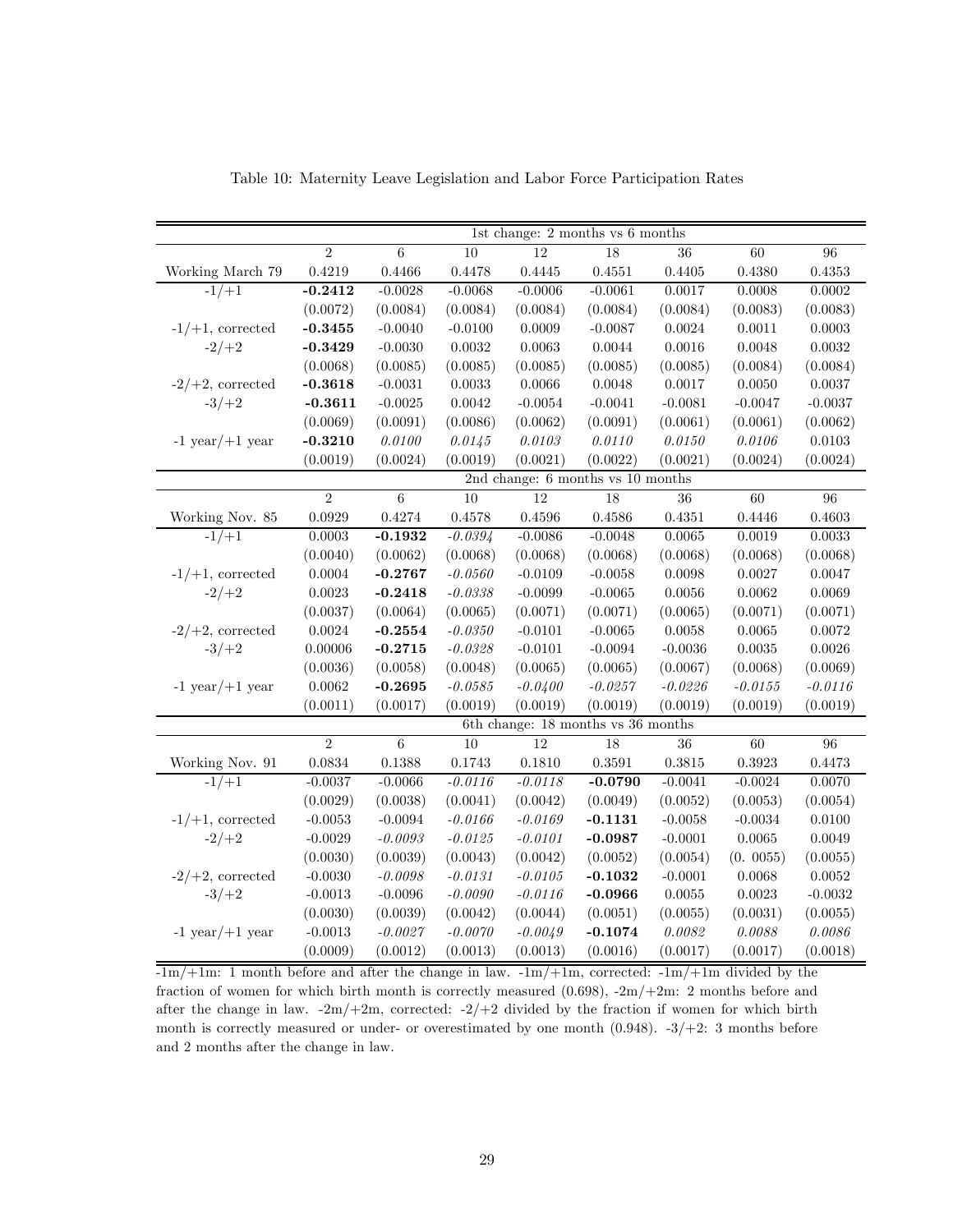correct for measurement error. Finally, rows 5 and 6 compare labor market outcomes of women who gave birth 3 months before and 2 months after and 1 year before and after the change in maternity leave legislation, respectively. Once we correct for measurement error, comparing labor market outcomes of women who gave birth 1, 2 or 3 months before or after childbirth give very similar results. As it was visible from Figures 2 to 4, there is strong evidence that an extension in job-protected leave induces women to postpone their return to work; this is particularly the case for the increase from 2 to 6 month as well as for the increase from 6 to 10 months. For the increase in job protected leave from 18 to 36 months, there is some evidence that the extension did not only lower the proportion of women working 18 months, but also 6 to 12 months after childbirth. Moreover, the estimates confirm that the extensions in maternity leave had virtually no effect on women's labor force participation rate in the long-run: participation rates are very similar -and not statistically significant- for women who give birth shortly before or after a change in maternity leave legislation. However, in line with Figures 2 to 4, participation rates of women giving birth 1 year before and after the change in law are statistically significant and, in particular for the extension from 6 to 10 months, of sizable magnitude. This illustrates that one needs to compare labor market outcomes of women who give birth shortly before and after the change in law in order not to confound the true effect of the change with pre-existing time trends.

#### 6.1.2 Proportion of women working full-time

From the previous section, our results indicate that an extension in job-protected leave induces women to delay their return to work, but has no long-term effect on their labor force participation rate. In this section, we ask: Does an extension in job-protected leave affect the number of hours worked, conditional on participating in the labor market? Table 11 shows that part-time work is common for women with young children. Among women who gave birth in March 1979 and were working two months after childbirth, 75 % were working full-time. For the same cohort, the fraction of women working full-time 8 years after childbirth, conditional on working, reduces to about 59 %. For later cohorts, part-time work is more common. For instance, among women who gave birth in November 1991 and were working 8 years after childbirth, only 45 % are working full-time. To what extent are the reforms in maternity leave legislation responsible for the increase in part-time work? Table 11 reports estimates for the impact of an extension in job-protected leave on the proportion of women working full-time, conditional on participating in the labor market. As in Table 10, the rows  $-1m/+1m$   $(-2m/+2m,...)$  compare labor market outcomes of women who give birth 1 month (2 months, ...) before and after the change in maternity leave legislation. The table shows that among women who are working 2 months after childbirth, the fraction of women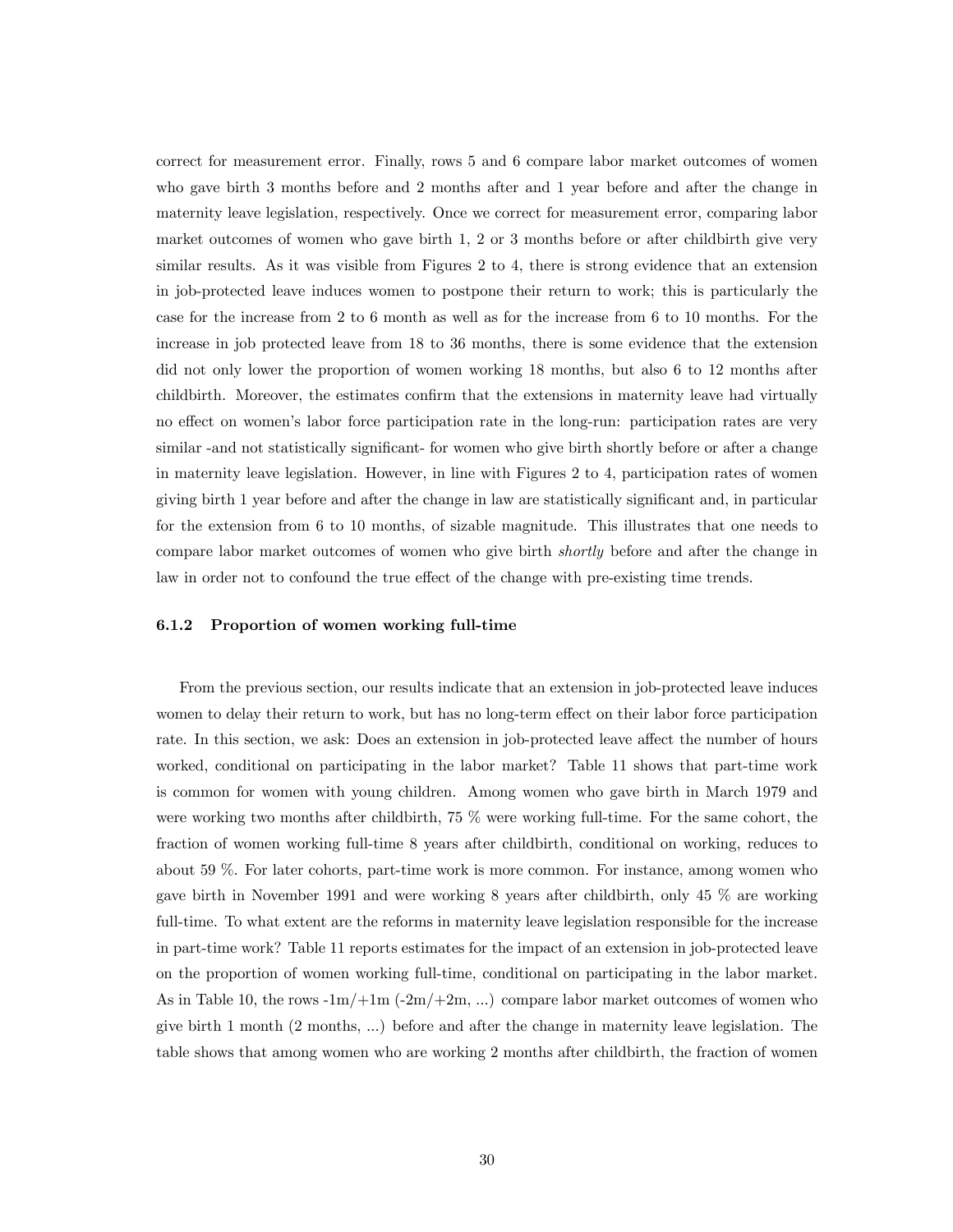|                      |                    |                | 1st change: $2$ months vs $6$ months   |            |              | (May 1979)     |              |                 |
|----------------------|--------------------|----------------|----------------------------------------|------------|--------------|----------------|--------------|-----------------|
|                      | $\overline{2}$     | 6              | 10                                     | 12         | 18           | 36             | 60           | $\overline{96}$ |
| Working FT, March 78 | $0.7494\,$         | 0.7380         | 0.7144                                 | 0.7069     | $\,0.6943\,$ | 0.6544         | 0.6079       | 0.5899          |
| $-1/+1$              | 0.0434             | $-0.0004$      | 0.0002                                 | 0.0077     | $\,0.0052\,$ | 0.0044         | $\,0.0058\,$ | $-0.0026$       |
|                      | (0.0148)           | (0.0116)       | (0.0091)                               | (0.0107)   | (0.0103)     | (0.0115)       | (0.0122)     | (0.0125)        |
| $-1/+1$ , corrected  | 0.0620             | 0.0005         | $0.0003\,$                             | $0.0110\,$ | $0.0074\,$   | 0.0063         | 0.0083       | $-0.0037$       |
| $-2/+2$              | 0.0622             | $-0.0086$      | 0.0034                                 | $0.0032\,$ | 0.0049       | 0.0007         | $-0.0033$    | $-0.0088$       |
|                      | (0.0138)           | (0.0092)       | (0.0093)                               | (0.0089)   | (0.0092)     | (0.0118)       | (0.0112)     | (0.0118)        |
| $-2/+2$ , corrected  | 0.0651             | 0.0090         | 0.0036                                 | 0.0034     | 0.0052       | 0.0007         | $-0.0035$    | $-0.0093$       |
| $-3/+2$              | 0.0522             | 0.0092         | $-0.0048$                              | $0.0022\,$ | $-0.0032$    | $-0.0072$      | 0.0077       | 0.0072          |
|                      | (0.0138)           | (0.0103)       | (0.0091)                               | (0.0079)   | (0.0032)     | (0.0106)       | (0.0132)     | (0.0093)        |
| $-1$ year $/+1$ year | 0.0479             | $-0.0069\,$    | $-0.0031$                              | $-0.0066$  | $-0.0091$    | $-0.0066$      | $-0.0073$    | $-0.0094$       |
|                      | (0.0051)           | (0.0031)       | (0.0026)                               | (0.0031)   | (0.0028)     | (0.0030)       | (0.0036)     | (0.0037)        |
|                      |                    |                | 2nd change: 6 months vs 10 months      |            |              | (January 1986) |              |                 |
|                      | $\overline{2}$     | $\sqrt{6}$     | 10                                     | 12         | 18           | 36             | 60           | 96              |
| Working FT, Nov. 85  | $0.7966\,$         | 0.6785         | 0.6701                                 | $0.6713\,$ | 0.6168       | 0.5942         | $\,0.5243\,$ | 0.5066          |
| $-1/+1$              | $-0.0330$          | $\  \  0.0272$ | $-0.0075$                              | $-0.0063$  | $-0.00793$   | $-0.0045$      | $-0.0072$    | $-0.0067$       |
|                      | (0.0136)           | (0.0129)       | (0.0097)                               | (0.0095)   | (0.0099)     | (0.0063)       | (0.0102)     | (0.0101)        |
| $-1/+1$ , corrected  | $-0.0470$          | 0.0389         | $-0.0104$                              | $-0.0099$  | $-0.0090$    | $-0.0051$      | $-0.0091$    | $-0.0081$       |
| $-2/+2$              | $\textit{-0.0511}$ | 0.0300         | $-0.0103$                              | 0.0081     | $-0.0099$    | 0.0004         | $-0.0082$    | $-0.0072$       |
|                      | (0.0207)           | (0.0105)       | (0.0073)                               | (0.0073)   | (0.0088)     | (0.0099)       | (0.0098)     | (0.0096)        |
| $-2/+2$ , corrected  | $-0.0540$          | 0.0351         | $-0.0099$                              | 0.0091     | $-0.0100$    | $0.0004\,$     | $-0.0147$    | $-0.0073$       |
| $-3/+2$              | $-0.0652$          | 0.0393         | $-0.0067$                              | $-0.0081$  | $-0.0092$    | $-0.0062$      | $-0.0083$    | $-0.0073$       |
|                      | (0.0201)           | (0.0098)       | (0.0030)                               | (0.0069)   | (0.0084)     | (0.0060)       | (0.0094)     | (0.0067)        |
| $-1$ year $/+1$ year | $-0.0791$          | 0.0262         | $-0.0353$                              | $-0.0240$  | $-0.0234$    | $-0.0270$      | $-0.0271$    | $-0.0177$       |
|                      | (0.0039)           | 0.0028)        | (0.0021)                               | (0.0021)   | (0.0021)     | (0.0024)       | (0.0023)     | (0.0025)        |
|                      |                    |                | 6th change: $18$ months vs $36$ months |            |              | (January 1992) |              |                 |
|                      | $\overline{2}$     | 6              | 10                                     | 12         | 18           | $36\,$         | 60           | 96              |
| Working FT, Nov. 91  | 0.6828             | 0.6421         | 0.6225                                 | 0.6309     | 0.5400       | 0.4998         | 0.4564       | 0.4473          |
| $-1/+1$              | 0.0012             | 0.0120         | 0.0061                                 | 0.0016     | 0.0243       | $-0.0038$      | $-0.0069$    | 0.0005          |
|                      | (0.0131)           | (0.0136)       | (0.0124)                               | (0.0118)   | (0.0096)     | (0.0065)       | (0.0084)     | (0.0078)        |
| $-1/+1$ , corrected  | 0.0024             | 0.0172         | 0.0090                                 | $0.0023\,$ | 0.0348       | $-0.0050$      | $-0.0073$    | $-0.0007$       |
| $-2/+2$              | $\,0.0083\,$       | 0.0070         | 0.0037                                 | 0.0031     | 0.0151       | $-0.0057$      | $-0.0034$    | $-0.0025$       |
|                      | (0.0191)           | (0.0108)       | (0.0104)                               | (0.0099)   | (0.0085)     | (0.0052)       | (0.0080)     | (0.0082)        |
| $-2/+2$ , corrected  | 0.0087             | 0.0074         | 0.0053                                 | 0.0033     | 0.0158       | $-0.0058$      | $-0.0035$    | $-0.0026$       |
| $-3/+2$              | $-0.0016$          | 0.0074         | 0.0041                                 | 0.0023     | 0.0251       | 0.0030         | $-0.0087$    | $-0.0007$       |
|                      | (0.0133)           | (0.0148)       | (0.0134)                               | (0.0127)   | (0.0103)     | (0.0048)       | (0.0084)     | (0.0080)        |
| $-1$ year $/+1$ year | $-0.0007$          | 0.0010         | 0.0052                                 | $-0.0016$  | 0.0170       | $-0.0010$      | $-0.0040$    | 0.00010         |
|                      | (0.0060)           | (0.0046)       | (0.0042)                               | (0.0041)   | (0.0028)     | (0.0028)       | (0.0028)     | (0.0026)        |

Table 11: Maternity Leave Legislation and Full-Time Work

Dependent variable: fraction of women working full-time t months after childbirth, conditional on working. -1m/+1m: 1 month before and after the change in law. -1m/+1m, corrected: -1m/+1m divided by the fraction of women for which birth month is correctly measured (0.698), -2m/+2m: 2 months before and after the change in law.  $-2m/+2m$ , corrected:  $-2/+2$  divided by the fraction if women for which birth month is correctly measured or under- or overestimated by one month  $(0.948)$ .  $-3/+2$ : 3 months before and 2 months after the change in law.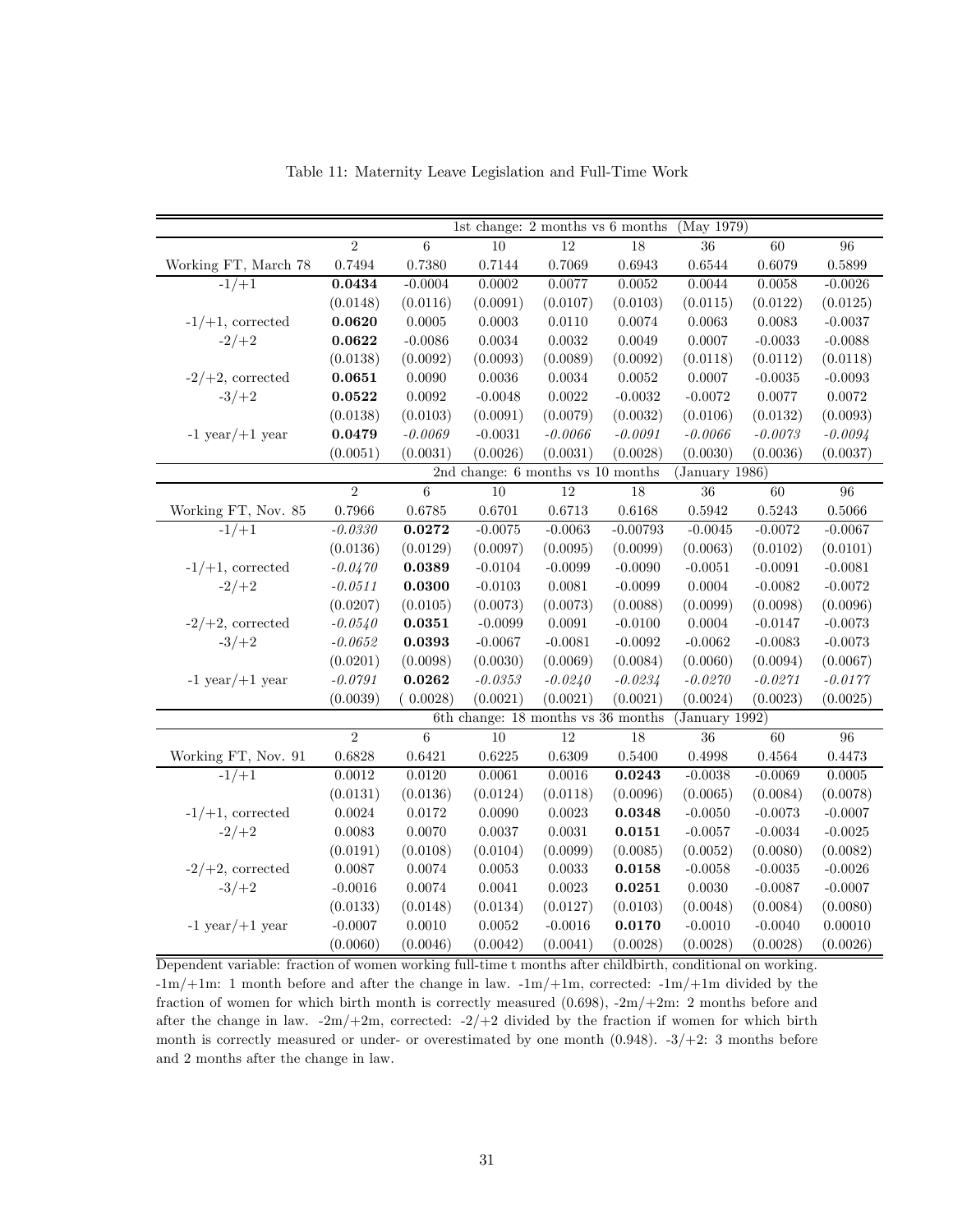working full-time is higher when job-protected leave is 2 months rather than 6 months. It thus seems that women who return to work after 2 months although they were entitled to six months of job-protected leave are women who are very attached to the labor market, and more likely to work full-time. We observe the same pattern for the two other major changes in maternity leave legislation. On the other hand, the extension in job-protected leave from 6 to 10 months in 1986 significantly decreased the probability of working full-time for women who are working 2 months after childbirth. A possible explanation for this finding is that the 1986 maternity leave reform allowed women to combine maternity leave with part-time work at an employer other than the previous one. In Table 17 in Appendix E, we compare the full-time status of women who give birth in April or May (2 vs 6 months) as well as December and January (6 vs 10 months and 18 vs 36 months) in years in which there was no change in maternity leave legislation. We find no significant differences for these women, confirming that these effects are indeed due to the reform in maternity leave legislation. Finally, there is little evidence that the extension in job-protected leave had a long-term impact on full-time work. For 1986 maternity leave reform, most of our estimates show a slight reduction in full-time work. However, none of the coefficients is statistically significant. If, in contrast, we compare women who give birth one year before or one year after the extension in job-protected leave, the fraction of women working full-time 1, 3, or even 8 years after childbirth, conditional on labor force participation, is about 2 percentage points lower after the reform. As Figure 5 nicely illustrates, this appears to be mostly due to a pre-existing time trend, rather than due to the policy reform.

# 6.1.3 Which Women Are Affected Most by an Extension in Maternity Leave Legislation?

So far, our results referred to women with an apprenticeship degree. In this section, we check whether women without post-secondary education (low) or women with a university degree reacted differently to the policy reforms. We focus on women's decision to postpone their return to work due to an extension in job-protected leave, i.e. the drop in labor supply  $T_1$  months after childbirth when job-protected leave increases from  $T_1$  to  $T_2$  months. Table 12 reports results. All education groups show strong reactions to an extension in job-protected leave. Moreover, for all education groups the drop in labor supply is largest for the increase in job-protected leave from 2 to 6 months, and smallest for the increase from 18 to 36 months. For the first policy reform, women with a high level of education show the strongest, and women with a low level of education the weakest, drop in the participation rate. For the other two reforms, differences between education groups are smaller. Moreover, for these reforms the drop in the participation rate is stronger for the medium than for the highly educated. There is no evidence that the extensions in maternity leave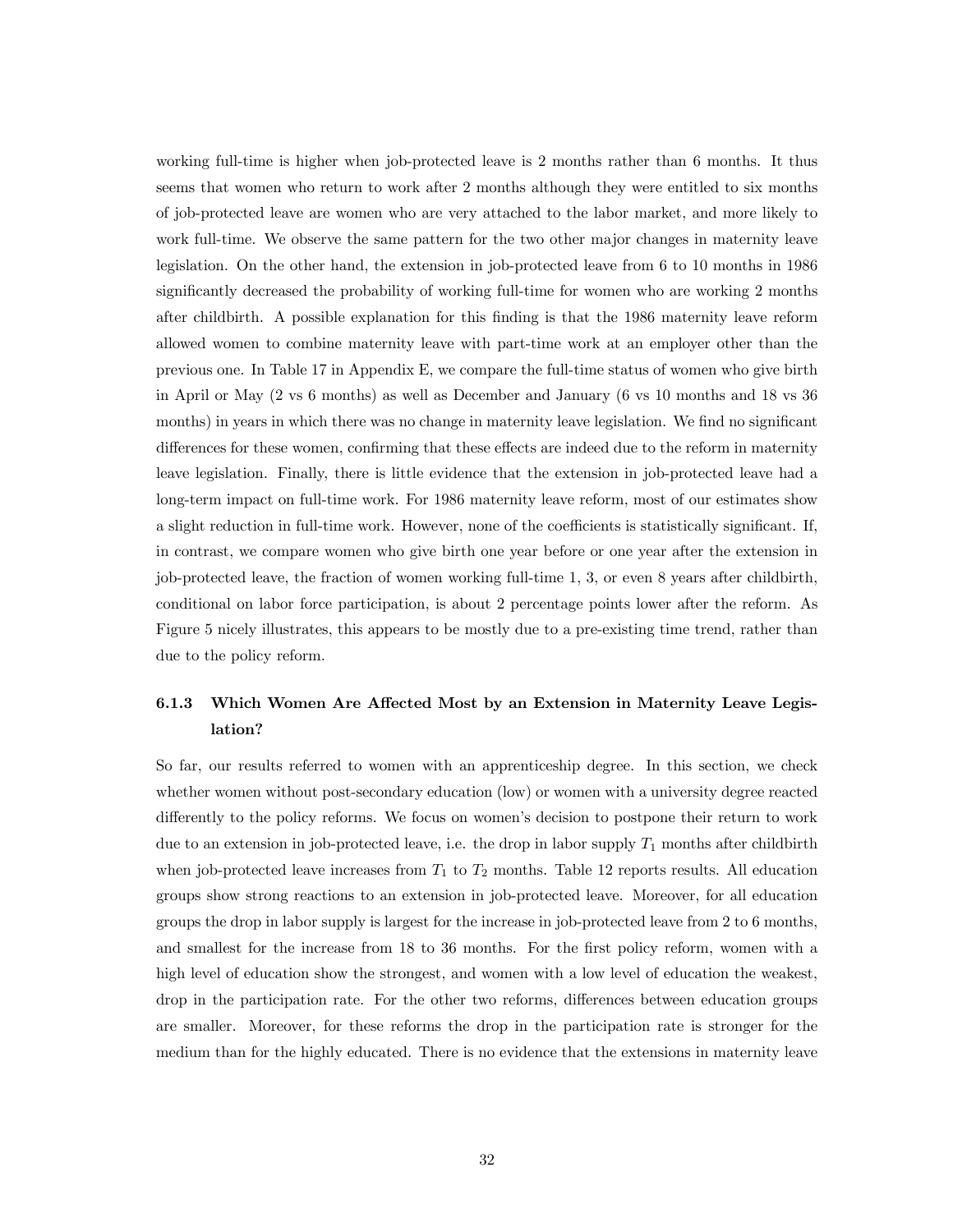

Figure 5: Fraction of Women Working Full-Time Conditional on Labor Force Participation, by Month Woman Gave Birth

legislation had a long-term impact on female labor supply after childbirth for any education group. The next section discusses our findings.

#### 6.1.4 Interpretation

We find strong evidence that each maternity leave reform induced women to delay their return to work. Is this because maternity benefits are paid for a longer period, or because of an increase in the job guarantee period? The policy reforms in 1979 and 1986 increased the duration mothers are entitled to maternity benefits in tandem with the duration of job-protected leave, making it impossible to disentangle the impact of maternity benefits from that of a job guarantee. The policy reform in 1992, however, only raised the period of job-protected leave, but left the period women are entitled to maternity benefits unchanged. From Figure 1, an unusually high fraction of women return to the labor market exactly when maternity benefits expire -i.e. 18 months after childbirth-, as well as when job-protected leave expires -i.e. 36 months after childbirth. This indicates that women care both about maternity benefits and a job guarantee. Note that women value a job guarantee only if it is difficult or costly to find a job which they like as much as their previous one. There are several reasons for why that may be the case, including firm-specific human capital accumulation, on-the-job search, and uncertain job finding rates.

We also find that the response to an expansion in job-protected leave varies by education.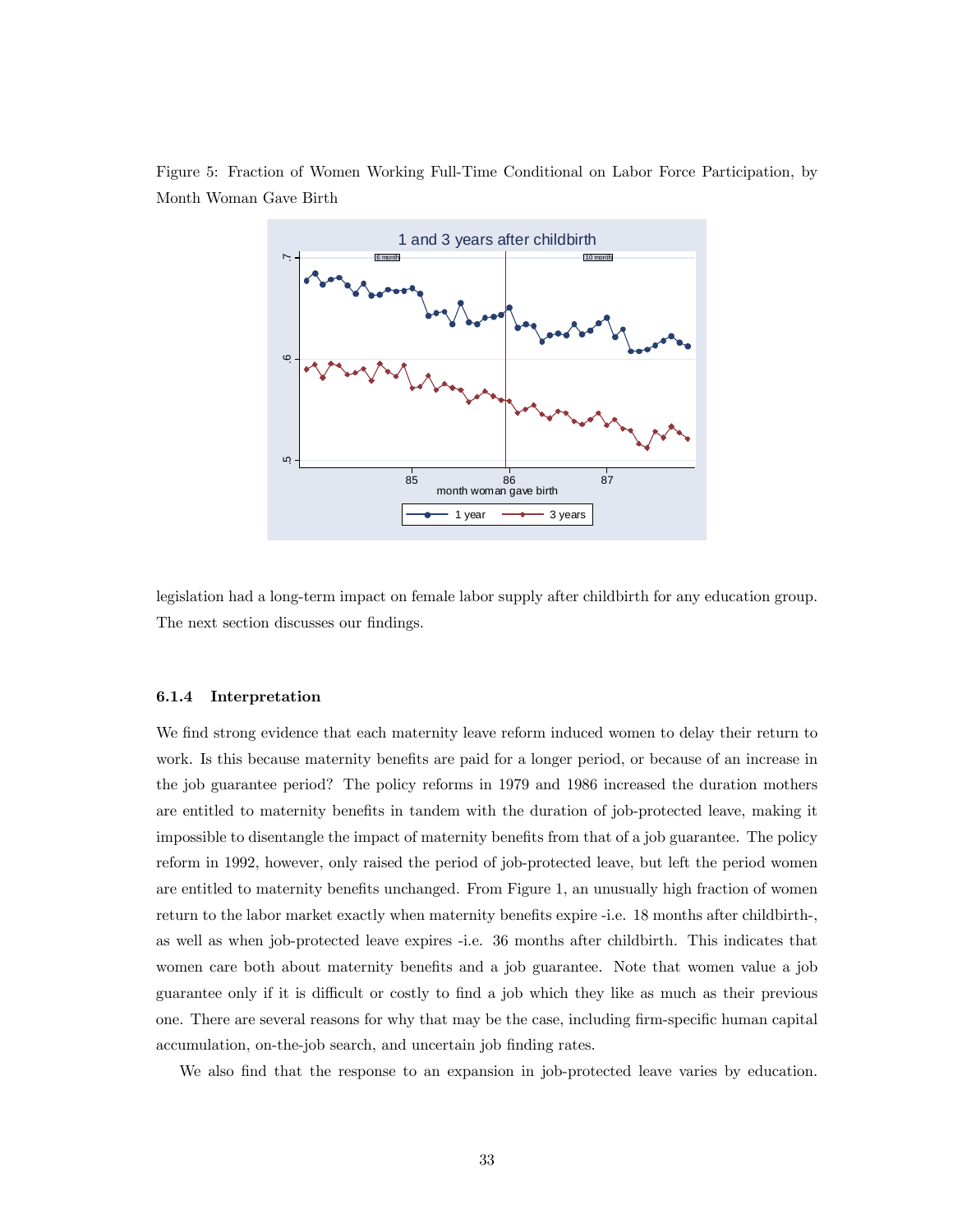|                     |                      | B:<br>low             |                          |
|---------------------|----------------------|-----------------------|--------------------------|
|                     | 2 months vs 6 months | 6 months vs 10 months | 18 months vs 3 years     |
| Prop. working       | 0.414                | 0.4734                | 0.3654                   |
| $-1/+1$             | $-0.1897(0.0132)$    | $-0.1792(0.0142)$     | $-0.0576(0.0129)$        |
| $-1/+1$ , corrected | $-0.2718$            | $-0.2567$             | $-0.0825$                |
| $-2/+2$             | $-0.2693(0.0130)$    | $-0.2241(0.0146)$     | $-0.0718(0.0096)$        |
| $-2/+2$ , corrected | $-0.2835$            | $-0.2359$             | $-0.0756$                |
| $-3/+2$             | $-0.2809$ (0.0136)   | $-0.2511(0.0139)$     | $-0.0836(0.0134)$        |
|                     |                      | A:<br>medium          |                          |
|                     | 2 months vs 6 months | 6 months vs 10 months | 18 months vs 3 years     |
| Prop. working       | 0.4219               | 0.4274                | 0.3591                   |
| $-1/+1$             | $-0.2412(0.0072)$    | $-0.1932(0.0062)$     | $-0.0790(0.0049)$        |
| $-1/+1$ , corrected | $-0.3455$            | $-0.2767$             | $-0.1131$                |
| $-2/+2$             | $-0.3429(0.0068)$    | $-0.2418(0.0064)$     | $-0.0987(0.0052)$        |
| $-2/+2$ , corrected | $-0.3618$            | $-0.2554$             | $-0.1032$                |
| $-3/+2$             | $-0.3611(0.0069)$    | $-0.2715(0.0058)$     | $-0.0966(0.0051)$        |
|                     |                      | $C:$ high             |                          |
|                     | 2 months vs 6 months | 6 months vs 10 months | $18$ months vs $3$ years |
| Prop. working       | 0.5579               | 0.5514                | 0.4745                   |
| $-1/+1$             | $-0.2813(0.0337)$    | $-0.1448(0.0302)$     | $-0.0500(0.0221)$        |
| $-1/+1$ , corrected | $-0.4030$            | $-0.2070$             | $-0.0716$                |
| $-2/+2$             | $-0.3860(0.0338)$    | $-0.1796(0.0307)$     | $-0.0782(0.0216)$        |
| $-2/+2$ , corrected | $-0.4063$            | $-0.1890$             | $-0.0823$                |
| $-3/+2$             | $-0.4316(0.0327)$    | $-0.2099$ $(0.0286)$  | $-0.0780$ $(0.0222)$     |

Table 12: Maternity Leave Legislation and Labor Force Participation: Results by Education

Dependent variable: fraction of women working full-time t months after childbirth, conditional on working. -1m/+1m: 1 month before and after the change in law. -1m/+1m, corrected: -1m/+1m divided by the fraction of women for which birth month is correctly measured  $(0.698)$ ,  $-2m/+2m$ : 2 months before and after the change in law.  $-2m/+2m$ , corrected:  $-2/+2$  divided by the fraction if women for which birth month is correctly measured or under- or overestimated by one month  $(0.948)$ .  $-3/+2$ : 3 months before and 2 months after the change in law. The proportion of women working refers to the proportion of women who gave birth in March 1979 and are working 2 months after childbirth (1st change), the proportion of women who gave birth in November 1985 and are working 6 months after childbirth (2nd change), and the proportion of women who gave birth in November 1992 and are working 18 months after childbirth (3rd change).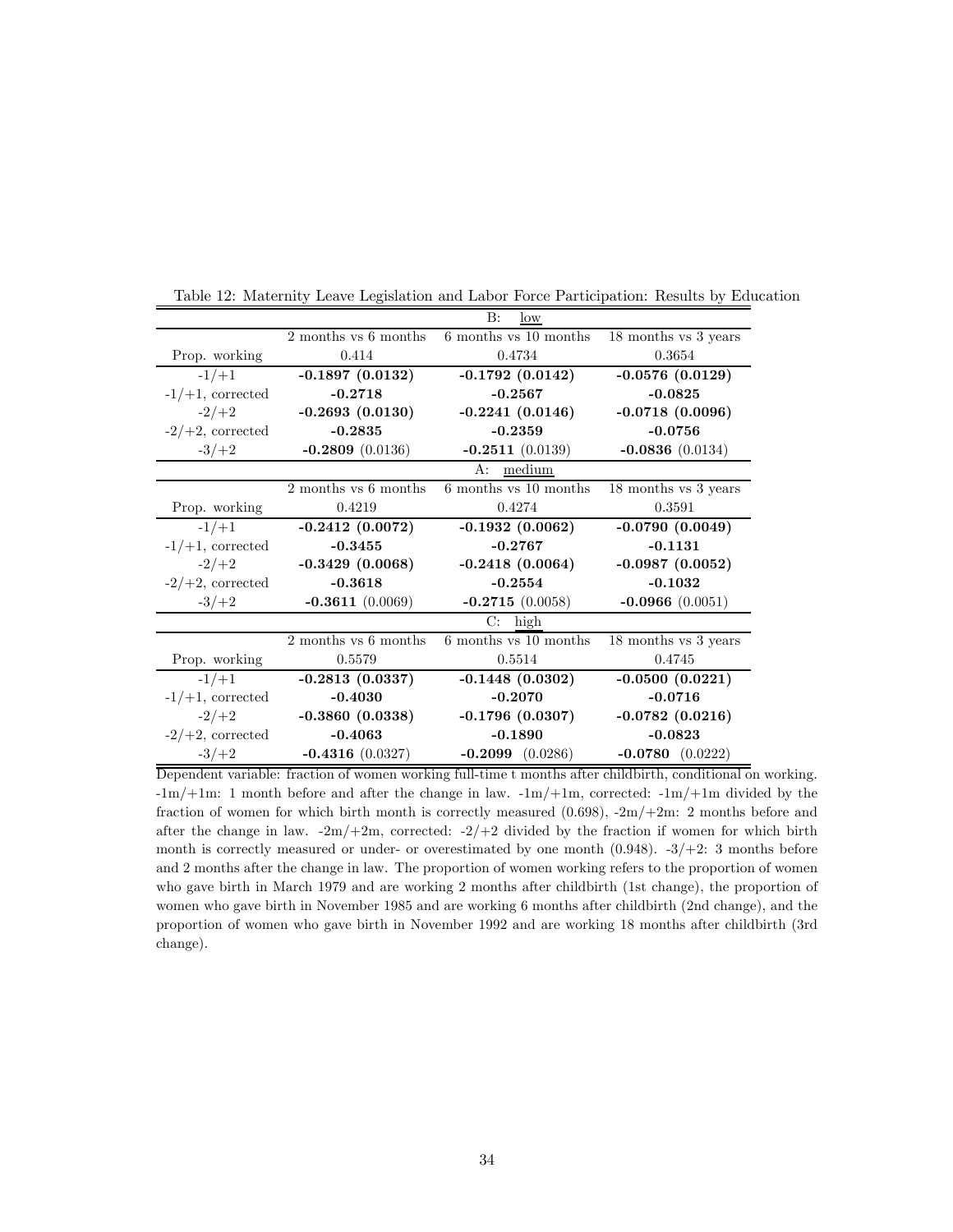For the increase in job-protected leave from 2 to 6 months, women with a university degree show the biggest drop in labor supply 2 months after childbirth. For the more generous extensions, in contrast, highly educated women show the weakest respsonse. These extensions thus appear to be less binding for women with a university degree, possibly because many prefer to return to the labor market earlier.

A third important result is that the maternity leave reforms had no long-term impact on women's labor supply after childbirth, both at the extensive and intensive margin. That is, 3 years after childbirth or later, labor force participation rates as well as full-time work, conditional on participating in the labor market, are similar before and after the reform. In the data, there is strong evidence that women who return to the labor market later are more likely to work parttime. For instance, among women who gave birth in November 1985 and were working 2 months after childbirth, 79.85 % were working full-time. Among women who were working 8 years after childbirth, however, this proportion was only  $50.66\%$  (see Table 11). There are two interpretations of this finding. The first one is selection: Women who return to the labor market later are less attached to the labor market and more likely to work part-time. Alternatively, more time at home with their children may cause women to work less, once they decide to return to the labor market. Our results suggest that the correlation between time spent at home and working full-time is mostly driven by selection, and is not causal.

From a theoretical point of view, it is ambiguous whether an extension in maternity leave legislation increases or decreases labor supply in the long-run. One argument for why an extension in job-protected leave may increase labor force participation rates in the long-run is the following. Suppose a mother chooses not to return to her *previous* employer  $T_1$  periods after childbirth, but would return  $T_2$  periods after childbirth. This woman works  $T_2$  periods after childbirth when she is entitled to  $T_2$  periods of leave, but not necessarily when she is entitled to only  $T_1$  periods of leave and does not have the option to return to her previous employer at  $T_2$ . This is because she may not have found a job she likes as much as her previous job. On the other hand, there are arguments why an extension in job-protected leave may reduce participation rates in the long-run. First, a delay in the return to work may decrease women's value of human capital, which in turn may increase the probability that a woman drops out of the labor market, or that she works parttime if she returns to the labor market. Second, more time at home may increase the mother's preferences for remaining at home with her children, which again might reduce the probability that she will return to the labor market. One interpretation of our finding of no long-term impact of an expansion in maternity leave is that neither of these arguments play much of a role. Alternatively, the effects that predict an increase or decrease in labor supply are both at work, and roughly offset each other. The next section analyzes the impact of the expansion in maternity leave on women's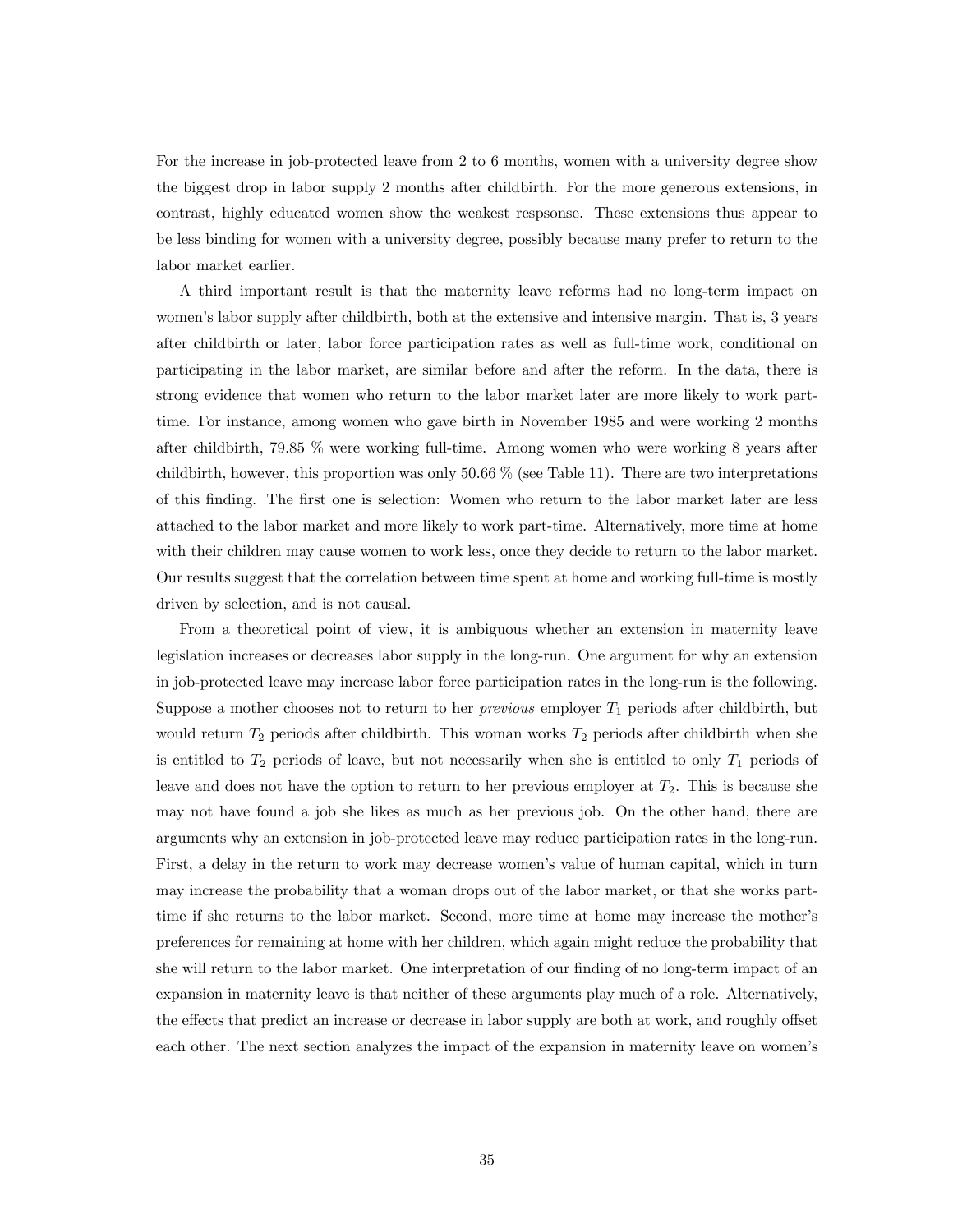wages, and thus sheds more light on the importance of human capital depreciation.

### 6.2 Maternity leave and earnings

This section analyzes the impact of an expansion in maternity leave on women's earnings. There are several reasons for why maternity leave affects earnings. The most important channel is probably through human capital accumulation. An expansion in maternity leave induces women to postpone their return to work; hence, women have less time to accumulate labor market skills and may lose more labor market skills while at home with their children. Maternity leave legislation may also affect women's probability to return to their pre-birth employer or pre-birth occupation, thus affecting the probability that they retain their firm- or occupation-specific human capital. Moreover, the maternity leave policy may affect the number of hours women work after they return to the labor market. We believe that this is unlikely to be the case since we find little evidence that the expansions in job-protected leave affected part-time work in the long-run. It may still be argued that maternity leave legislation affects hours worked, conditional on full-time or part-time work. In our data, we only observe women's average daily wage (as opposed to their hourly wage rate), as well as their full- or part-time status. A change in the daily wage due to a change in maternity leave legislation could therefore be driven by either a change in the hourly wage or a change in the number of hours worked. From Section 4, actual hours worked are similar for women with and without children, conditional on working full- or part-time Hence, any difference between wages before and after child birth -conditional on working full- or part-time- are likely to be mostly due to differences in hourly wages, rather than due to differences in hours worked. Finally, maternity leave legislation may affect the type of women who return to work, thus affecting earnings through selection. Since we find little evidence that an increase in maternity leave affects mothers' labor force participation rates in the long-run, we believe that this is unlikely to be the case.

A first glance at the data shows that time away from the labor market after childbirth is a strong predictor for future wages. Table illustrates how time at home affects the 'family wage gap'. Panel A defines the family wage gap as the difference between the (log) wage after the women returns to the labor market and the pre-birth (log) wage, while panel B defines it as the difference between the (log) wage 8 years after childbirth and the pre-birth (log) wage. We restrict the analysis to women who are employed 8 years after childbirth. Women who return to work within 2 months after childbirth experience no wage loss when returning to the labor market (Panel A). Women returning within 2 and 6 months after childbirth, in contrast, earn a 10 % lower wage per day after childbirth than before. The wage loss increases to 22 % for women who return to work within 6 and 10 months after childbirth, and to 52  $\%$  for women who stay at home more than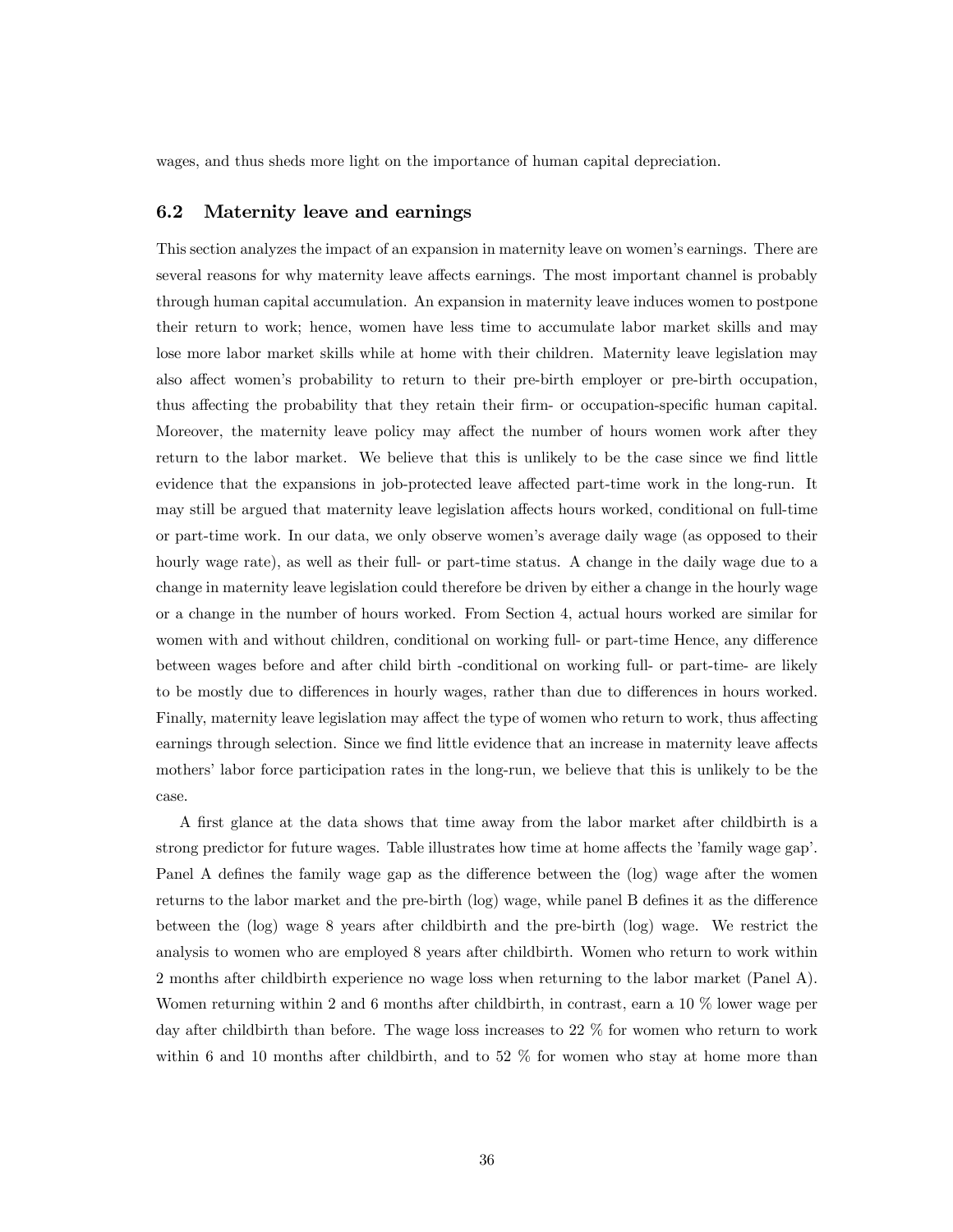three years. If we restrict the analysis to women who work full-time before and after childbirth and return to their pre-birth employer (Panel A, Column 2), the impact of time at home on the wage gap is smaller, but still substantial. Results are similar if we look at the difference between the wage at years after childbirth and the pre-birth wage (Panel B). Is the strong effect of time at home on the family wage gap causal, or due to selection? Evaluating the impact of an expansion in job-protected leave on women's wages helps to shed new light on this question.

Unlike our employment data, which refers to a point in time, our wage data refers to a time

|                                |                   | Panel A           | Panel B           |                   |  |  |
|--------------------------------|-------------------|-------------------|-------------------|-------------------|--|--|
|                                |                   |                   |                   | 2                 |  |  |
| base category: $\leq 2$ months | 0.0031(0.0105)    | 0.0444(0.0076)    | 0.0442(0.0108)    | 0.1461(0.0137)    |  |  |
| $2 <$ months $\leq 6$          | $-0.1067(0.0126)$ | $-0.0756(0.0092)$ | $-0.0898(0.0129)$ | $-0.0504(0.0169)$ |  |  |
| $6 <$ months $< 10$            | $-0.2228(0.0143)$ | $-0.1215(0.0111)$ | $-0.1468(0.0146)$ | $-0.0981(0.0169)$ |  |  |
| $10 <$ months $< 18$           | $-0.3333(0.0136)$ | $-0.2020(0.0113)$ | $-0.2251(0.0138)$ | $-0.1449(0.0209)$ |  |  |
| $18 <$ months $\leq 36$        | $-0.4639(0.0144)$ | $-0.3145(0.0159)$ | $-0.2580(0.0146)$ | $-0.2056(0.0273)$ |  |  |
| $>36$ months                   | $-0.5231(0.0126)$ | $-0.4077(0.0177)$ | $-0.3909(0.0133)$ | $-0.3198(0.0266)$ |  |  |

Table 13: Time at Home and the Family Wage Gap

Dependent variable, Panel A: Difference between the (log) wage after returning to the labor market and pre-birth (log) wage. Panel B: Difference between the (log) wage 8 years after childbirth and pre-birth (log) wage. Column 1: All women who are employed 8 years after childbirth. Column 2, Panel A: Women who are employed 8 years after childbirth and return to work full-time to their pre-birth employer. Column 2, Panel B: Women who are employed full-time at their pre-birth employer 8 years after childbirth. Robust standard errors in parentheses. Results refer to a 2 percent random sample of our data.

spell - see Section 4 for details. In Table 4, we first compare average daily wages for women who give birth one month before and after the change in law (row  $-1m/+1m$ ). Here, it is important to bear in mind that, due to the way wage information is collected, women who give birth one month after the change law typically have one less month of experience after childbirth than women who give birth one month after the change in the law. Second, we compare wages of women who give birth up to three months before and after the change in law  $(-(1 \text{ to } 3m)/+(1 \text{ to } 3m))$ . Here, it is even more of a problem that women who give birth after the change in law on average have less experience after childbirth than women who give birth before the change. For this reason, we also report diffierence-in-difference estimates, using women who give birth during the same months in a year in which there was no change in maternity leave legislation as a control group. For instance, the control groups for the first change, which occured in May 1979, are women who give birth between February and July 1978 and 1980. All methods give similar results. The first two expansions in maternity leave lowered wages after childbirth by almost 2 percentage points even 8 years after childbirth. The increase in maternity leave from 18 to 36 months had no impact on wages 1 year after childbirth, and increased wages 2 years after childbirth. This is likely to be a selection effect: Women who work 2 years after childbirth although they are eligible to 3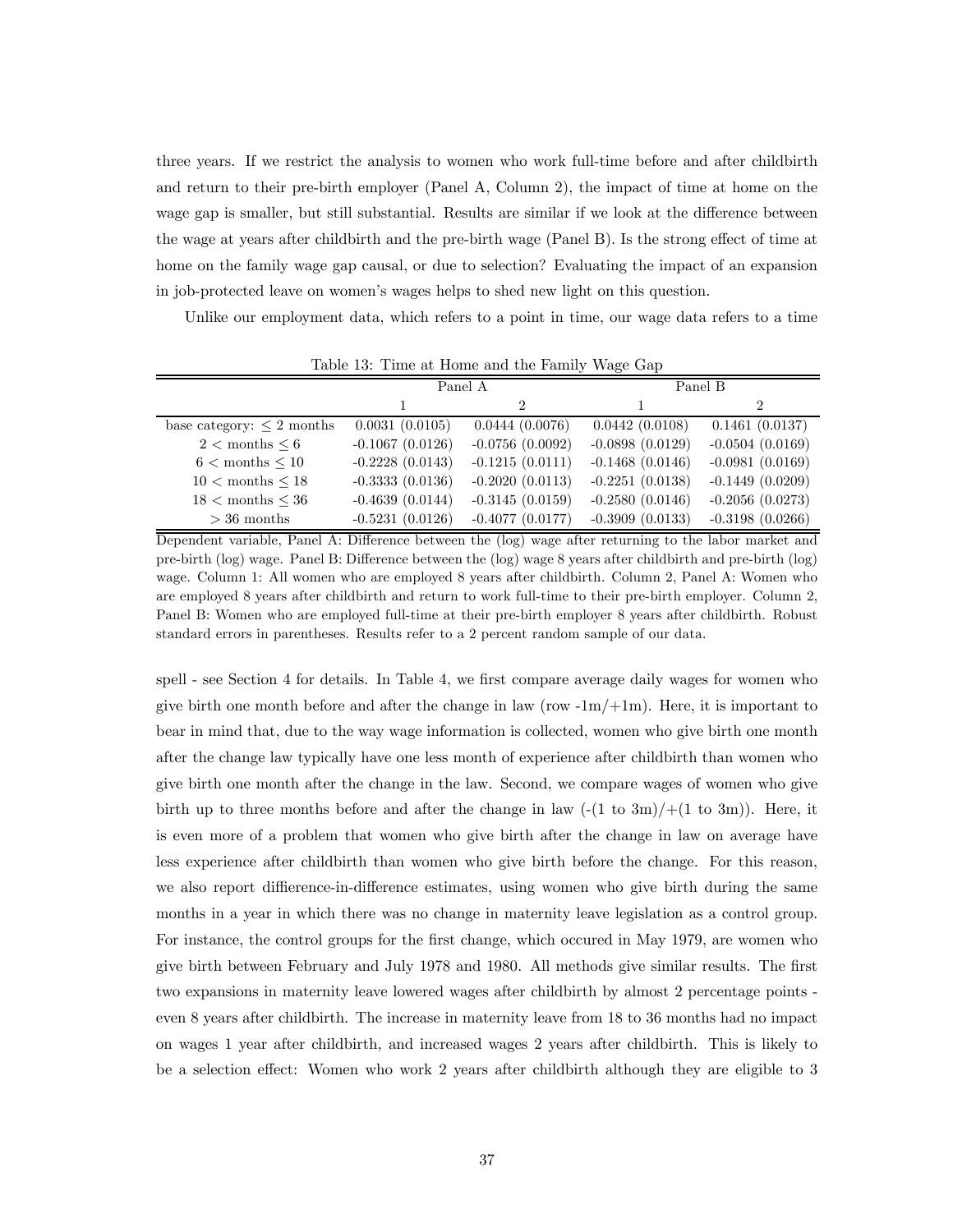years of leave are likely to have a higher earning power than women who are eligible to only 18 months of leave. This is also consistent with our findings in Table 11 on full-time work. Three years after childbirth or later, the expansion from 18 to 36 months of leave also lowered wages, but by a smaller amount than the previous expansions. This is not surprising since the last policy reform had a smaller impact on women's decision to return to the labor market - see Table 10. Note that for the last change, differences between wages before and after the reform are not always statistically significant.

These results indicate that time away from the labor market has a strong negative and causal impact on women's post-birth wages. In a future version of the paper, we intend to explore the impact of the expansions in maternity leave on the probability that a woman is employed with her pre-birth employer and occupation. We also intend to analyze to which extent this can explain the lower post-birth wages after the policy reforms.

# 7 Conclusion

This paper evaluates the impact of several expansions in job-protected leave on women's labor market outcomes after childbirth. We estimate the causal impact of the policy reform by comparing labor market outcomes of women who give birth shortly before and after the change in the law. We find strong evidence that each expansion in maternity leave induced women to delay their return to work. The delay is strongest for the increase in job-protected leave from 2 to 6 months, and weakest for the increase from 18 to 36 months. The response to the expansions in job-protected leave has not been uniform across education groups. Highly educated women show the strongest response for the increase in maternity leave from 2 to 6 months, but the weakest response for the increase from 18 to 36 months. Moreover, we find little evidence that the expansions in maternity leave had an impact on labor supply in the long-run, neither at the extensive nor at the intensive margin: Three years after childbirth or later, the fraction of women working as well as the fraction of women working full-time, conditional on participating in the labor market, is roughly the same before and after the reform. Most importantly, we find that each maternity leave reform, in particular the increase from 6 to 10 months, reduced women's earnings, even 8 years after childbirth. This indicates that more time out of the labor market has long-lasting negative consequences on women's career prospects.

This paper left several interesting aspects of maternity leave legislation unexplored. Maybe most importantly, maternity leave legislation may benefit children. In fact, this was the main motivation behind the policy reforms in Germany. It was argued that the expansions in job-protected leave give women the opportunity to spend more time with their children after childbirth, which was thought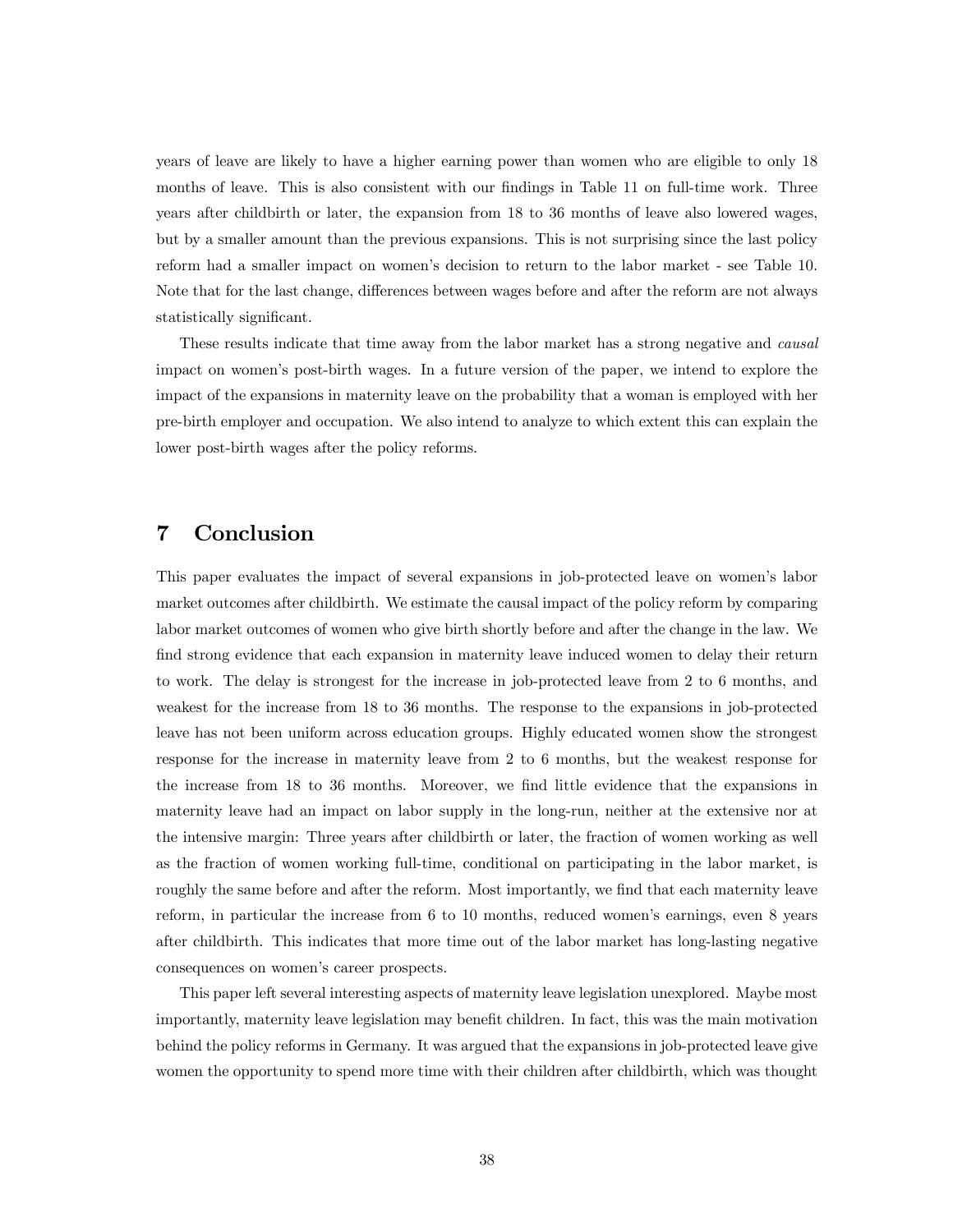|                                             | $1st$ change: 2 vs 6 months |                      |                             |            |                 |  |
|---------------------------------------------|-----------------------------|----------------------|-----------------------------|------------|-----------------|--|
|                                             | 12                          | 36<br>60<br>24       |                             |            | 96              |  |
| earnings, March 79                          | $4.34\,$                    | 4.34                 | 4.35                        | 4.35       | 4.36            |  |
| $-1m/+1m$                                   | $-0.0153$                   | $-0.0168$            | $-0.0167$                   | $-0.01300$ | $-0.0168$       |  |
|                                             | (0.0094)                    | (0.0093)             | (0.0095)                    | (0.0090)   | (0.0090)        |  |
| $-1m/+1m$ , corrected                       | $-0.0219$                   | $-0.0241$            | $-0.0239$                   | $-0.0186$  | $-0.0241$       |  |
| $-(1 \text{ to } 3m) / +(1 \text{ to } 3m)$ | $-0.0253$                   | $-0.0301$            | $-0.0261$                   | $-0.2003$  | $-0.0225$       |  |
|                                             | (0.0052)                    | (0.0055)             | (0.0056)                    | (0.0050)   | (0.0052)        |  |
| $D$ in $D$ 1                                | $-0.0200$                   | $-0.0168$            | $-0.0150$                   | $-0.0157$  | $-0.0161$       |  |
|                                             | (0.0061)                    | (0.0061)             | (0.0059)                    | (0.0059)   | (0.0061)        |  |
| $D$ in $D$ 2                                | $-0.0193$                   | $-0.0152$            | $-0.0162$                   | $-0.0134$  | $-0.0153$       |  |
|                                             | (0.0060)                    | (0.0059)             | (0.0061)                    | (0.0059)   | (0.0062)        |  |
|                                             |                             |                      | 2nd change: 6 vs 10 months  |            |                 |  |
|                                             | $\overline{12}$             | 24                   | 36                          | 60         | $\overline{96}$ |  |
| Earnings, Nov. 85                           | 4.37                        | 4.37                 | 4.38                        | 4.38       | 4.38            |  |
| $-1m/+1m$                                   | $-0.0153$                   | $-0.0165$            | $-0.0178$                   | $-0.0176$  | $-0.0159$       |  |
|                                             | (0.0099)                    | (0.0098)             | (0.0096)                    | (0.0095)   | (0.0096)        |  |
| $-1/+1$ , corrected                         | $-0.0219$                   | $-0.0236$            | $-0.0255$                   | $-0.0252$  | $-0.0228$       |  |
| $-(1 \text{ to } 3m) / +(1 \text{ to } 3m)$ | $-0.0300$                   | $-0.0254$            | $-0.0200$                   | $-0.0210$  | $-0.0159$       |  |
|                                             | (0.0050)                    | (0.0049)             | (0.0048)                    | (0.0049)   | (0.0051)        |  |
| ${\rm D}$ in ${\rm D}$ $1$                  | $-0.0200$                   | $-0.0156$            | $-0.0161$                   | $-0.0159$  | $-0.0171$       |  |
|                                             | (0.0062)                    | (0.0064)             | (0.0065)                    | (0.0063)   | (0.0064)        |  |
| $D$ in $D$ $2\,$                            | $-0.0199$                   | $-0.0143$            | $-0.0182$                   | $-0.0173$  | $-0.0165$       |  |
|                                             | (0.0065)                    | (0.0063)<br>(0.0063) |                             | (0.0064)   | (0.0066)        |  |
|                                             |                             |                      | 6th change: 18 vs 36 months |            |                 |  |
|                                             | 12                          | 24                   | 36                          | 60         | 96              |  |
| Earnings, Nov. 91                           | 4.46                        | 4.39                 | 4.40                        | 4.41       | 4.40            |  |
| $-1m/+1m$                                   | 0.0031                      | 0.0241               | $-0.0100$                   | $-0.0085$  | $-0.0099$       |  |
|                                             | (0.0097)                    | (0.0095)             | (0.0090)                    | (0.0095)   | (0.0095)        |  |
| $-1m/+1m$ , corrected                       | 0.0044                      | 0.0345               | $-0.0143$                   | $-0.0121$  | $-0.0144$       |  |
| $-(1 \text{ to } 3m) / +(1 \text{ to } 3m)$ | $-0.0034$                   | 0.0199               | $-0.0153$                   | $-0.0156$  | $-0.0164$       |  |
|                                             | (0.0048)                    | (0.0051)             | (0.0052)                    | (0.0050)   | (0.0051)        |  |
| $D$ in $D$ 1                                | 0.0021                      | 0.0211               | $-0.0100$                   | $-0.0095$  | $-0.0088$       |  |
|                                             | (0.0065)                    | (0.0064)             | (0.0065)                    | (0.0065)   | (0.0062)        |  |

Table 14: Maternity Leave Legislation and Wages

Dependent variable: Average daily wage. Women who are employed t periods after childbirth only. -1m/+1m: Women who give birth one month before the change in law versus women who give birth one month after the change in law.  $-1m/+1m$ :, corrected:  $-1m/+1m$  divided by the fraction of women whose birth month is correctly measured  $(0.698)$ .  $-(1 \text{ to } 3 \text{ m})/+(1 \text{ to } 3 \text{ m})$ : Women who give birth 1 to 3 months before the change in law versus women who give birth 1 to 3 months after the change in law. DinD 1: difference in difference estimate; control group: 1 year before the change in law. DinD 2: difference in difference estimate; control group: 1 year after the change in law.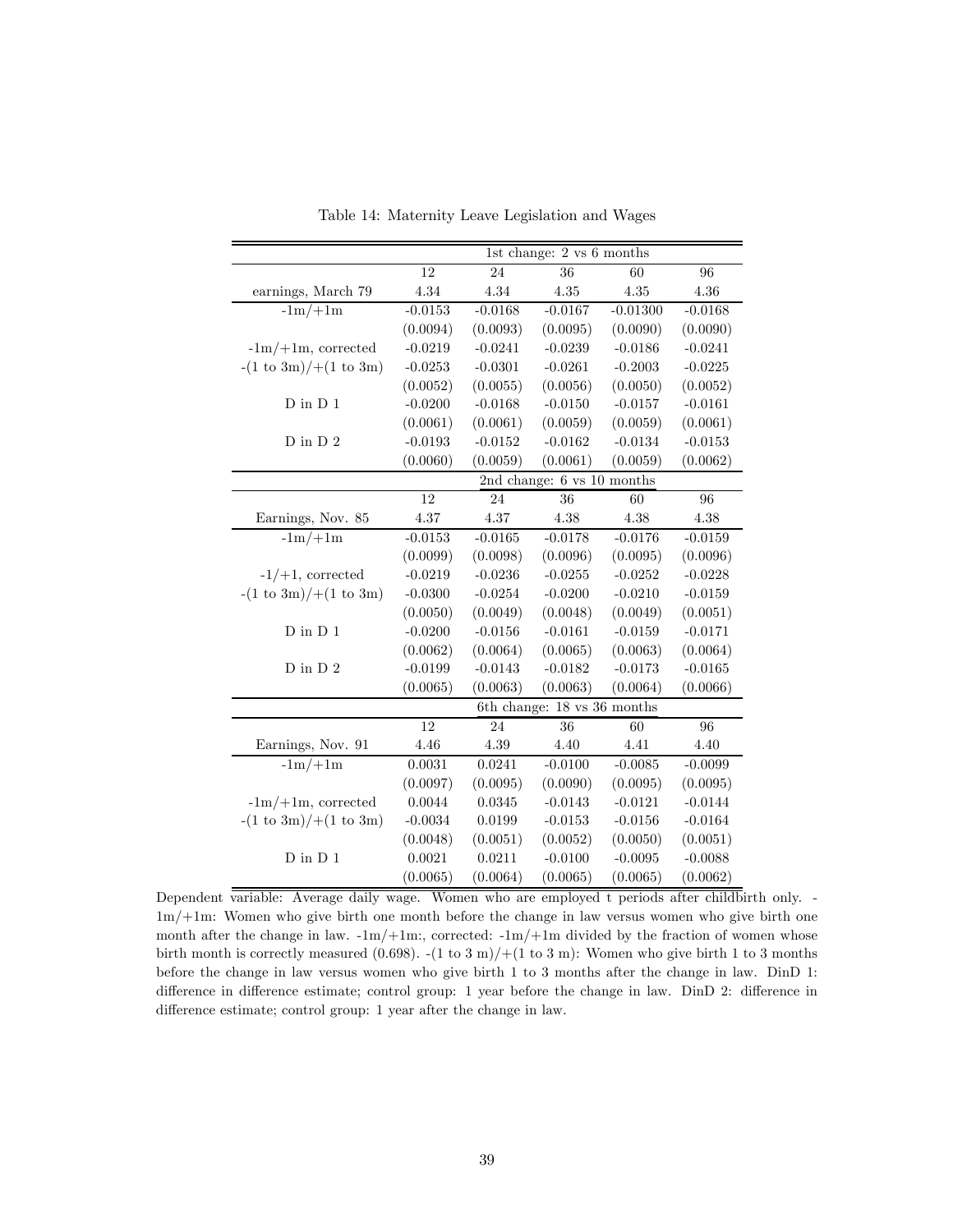to be beneficial for children's development. Second, maternity leave legislation may affect labor market outcomes of young women without children. If it is costly for firms to provide extended coverage, they may shift these costs to women by offering them lower wages. Firms may also respond by hiring men rather than women. On the other hand, a more generous leave policy may increase the probability that young women to participate in the labor market before childbirth. Finally, maternity leave legislation may affect women's decision whether to have a child. It may also affect the spacing of births; for instance, women may have the second child shortly after the first when maternity leave is between 12 and 18 months, but wait longer when maternity leave is  $3 \text{ years}^{20}$ .

# 8 Appendix

### Appendix A: Data description and sample selection

Main Data: BLH Our main data comes from Social Security Records (the so-called Beschäftigten - Leistungsempfänger - Historik, BLH). The data is available from 1975 to 2001. It allows us to construct the complete work history -including time spent in unemployment and on leave of absencefor every woman covered by the social security system. In particular, we know the exact day a woman started and stopped working, switched employers, became unemployed, or went on leave. For each employed woman, we observe at least one wage per year. If the woman switched employers during the year, we observe more than one wage. As with many administrative data sets, wages are top coded at the highest level of earnings that are subject to social security contributions. This is not a serious problem in our data, since for apprentices, less than 1 % of pre- and post-birth wages are right-censored<sup>21</sup>.

From this data base, we select all spells of all women with at least one leave spell between January 1978 and December 1992 ( $2 \leq$  btyp  $\leq$ .6). We drop all women who are at least once classified as a foreigner (staat schl  $\geq 1$  or nat kto  $\geq 1$ ) and women with at least one spell in East Germany (ow knz=2 or ow kto=2). We then drop all dual jobs (level  $\geq$  1), and all working spells (btyp=1 and stib  $\neq$  0) with reported wages lower than the censoring limit for which social security contributions have to be paid. After that, we impose the following restrictions on leave spells:

- the leave spell must not start on the first of a month;
- the leave spell must last at least 2 months;

<sup>&</sup>lt;sup>20</sup>Lalive and Zwiemüller (2005) analyze the impact of a policy reform in Austria on women's fertility behavior.  $^{21}$  For women with a university degree, the proportion of censored observations is higher, but still less than 5 %.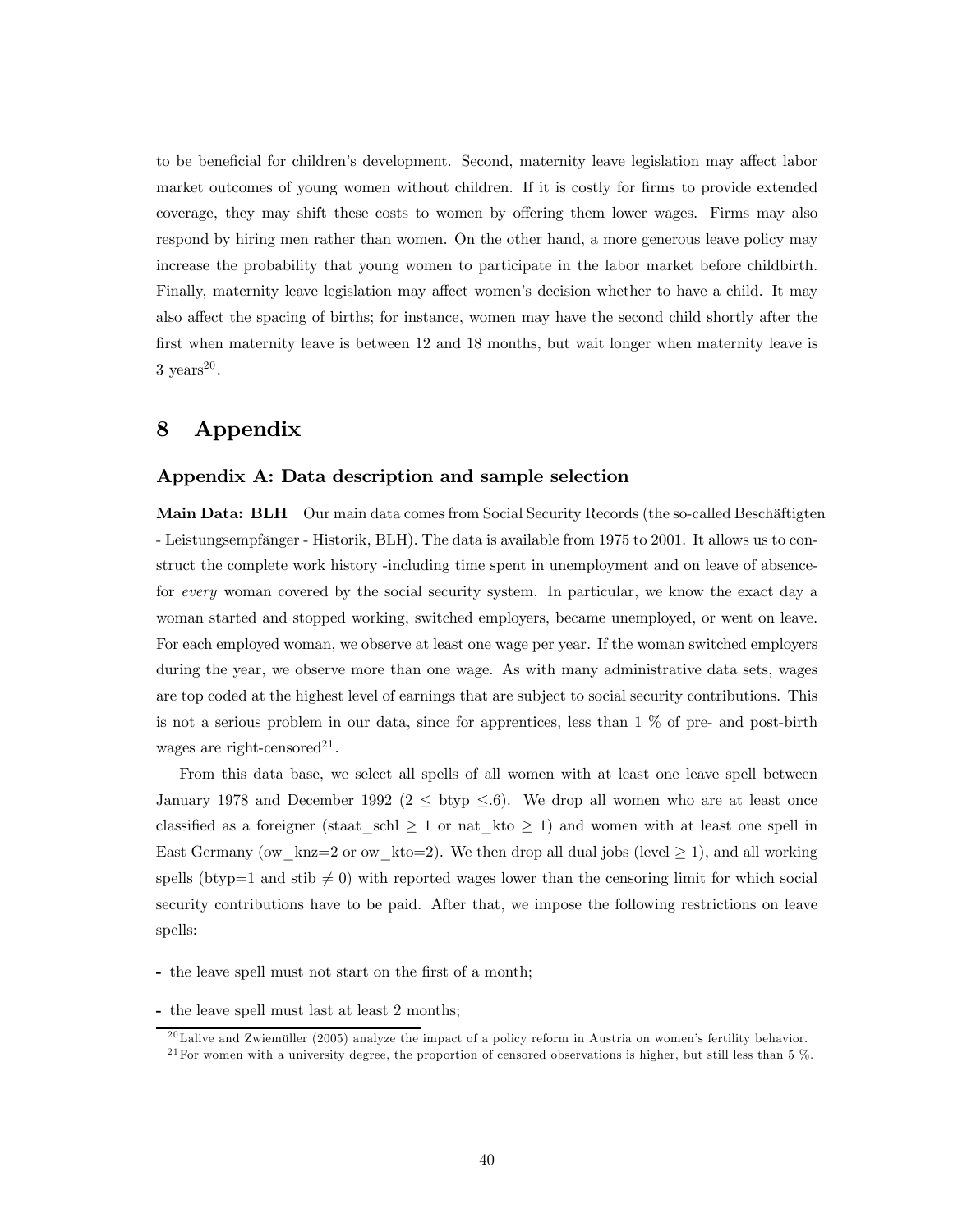- the woman must be younger than 45 when leave started;
- the leave spell must not be preceded by a spell in apprenticeship training;
- the leave spell must not be preceded by a spell in unemployment.

For each leave spell, we then compute a number of variables, such as wages and employment status, before and after birth. See the next section for a precise definition of these variables. After these variables have been computed, we keep one observation per leave. Unless otherwise noted, our results refer to women with an apprenticeship degree.

Pension Register The Pension Register is a 1 % random sample drawn from the data base described above. This data has the exact same structure as our main data, except that it additionally includes the birth year and birth month of each child. This data is principally available from 1975 to 1995. However, reliable data on the fertility history exists only from 1986 onwards. Before 1986, we observe child births only if the mother voluntarily reports the birth to the pension register. After 1986, on the other hand, local birth registers automatically report all births to the pension register. Since the number of births is more than twice as high after 1986 than before, we discard all observations before 1986 (with the exception of sample 2). From this data base we create three samples.

- Sample 1: Our first sample consists of all women with at least one leave spell  $(2 \leq$  btyp  $\leq 6$ ) between January 1986 and December 1992. We drop leave spells that are shorter than 2 months, leave spells where the woman was older than 45, leave spells that were preceded by a spell in registered unemployment, and leave spells during apprenticeship training. We use this data to analyze how many leave spells are due to child birth (see table ??).
- Sample 2: For the second sample, we select all women who have given birth between January 1986 and December 1992. We use this sample to analyze how many women who give birth take maternity leave (see table 7)
- Sample 3: Our third sample includes of all women who give birth between January 1986 and December 1992 (excluding births based on the ZU\_VDR variable) and go on maternity leave. To make this sample as similar as possible to our main sample, we impose the same restrictions on this sample. We use this sample to analyze the relationship between the month a woman goes on maternity leave and the month she gives birth (see table 3).

Unless otherwise noted, our results refer to women with an apprenticeship degree.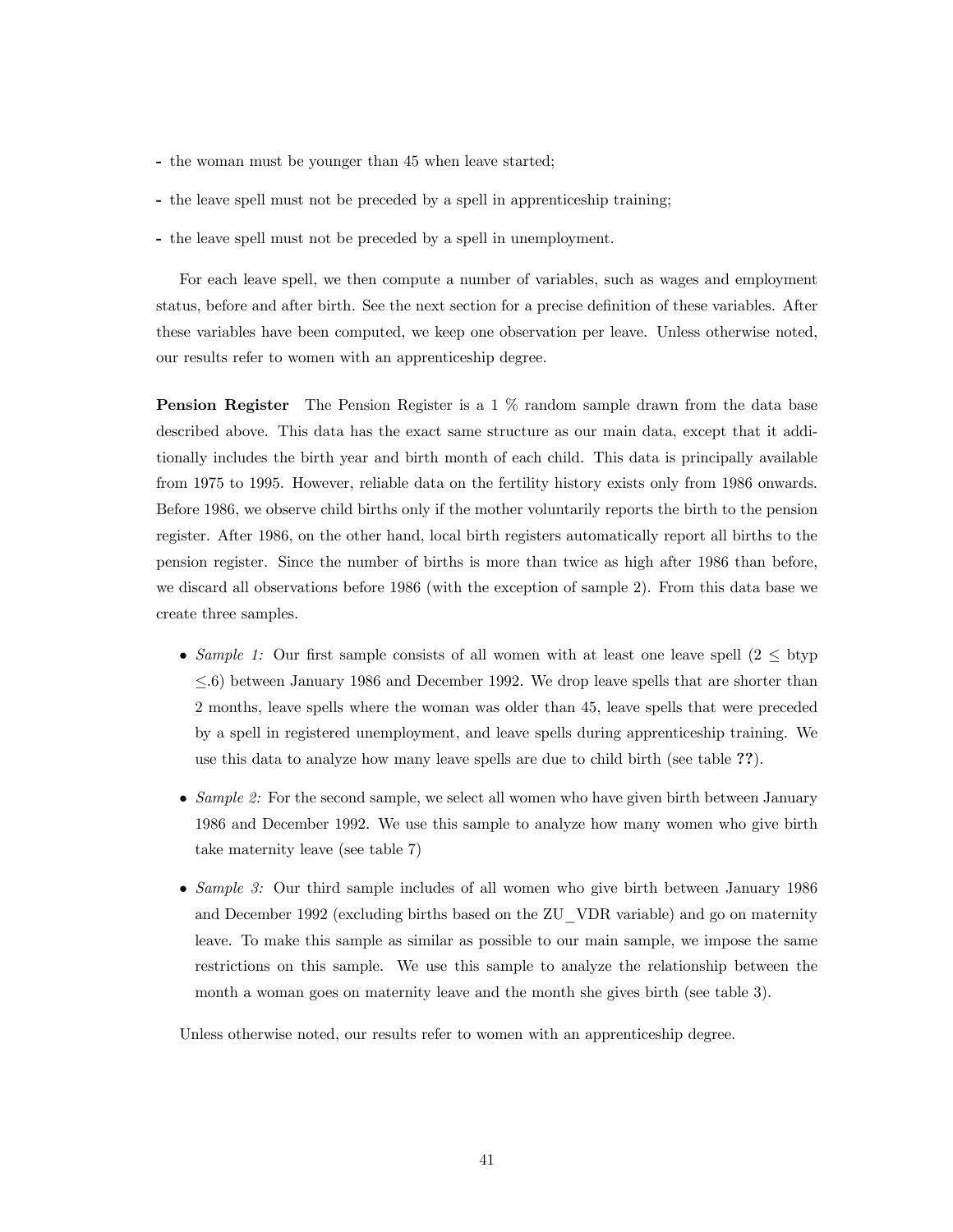**Microcensus** The German microcensus is a survey of  $1\%$  randomly selected households, conducted by the German Federal Statistical Office. In terms of data collection and methods applied, it is comparable to the Current Population Survey in the US. In every year, about 370000 households with 820000 individuals participate in the survey. The survey has been conducted since 1957. Since 1991, households in the former East Germany are included in the survey. However, individual data is publicly available in the form of scientific use files for the years 1989, 1991, and 1993 to 2002<sup>22</sup>. A scientific use file contains randomly drawn 70 % of the households in the original data. From this data base we select all West German women who are between 20 and 40 years old and whose highest degree completed as an apprenticeship degree. Our sample may thus include women who are currently in education.

### Appendix B: Variable definitions

### Main Data: BLH

- apprentices Women with less than  $3/10$  of spells as university graduates (bild=5 or bild=6), and at least  $3/10$  of spells as apprentices (bild=2 or bild=4).
- number of leave spells We use the btyp variable  $(2 \leq$  btyp  $\leq .6)$  to identify leave spells. One leave spell is often followed by another leave spell. We consider these subsequent leave spells as one leave spell. In some rare cases, a leave spell is followed by a short working spell, which is followed by another leave spell. If the difference between the starting dates of the two leave spells is less than 9 months, we consider the two leave spells as one spell. If the difference is greater than 9 months, we consider them as two leave spells.
- return to work: A woman is considered to have returned to work after childbirth if she returns to work for at least two consecutive months. We impose this restriction because up to 5 % of women return to work for less than two months, typically right when job-protected leave expires. Many of these women take up permanent employment only many years later. Results are similar if a more stringent definition, such as working for at least six consecutive months, is used.
- working t months after childbirth: A woman is considered as working t months after childbirth if at  $t-1$ ,  $t$ , or  $t+1$ , the btyp variable is equal to 1, and the woman has returned to work. Women on so-called marginal jobs, i.e. less than 15 hours per week, are not considered as working. According to this definition, a woman is working 6 months after child birth if she worked at either the 5th, 6th, or 7th month after giving birth. We find it convenient to define

 $^{22}$ I would like to thank IZA for offering me the opportunity to work with the data.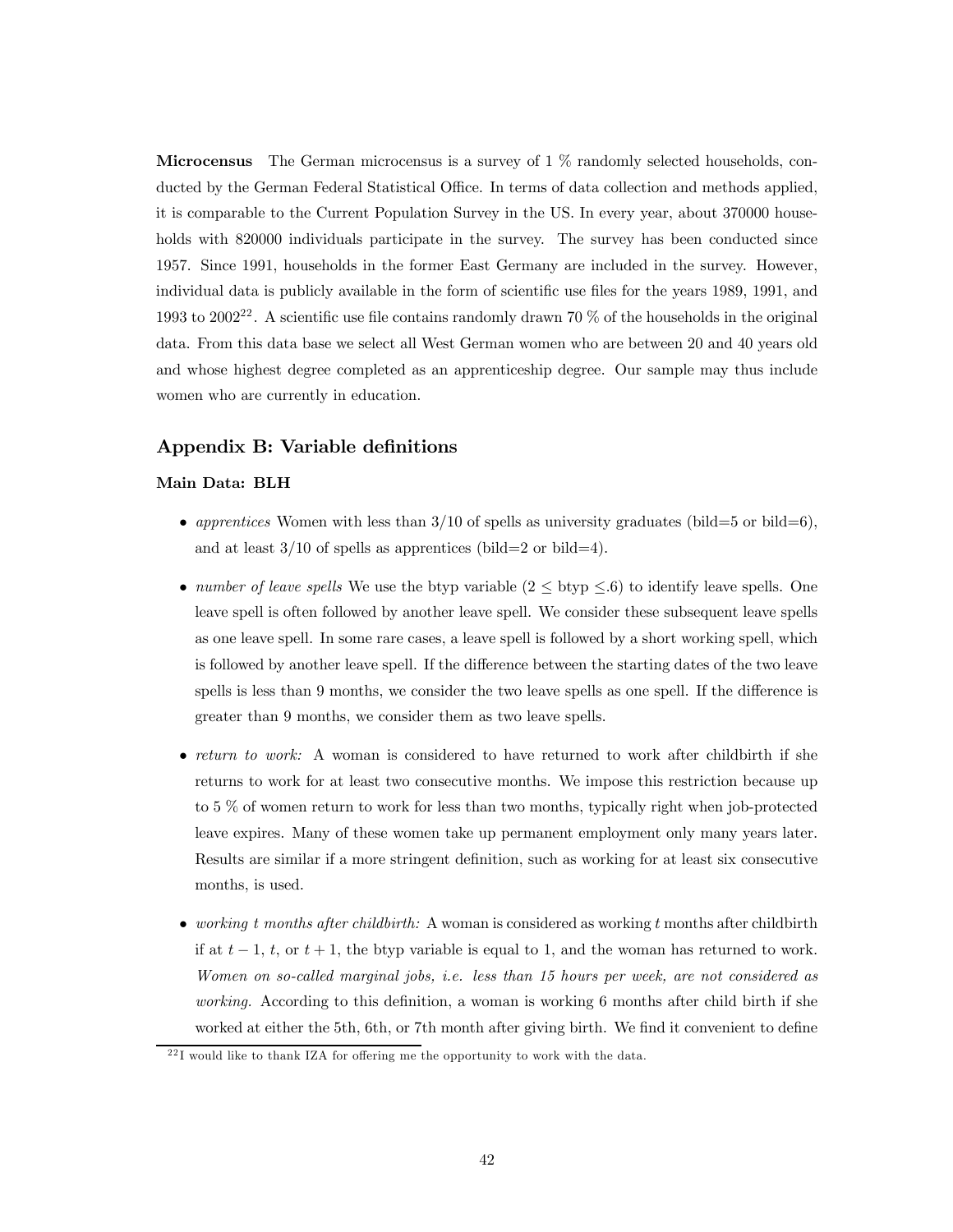the variable in this way because in about 30 % of the cases, we over- or underestimate the child's birth month by one month.

- working full-time t months after childbirth: A woman is considered as working t months after childbirth if at  $t - 1$ ,  $t$ , or  $t + 1$ , the btyp variable is equal to 1, the stib variable is smaller than 6 (no part time), and the woman has returned to work.
- wages t months after child birth, working women only: We deflate wages using the Consumer Price Index, using 2002 as the base year.
- wages t months after child birth, all women: Women who are not employed t months after child birth are assigned a wage of zero.
- Pre-birth characteristics (age, wage, working full-time, occupation): Pre-birth characteristics refer to 9 months before childbirth, i.e. around the time the child was conceived. A small fraction of women in our sample (about 2 %) was not employed 9 months before giving birth. For these women, pre-birth characteristics refer to the last working spell before the mother went on leave.

#### Pension Register

- We define all variables listed in the previous section in the same way.
- $\bullet$  maternity leave: A woman who has given birth takes maternity leave if in the period 6 months before and 3 months after the child's birthday, the btyp variable takes a value between 2 and 6 at least once. We have experimented with more generous as well as tighter definitions (e.g. up to 9 months or only 3 months before the child's birthday). Alternative definitions have little effect on our results.
- $\bullet$  *childbirth:* The pension register records the year and birth month of (almost) all children born after December 1985. There is an additional variable in the data set that indicates whether a woman is eligible for a pension because of child birth (ZU\_VDR). In some rare cases, a woman has given birth according to the ZU\_VDR variable, but there is no recorded birth. In table ??, a leave spell is considered as a true maternity leave spell if a birth (including births based on the ZU\_VDR variable) is recorded 3 months before or 6 months after the start of the leave spell. Again, we have experimented with more generous and tighter definitions. Alternative definitions have little effect on our results.

#### Microcensus

• *apprentices:* Women who completed an apprenticeship or equivalent.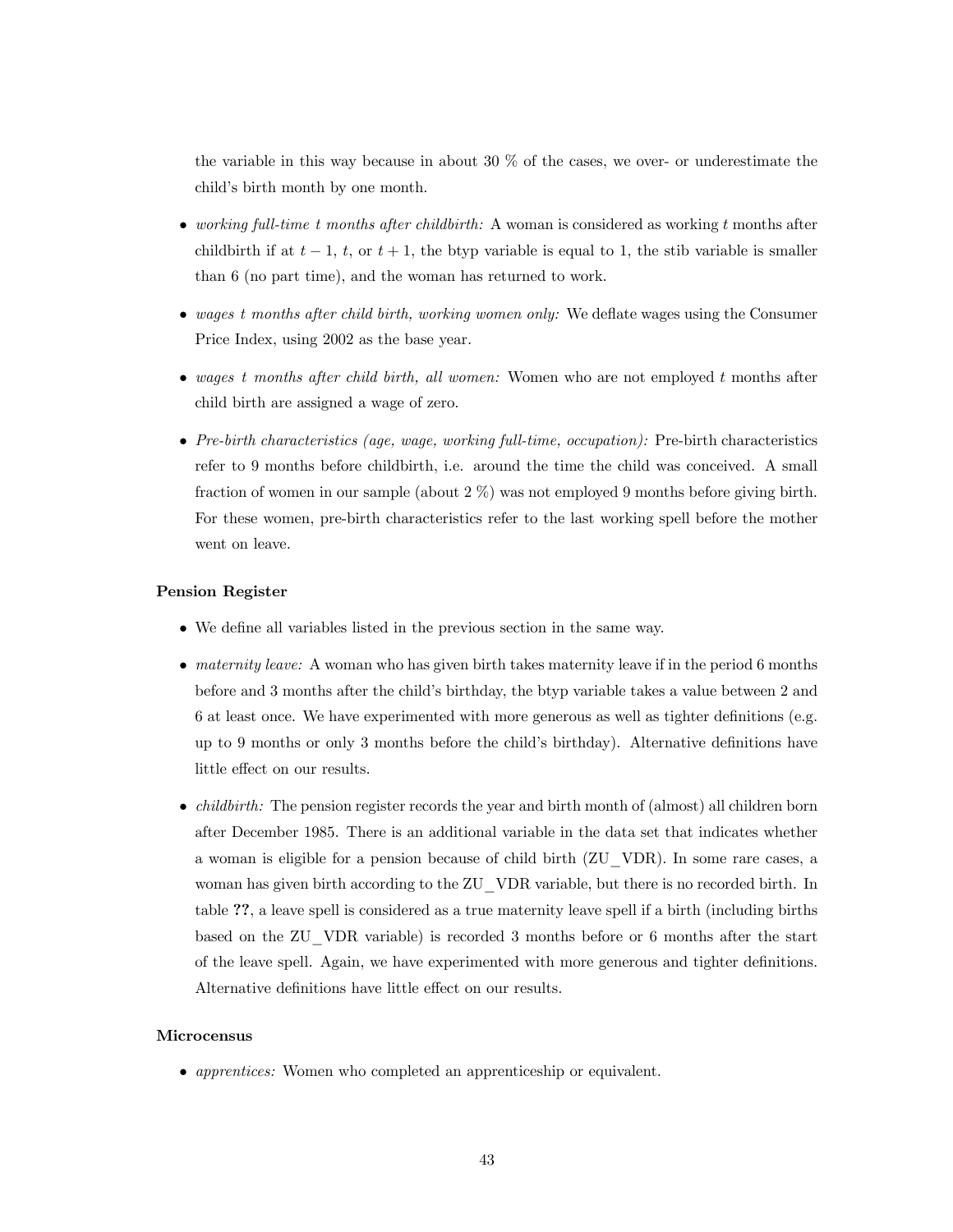- working: A woman is considered as working if in the survey week, she reported to be regularly employed, and her actual working hours in the survey week was greater than 0 or 20, respectively. We require women to have non-zero working hours because some women on maternity leave report to be regularly employed with 0 working hours. We imposed the tighter restriction of at least 20 working hours in order to approximate employment relationships for which social security contributions have to be paid.
- *part-time work:* self-reported; typically usual working hours less than 35.
- *number of children:* based on the number of children in the household. A child is assigned to its parents using the family identification and the variable that specifies the individual's relationship to the head of household.

# C: Dropped vs Included True Maternity Leave Spells: Evidence from the Pension Register

Do true leave spells that start at the first of a month differ from true leave spells that start at another day? Table 15 reports results.

|                    | included leave spells | difference dropped leave spells | p-value |
|--------------------|-----------------------|---------------------------------|---------|
| Proportion working |                       |                                 |         |
| 2 months           | 0.0551(0.0020)        | $-0.0113(0.0077)$               | 0.139   |
| 6 months           | 0.1035(0.0027)        | 0.0042(0.0103)                  | 0.681   |
| 12 months          | 0.2557(0.0038)        | $-0.0028(0.0148)$               | 0.852   |
| 24 months          | 0.3887(0.0043)        | $-0.0131(0.0165)$               | 0.428   |

Table 15: Comparison between (true) leave spells that start on the first of a month and those that don't

Data: German Pension Register. N=14023. Sample: Mothers that go on maternity leave (sample 3). The first column shows the proportion of women working 2, 6, 12 and 24 months after child birth, for women whose leave spell did not start at the first of a month (included leave spells). The second column shows the difference for women whose leave spell started at the first of a month (dropped leave spells).

### D: Extension in Job-Protected Leave and Incidence of Leave Taking

Figure 6 plots the fraction of mothers who take maternity leave by birth months. The blue dots refer to the average fraction of women who give birth in a certain month and take maternity leave;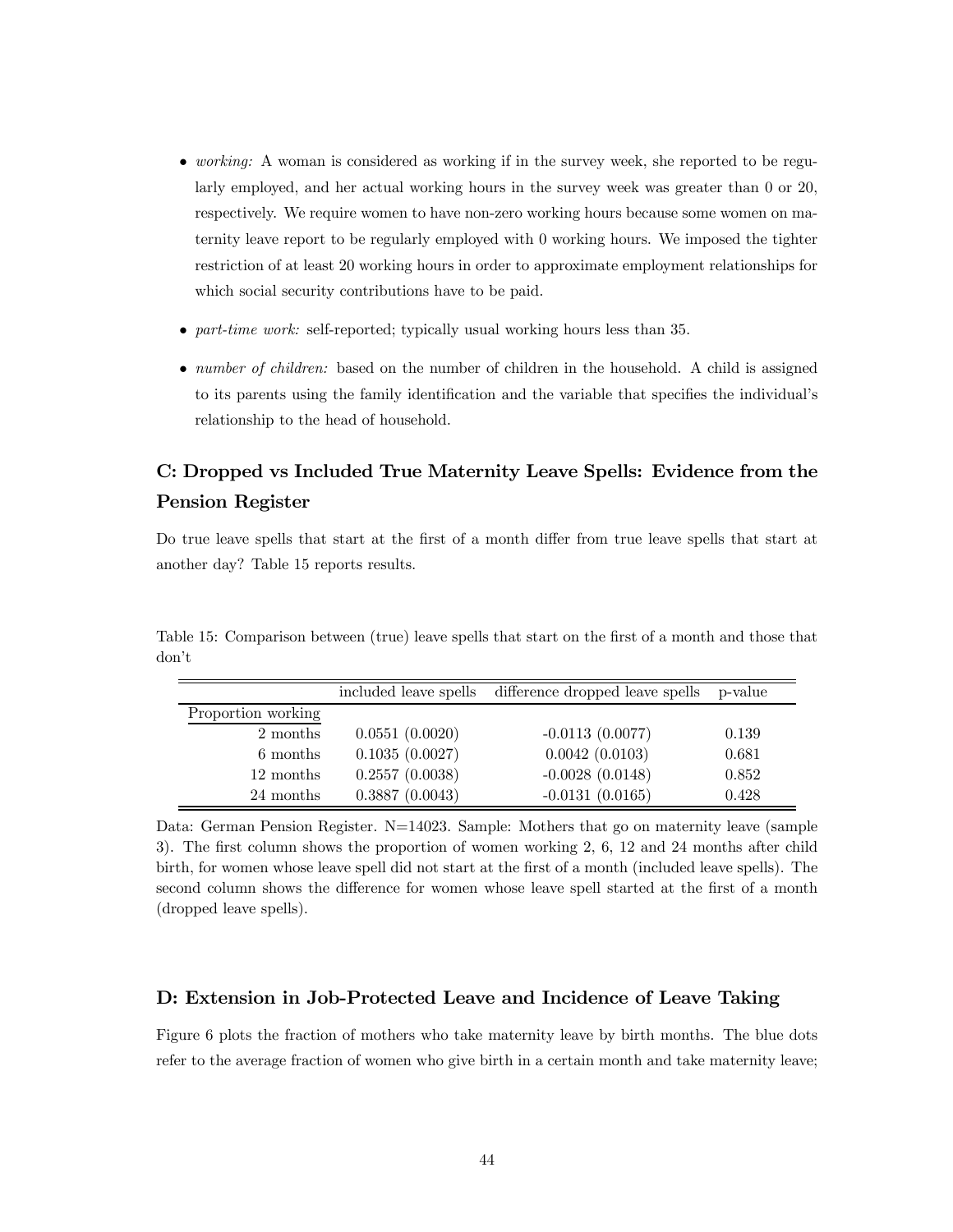

Figure 6: Incidence of Leave Taking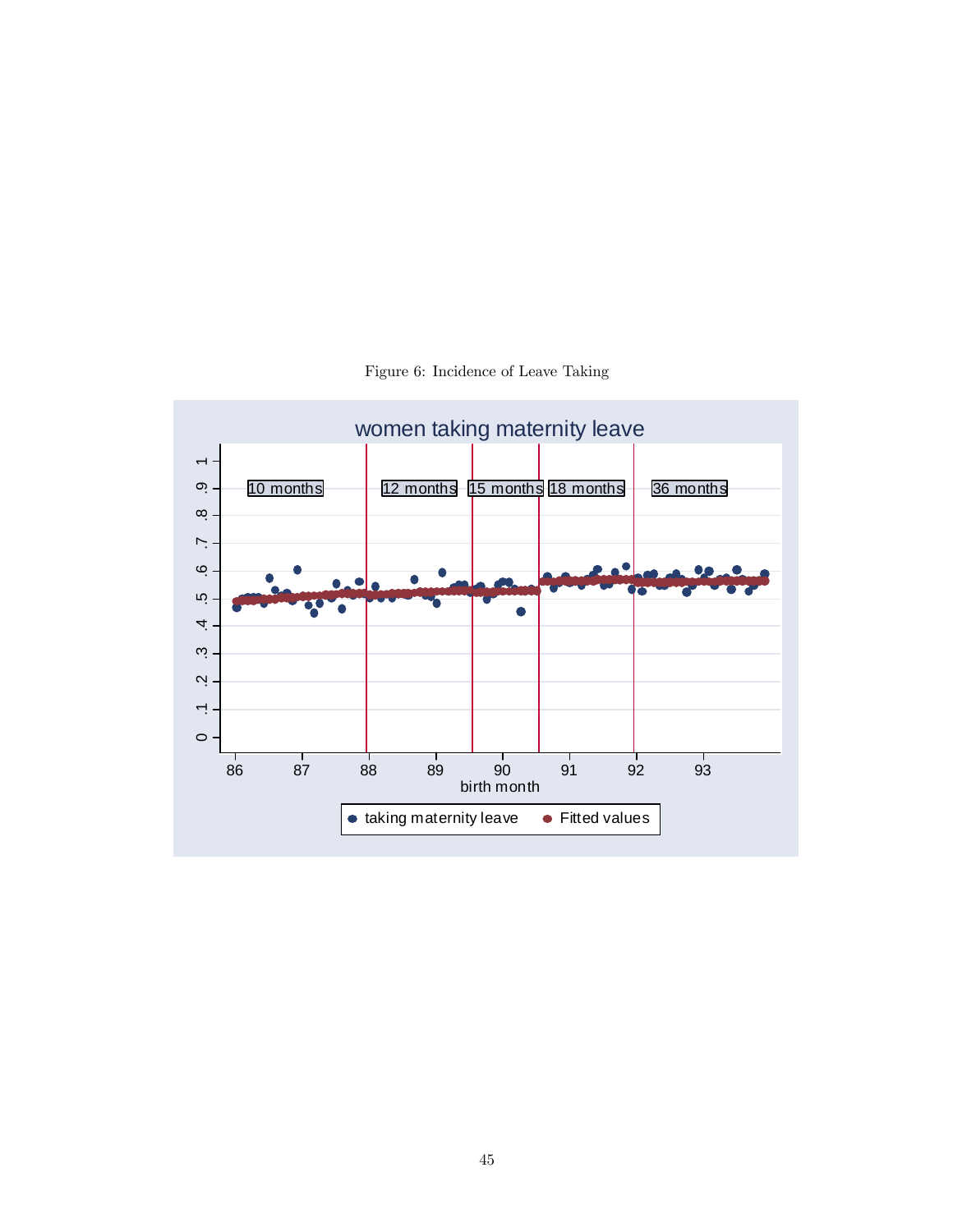the red line are predicted averages fitting a quadratic time trend. The red vertical lines indicate an extension in job-protected leave. While the fraction of mothers on leave varies substantially by birth months, there is little evidence for a discontinuous jump when maternity leave was extended, except possibly for the increase in job-protected leave from 15 to 18 months. However, this jump is not statitistically significant, and disappears if we allow for polynomial time trends of higher order.

Table 16 reports results from linear probability models that control for a time trend in various

| $10 \text{ vs } 12 \text{ months} \quad 0.0010 \ (0.0136)$ |                | $-0.0055(0.0161)$ | $-0.0073(0.0167)$ | $-0.0057(0.0195)$ |
|------------------------------------------------------------|----------------|-------------------|-------------------|-------------------|
| 12 vs 15 months $-0.0061$ (0.0206)                         |                | $-0.0139(0.0231)$ | $-0.0207(0.0280)$ | $-0.0185(0.0317)$ |
| $15 \text{ vs } 18 \text{ months } 0.0256 (0.0266)$        |                | 0.0194(0.0279)    | 0.0078(0.0387)    | 0.0089(0.0395)    |
| $18$ vs $36$ months                                        | 0.0098(0.0358) | 0.0103(0.0361)    | $-0.0029(0.0473)$ | $-0.0036(0.0477)$ |

Table 16: Maternity leave legislation and the incidence of leave taking

ways. Each regression allows for a separate discontinuous jump whenever maternity leave was extended. The results indicate that there is no significant change in the incidence in leave taking following an extension in job-protected leave.

### E: Robustness Checks

Table 17 compares the fraction of women working full-time in months when there was no change in maternity leave legislation. We find no significant differences, indicating that any differences in years in which there was a policy reform are indeed due to the policy reform.

Data: German Pension Register. N=14023 (around 150 observations per month). Sample: Women who have given birth (sample 1). Dependent variable: 1 if women takes maternity leave, 0 otherwise. Linear probability models. Column 1 controls for a linear, column 2 for a quadratic, column 3 for triple, and column 4 for a quartic time trend.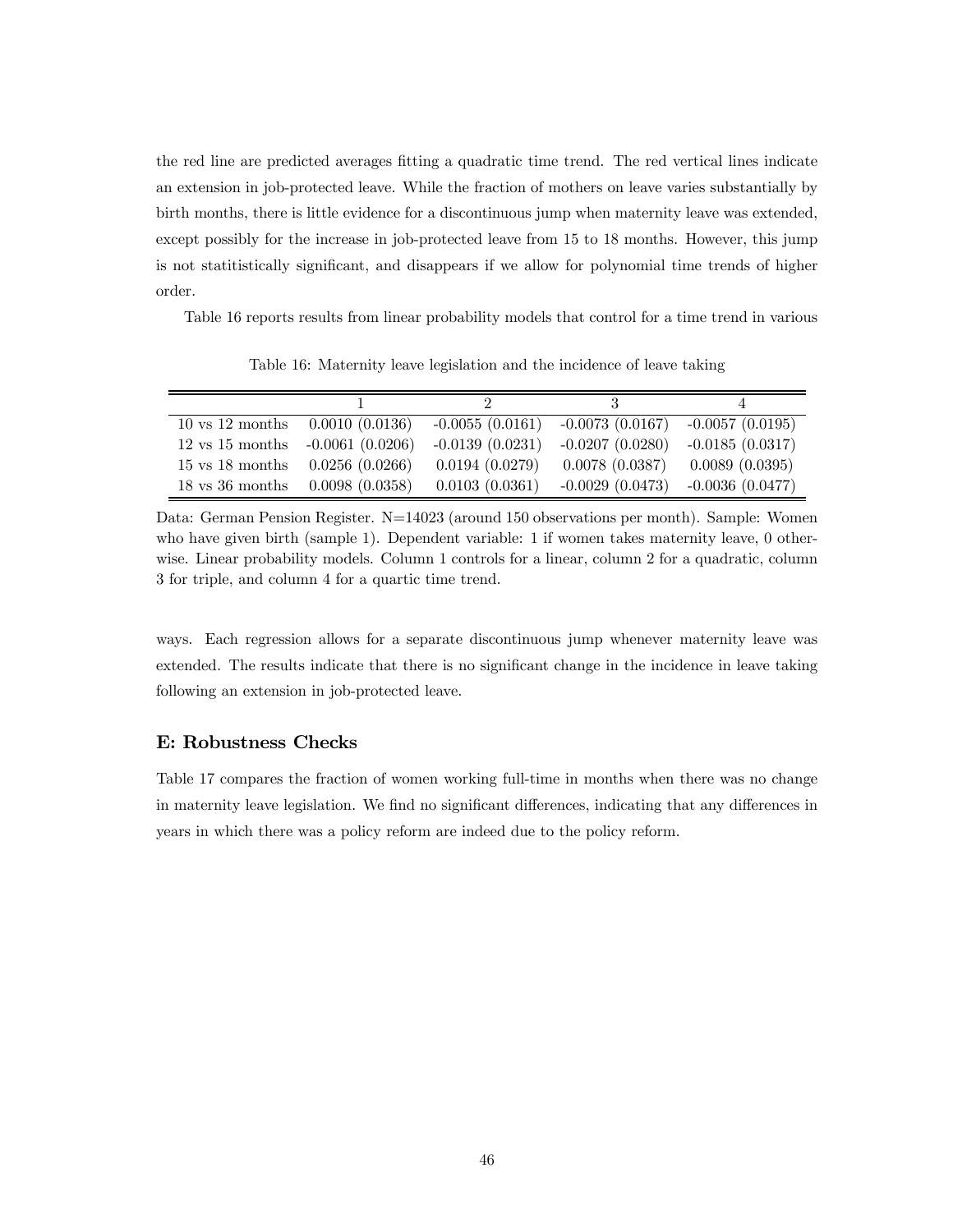|                         | $\overline{2}$ | 6         | 10        | 12        | 18        | 36        | 60        | 96        |
|-------------------------|----------------|-----------|-----------|-----------|-----------|-----------|-----------|-----------|
| April/May 78            | $-0.0003$      | $-0.0003$ | 0.0039    | $-0.0010$ | $-0.0014$ | $-0.0101$ | $-0.0008$ | 0.0098    |
|                         | (0.0113)       | (0.0099)  | (0.0101)  | (0.0101)  | (0.0102)  | (0.0099)  | (0.0110)  | (0.0111)  |
| March/June 78           | 0.0105         | 0.0097    | 0.0067    | $-0.0016$ | $-0.0098$ | 0.0103    | $-0.0080$ | 0.0001    |
|                         | (0.0099)       | (0.0100)  | (0.0100)  | (0.0101)  | (0.0099)  | (0.0097)  | (0.0098)  | (0.0101)  |
| April/May 80            | 0.0084         | $-0.0108$ | $-0.0089$ | $-0.0118$ | $-0.0102$ | 0.0020    | 0.0059    | $-0.0025$ |
|                         | (0.0097)       | (0.0101)  | (0.0099)  | (0.0098)  | (0.0097)  | (0.0110)  | (0.0097)  | (0.0099)  |
| $\text{March/June } 80$ | $-0.0102$      | 0.0030    | $-0.0075$ | 0.0039    | 0.0032    | $-0.0043$ | 0.0105    | 0.0085    |
|                         | (0.0100)       | (0.0103)  | (0.0097)  | (0.0099)  | (0.0098)  | (0.0113)  | (0.0098)  | (0.0099)  |
| Dec./Jan. $84/85$       | 0.0083         | 0.0021    | $-0.0025$ | 0.0003    | 0.0030    | 0.0101    | 0.0102    | $-0.0034$ |
|                         | (0.0096)       | (0.0099)  | (0.0098)  | (0.0100)  | (0.0100)  | (0.0112)  | (0.0095)  | (0.0110)  |
| Nov./Feb. $84/85$       | 0.0026         | $-0.0020$ | $-0.0030$ | 0.0105    | 0.0052    | $-0.0085$ | $-0.0110$ | 0.0057    |
|                         | (0.0087)       | (0.0102)  | (0.0099)  | (0.0103)  | (0.0099)  | (0.0110)  | (0.0100)  | (0.0109)  |
| Dec./Jan. $86/87$       | 0.0032         | $-0.0103$ | 0.0037    | 0.0010    | 0.0084    | 0.0103    | 0.0020    | 0.0024    |
|                         | (0.0089)       | (0.0103)  | (0.0103)  | (0.0103)  | (0.0101)  | (0.0097)  | (0.0100)  | (0.0987)  |
| Nov./Feb. $86/87$       | 0.0101         | $-0.0062$ | $-0.0100$ | $-0.0105$ | 0.0030    | $-0.0085$ | $-0.0020$ | $-0.0051$ |
|                         | (0.0092)       | (0.0111)  | (0.0101)  | (0.0101)  | (0.0101)  | (0.0099)  | (0.0099)  | (0.0099)  |
| Dec./Jan. $90/91$       | $-0.0042$      | $-0.0090$ | 0.0047    | 0.0016    | 0.0064    | $-0.0072$ | 0.0104    | 0.0098    |
|                         | (0.0100)       | (0.0110)  | (0.0099)  | (0.0100)  | (0.0098)  | (0.0097)  | (0.0098)  | (0.0113)  |
| Nov./Feb. $90/91$       | $-0.0081$      | $-0.0020$ | $-0.0101$ | 0.0128    | $-0.0089$ | 0.0020    | $-0.0080$ | 0.0112    |
|                         | (0.0101)       | (0.0097)  | (0.0092)  | (0.0101)  | (0.0099)  | (0.0987)  | (0.0100)  | (0.0112)  |

Table 17: Are There Significant Differences in the Fraction of Women Working Full-Time when Maternity Leave Legislation Did Not Change?

Dependent variable: fraction of women working full-time t months after childbirth, conditional on working., conditional on working.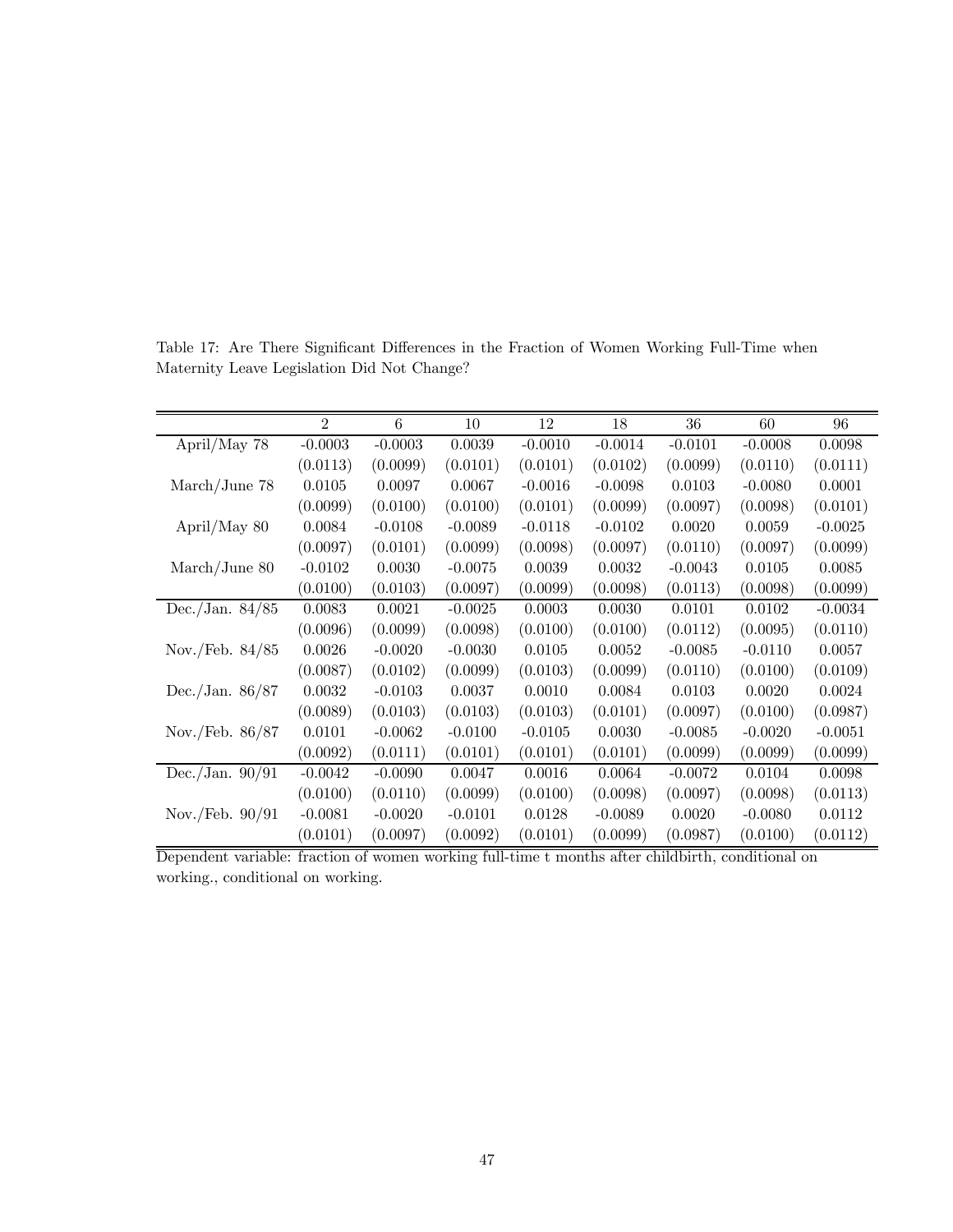# References

- [1] Anderson, P. M. and B.D. Meyer (1997): "The Effects of Firm Specific Taxes and Government Mandates with an Application to the U.S. Unemployment Insurance Program", Journal of Public Economics, 65, 119-45.
- [2] Anderson, D., Binder, M., and K. Krause (2002): "The Motherhood Wage Penalty: Which Mothers Pay it and Why?", American Economic Review, 2, 354-358.
- [3] Berger, L. M. and J. Waldfogel (2004): "Maternity Leave and the Employment of New Mothers in the United States", Journal of Population Economics, 17, 331-49.
- [4] Baum, C. L. (2003a): "The Effects of Maternity Leave Legislation on Mothers' Labor Supply after Childbirth", Southern Economic Journal, 69, 772-99.
- [5] Baum, C. L. (2003b): "The Effect of State Maternity Leave Legislation and the 1993 Family and Medical Leave Act on Employment and Wages", Labour Economics, 10, 573-96.
- [6] Beblo, M. and E. Wolf (2002): "Wage Penalties for Career Interruptions: An Empirical Analysis for West Germany", ZEW Discussion Paper No. 02-45.
- [7] Blossfeld, H. P. (1995): "Changes in the Process of Family Formation and Women's Growing Economic Independence: A Comparison of 9 countries", in: Blossfeld, H. - P. (ed.), The New Role of Women - Family Formation in Modern Societies. Colorado.
- [8] Bundesministerium für Familie, Senioren, Frauen und Jugend (2000): "Bundesstatistik Erziehungsgeld 2000".
- [9] Engstler, H. and S. Menning (2003): "Die Familie im Spiegel der amtlichen Statistik", Bundesministerium für Familie, Senioren, Frauen und Jugend.
- [10] Gruber, J. (1994): "The Incidence of Mandated Maternity Benefits", American Economic Review, 84, 622-41.
- [11] Hashimoto, M., Percy, R., Schoellner, T., and B. A. Weinberg (2004): "The Long and Short of It: Maternity Leave Coverage and Women's Labor Market Outcomes", IZA Discussion Paper No. 1207.
- [12] Klerman, J. A. and A. Leibowitz (1997): Labor Supply Effects of State Maternity Leave Legislation", in: Blau, F. D. and R. G. Ehrenberg (eds.), Gender and Family Issues in the Workplace. New York: Russell Sage Foundation, pp. 65-85.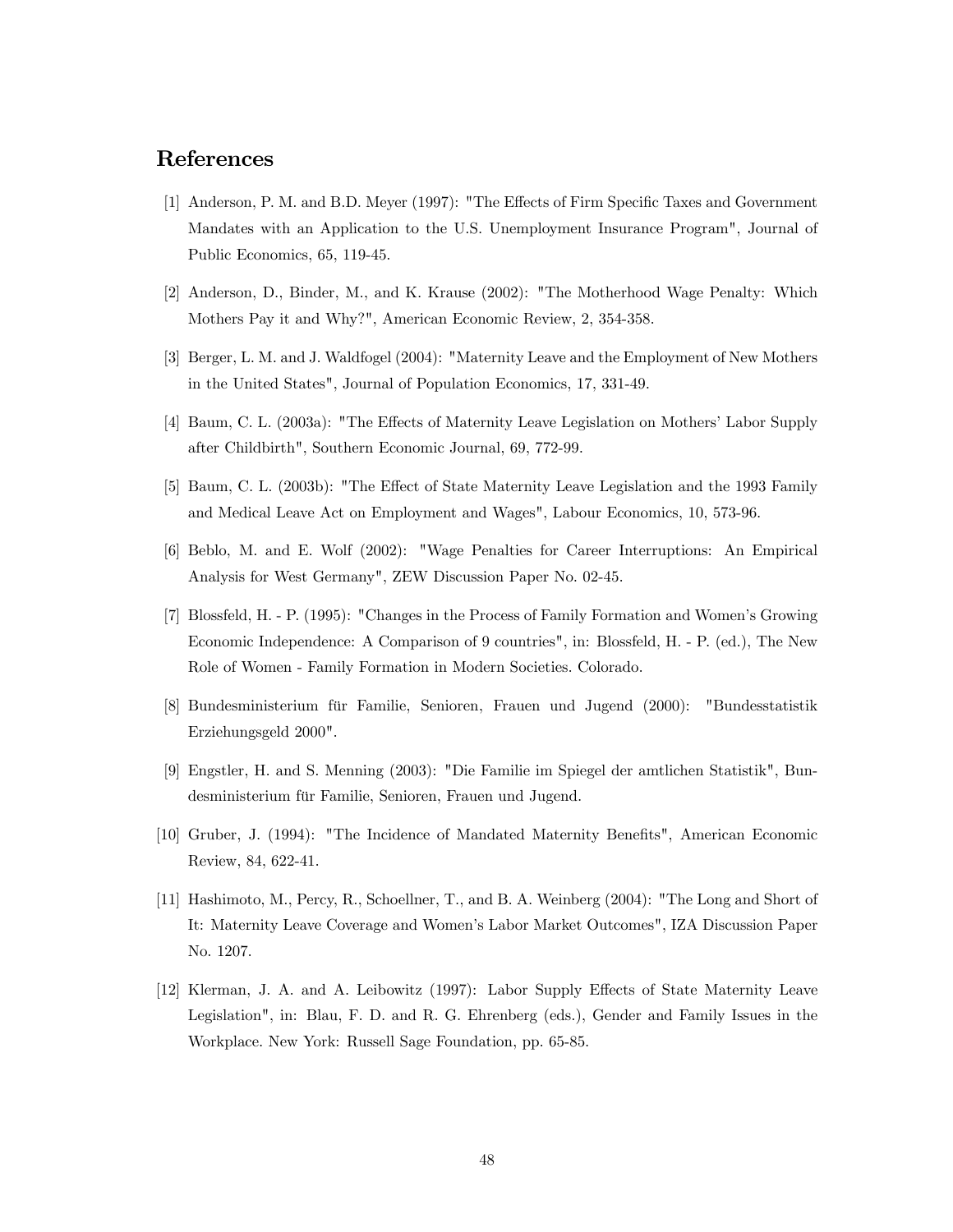- [13] Joshi, H. (1991): "Sex and Motherhood as Handicaps in the Labor Market", in: Groves, D. and Maclean, M. (eds), Women's Issue in Social Policy, London.
- [14] Joshi, H., Paci, P., and J. Waldfogel (1999): "The Wages of Motherhood: Better or Worse?", Cambridge Journal of Economics, 23, 543-564.
- [15] Kunze, A. (2002): "The Timing of Careers and Human Capital Depreciation", IZA Discussion Paper No. 509.
- [16] Kunze, A. and M. Ejrnaes (2004): "Wage Dips and Drops around First Birth", IZA Discussion Paper No. 1011.
- [17] Merz, M. (2004): "Women's hours of market work in Germany: The Role of Parental Leave", IZA Discussion Paper No. 1288.
- [18] Ondrich, J., C. K. Spiess, Q. Yang and G. G. Wagner (2003a): "The Liberalisation of Maternity Leave Policy and the Return to the Work of Childbirth in Germany", Review of Economics of the Household, 1, 77-110.
- [19] Ondrich, J., Spiess, C. K. and Q. Yang (2003b): "Changes in Women's Wages after Parental Leave", Schmollers Jahrbuch: Zeitschrift fur Wirtschafts- und Sozialwissenschaften/Journal of Applied Social Science Studies, 123, 125-37.
- [20] Phipps, S. Burton, P., and L. Lethbridge (2002): "In and out of the labor market: Long-term consequences of Child-Related Interruptions to Women's Paid Work", Canadian Journal of Labor Economics, 34, 411-429.
- [21] Ruhm (1998): "The Economic Consequences of Parental Leave Mandates: Lessons from Europe", Quarterly Journal of Economics, 113, 285-317.
- [22] Ruhm, C. J., Teague, J. (1997): "Parental Leave Policies in Eruope and North America", in: Blau, F. D. and R. G. Ehrenberg (ed.), Gender and Family Issues in the Workplace, New York: Russell Sage Foundation, pp. 133-156..
- [23] Waldfogel, J. (1997): "Working Mothers Than and Now: A Cross-Cohort Analysis of the Effects of Maternity Leave on Women's Pay", in: Blau, F. D. and R. G. Ehrenberg (ed.), Gender and Family Issues in the Workplace, New York: Russell Sage Foundation, pp. 92-127.
- [24] Waldfogel, J. (1998): "The Family Gap for Young Women in the United States and Great Britain: Can Maternity Leave Make a Difference?" Journal of Labor Economics, 16, 505-45.
- [25] Waldfogel, J. (1999): "The Impact of the Family and Medical Leave Act", Journal of Policy Analysis and Management, 18, 281-301.